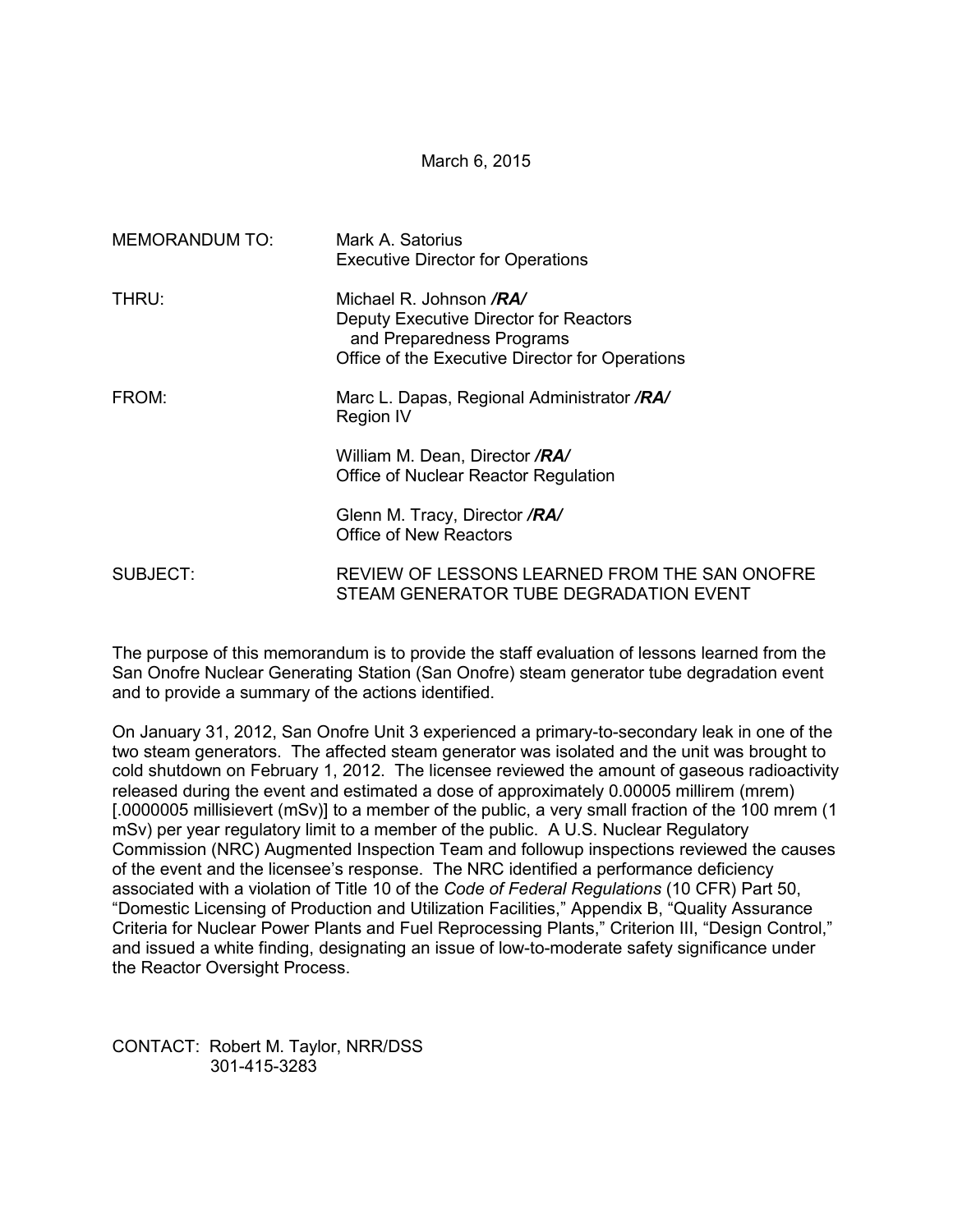#### M. Satorius - 2 -

As directed by your tasking memorandum dated March 20, 2014 (Agencywide Documents Access and Management System (ADAMS) Accession No. ML14028A028), NRC staff evaluated the agency's response to the event under eight topics to identify enhancements to NRC processes and programs that could improve agency response to similar technically complex, highly visible events in the future.

On October 2, 2014, the NRC Office of the Inspector General issued an event inquiry report, OIG-13-006, "NRC Oversight of the Licensee's Use of 10 CFR 50.59 Process to Replace SONGS' Steam Generators," (ADAMS Accession No. ML14276A478). The report noted three issues associated with NRC oversight of the 10 CFR 50.59, "Changes, Tests, and Experiments," process at San Onofre. These issues were incorporated into this lessons learned activity and are discussed in the section of this report examining the 10 CFR 50.59 process.

As a result of this comprehensive review, NRC staff identified 17 actions across the eight topics and is taking steps to implement them. The enclosure provides a complete discussion of each of these actions. Completion of the actions will be tracked by the agency processes appropriate to each action.

Enclosure: San Onofre Lessons Learned Report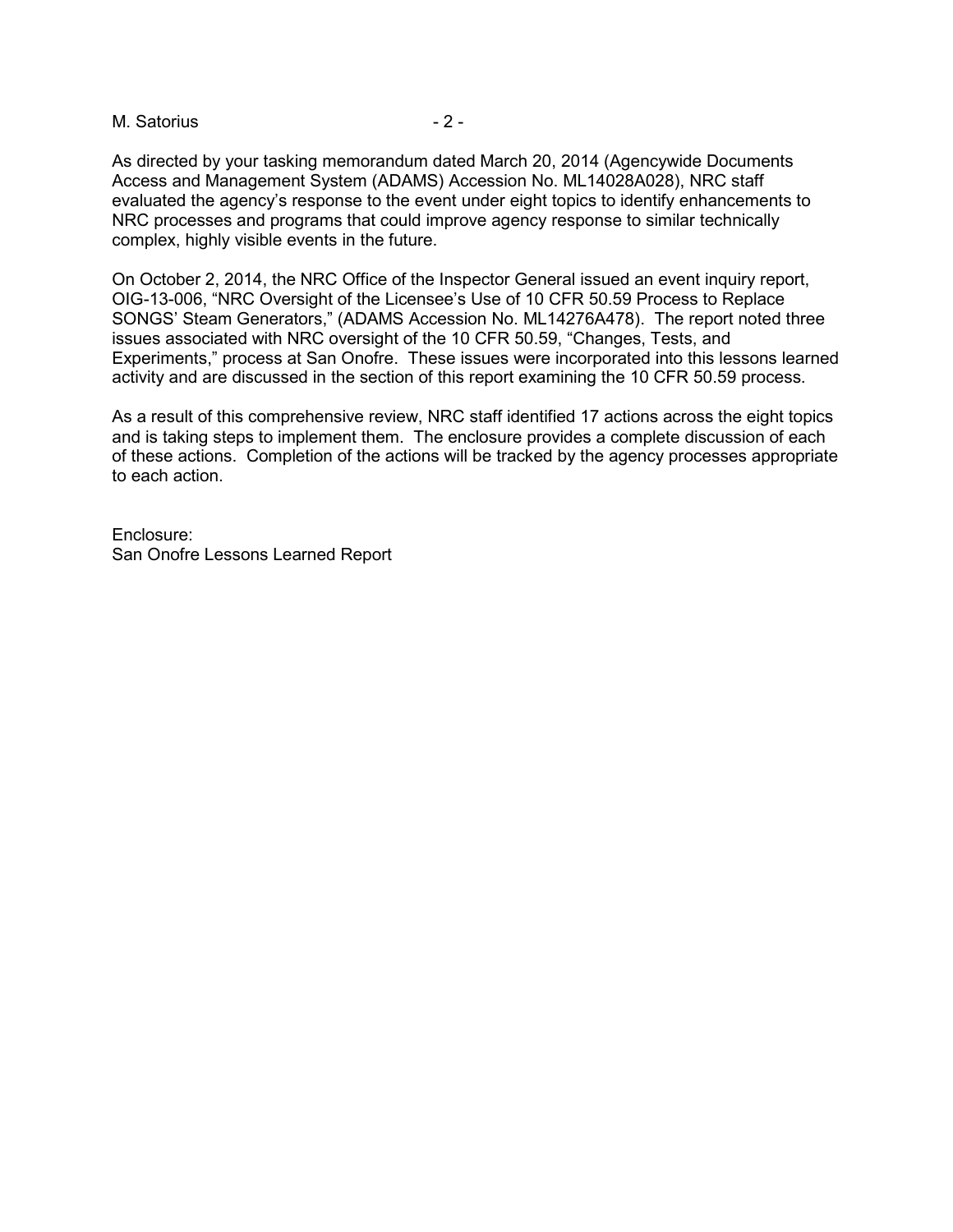As directed by your tasking memorandum dated March 20, 2014 (Agencywide Documents Access and Management System (ADAMS) Accession No. ML14028A028), NRC staff evaluated the agency's response to the event under eight topics to identify enhancements to NRC processes and programs that could improve agency response to similar technically complex, highly visible events in the future.

On October 2, 2014, the NRC Office of the Inspector General issued an event inquiry report, OIG-13-006, "NRC Oversight of the Licensee's Use of 10 CFR 50.59 Process to Replace SONGS' Steam Generators," (ADAMS Accession No. ML14276A478). The report noted three issues associated with NRC oversight of the 10 CFR 50.59, "Changes, Tests, and Experiments," process at San Onofre. These issues were incorporated into this lessons learned activity and are discussed in the section of this report examining the 10 CFR 50.59 process.

As a result of this comprehensive review, NRC staff identified 17 actions across the eight topics and is taking steps to implement them. The enclosure provides a complete discussion of each of these actions. Completion of the actions will be tracked by the agency processes appropriate to each action.

#### Enclosure:

San Onofre Lessons Learned Report

#### DISTRIBUTION:

RidsNrrOd Resource RidsNroOd Resource RidsResOd Resource RidsNrrMailCenter Resource RidsNroMailCenter Resource RidsResMailCenter Resource

RidsOgcMailCenter Resouce RidsOeMailCenter Resource RidsOiMailCenter Resource RidsOcaMailCenter Resource RidsOcaaMailCenter Resource RidsOpaMailCenter Resource

RidsOis Resource RidsRgn1MailCenter Resource RidsRgn2MailCenter Resource RidsRgn3MailCenter Resource RidsRgn4MailCenter Resource

Accession No: ML15062A125; \*- Electronic Concurrence NRR-106

| <b>OFFICE:</b> | NRR/DIRS/IRIB* | NRR/DE*          | NRR/DIRS*                     | NRR/DPR*      | <b>INRR/DORL*</b> | <b>NRO/DCIP*</b> |
|----------------|----------------|------------------|-------------------------------|---------------|-------------------|------------------|
| NAME:          | ALewin         | <b>JLubinski</b> | <b>SMorris</b><br>(AHowe For) | LKokajko      | <b>MEvans</b>     | <b>MCheok</b>    |
| DATE:          | 3/2/2015       | 1/26/2015        | 2/4/2015                      | 1/23/2015     | 1/26/2015         | 1/26/2015        |
| RIV/DRS*       | RIV/DRP*       | Tech Editor*     | NRR/DSS                       | OGC/GCLR*     | OE*               | NRO <sup>*</sup> |
| AVegel         | TPruett        | CH <sub>su</sub> | RTaylor                       | <b>BPoole</b> | PHolahan          | GTracy           |
| 1/28/2015      | 1/28/2015      | 1/30/2015        | 2/5/2015                      | 3/5/2015      | 3/4/2015          | 3/3/2015         |
| NRR*           | $RIV^*$        | <b>EDO</b>       |                               |               |                   |                  |
| WDean          | <b>MDapas</b>  | MJohnson         |                               |               |                   |                  |
| 3/5/2015       | 3/4/2015       | 03/06 /15        |                               |               |                   |                  |

**OFFICIAL RECORD COPY**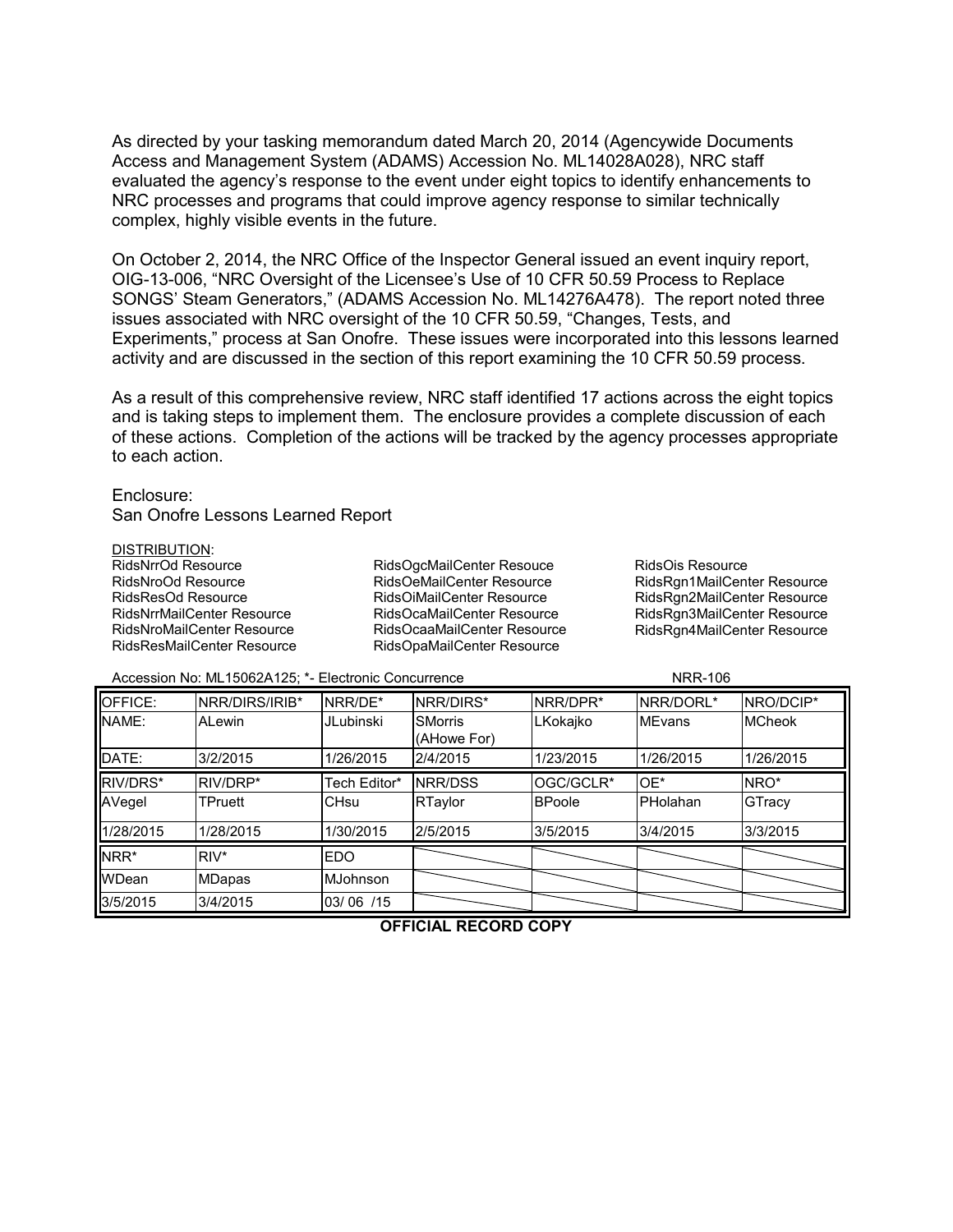# **SAN ONOFRE STEAM GENERATOR TUBE DEGRADATION LESSONS LEARNED REPORT**

# **Table of Contents**

| Appendix D: Non-Concurrence for Topic 4 – Roles and Responsibilities (ML15062A132): 68 |  |
|----------------------------------------------------------------------------------------|--|

**ENCLOSURE**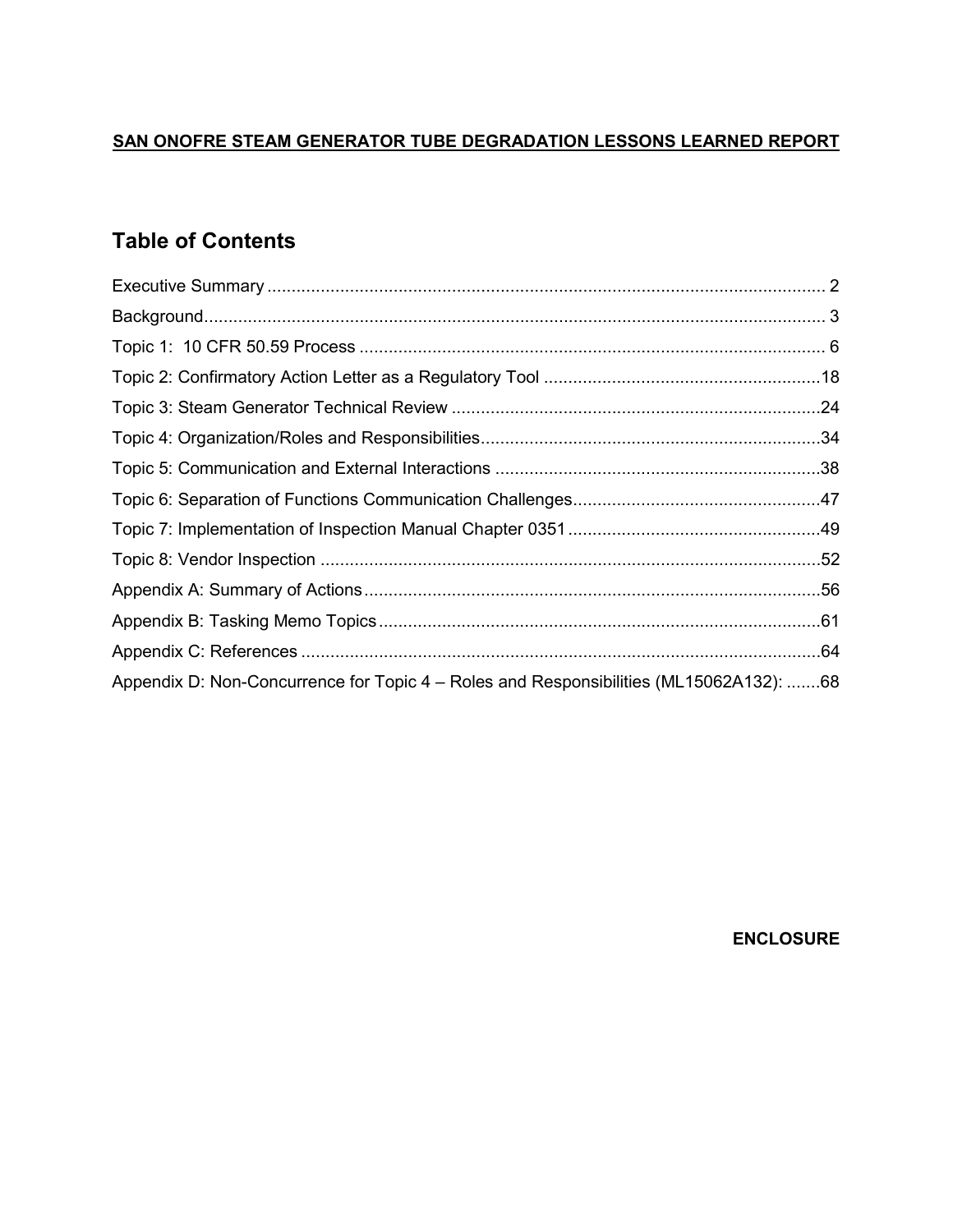#### **Executive Summary**

The 2012 steam generator tube degradation at San Onofre Nuclear Generating Station (San Onofre) presented a variety of challenges to U.S. Nuclear Regulatory Commission (NRC) staff responding to the event. The sequence of events, the root cause of the degradation, and the results of the NRC evaluation of licensee performance are documented in a series of NRC inspection reports, starting with observations from the Augmented Inspection Team. The NRC issued a violation of design control requirements that was assessed as having low-to-moderate safety significance (White) for Unit 3.

In a March 20, 2014, tasking memorandum, the NRC Executive Director for Operations directed the NRC staff to evaluate the lessons learned from this event, apply appropriate process improvements, and clearly communicate the outcomes to all NRC stakeholders to improve NRC regulatory effectiveness and efficiency and meet the NRC's safety and security mission. As such, this review encompassed a variety of areas ranging from analysis of the specific degradation mechanism to interactions with the public. The NRC staff has identified a total of 17 actions across the eight topics. The most substantial of these actions are in the technical areas related to the actual cause of the tube degradation, and in the area of external communications.

As identified in the San Onofre root cause analysis, the cause of the steam generator degradation was tube-to-tube wear caused by in-plane fluid-elastic instability of the tube ubends. A design error resulted in the actual steam generators having more severe thermalhydraulic conditions than expected, which contributed, along with other factors, to the rapid steam generator tube wall degradation. Topic 3, "Steam Generator Technical Review," and Topic 8, "Vendor Inspection," of this report look at the technical aspects of the event and describe ongoing actions related to working with the nuclear industry and professional organizations to update standards and guidelines based on the experience at San Onofre and updating Reactor Oversight Process inspection procedures to flag major plant modifications that might require review and inspection by technical experts prior to operation.

In Topic 5, "Communication and External Interactions," the NRC staff reviewed responses from internal and external stakeholders to identify improvements for the communication of complex, technical subjects to the public. After reviewing the suggestions and concerns arising from experiences with the San Onofre event, the NRC staff identified actions for ensuring communications resources are available for future high-visibility events. These resources would be available to provide guidance and advice to technical staff to assist them in carrying out logistical details and allow the technical staff to focus on the technical aspects of external communications.

The NRC Office of the Inspector General (OIG) issued an event inquiry on October 2, 2014, that identified potential issues with the NRC's oversight of the 10 CFR 50.59 program at San Onofre. Topic 1 of this report, "10 CFR 50.59 Process," found that although there are improvements that can be made to NRC's oversight of the 10 CFR 50.59 programs in general, and at San Onofre in particular, the issues identified both by the NRC inspection process and by the OIG event inquiry were tangential to the technical cause of the problem. Process improvement actions to be taken include additional training and enhancements to internal NRC procedures.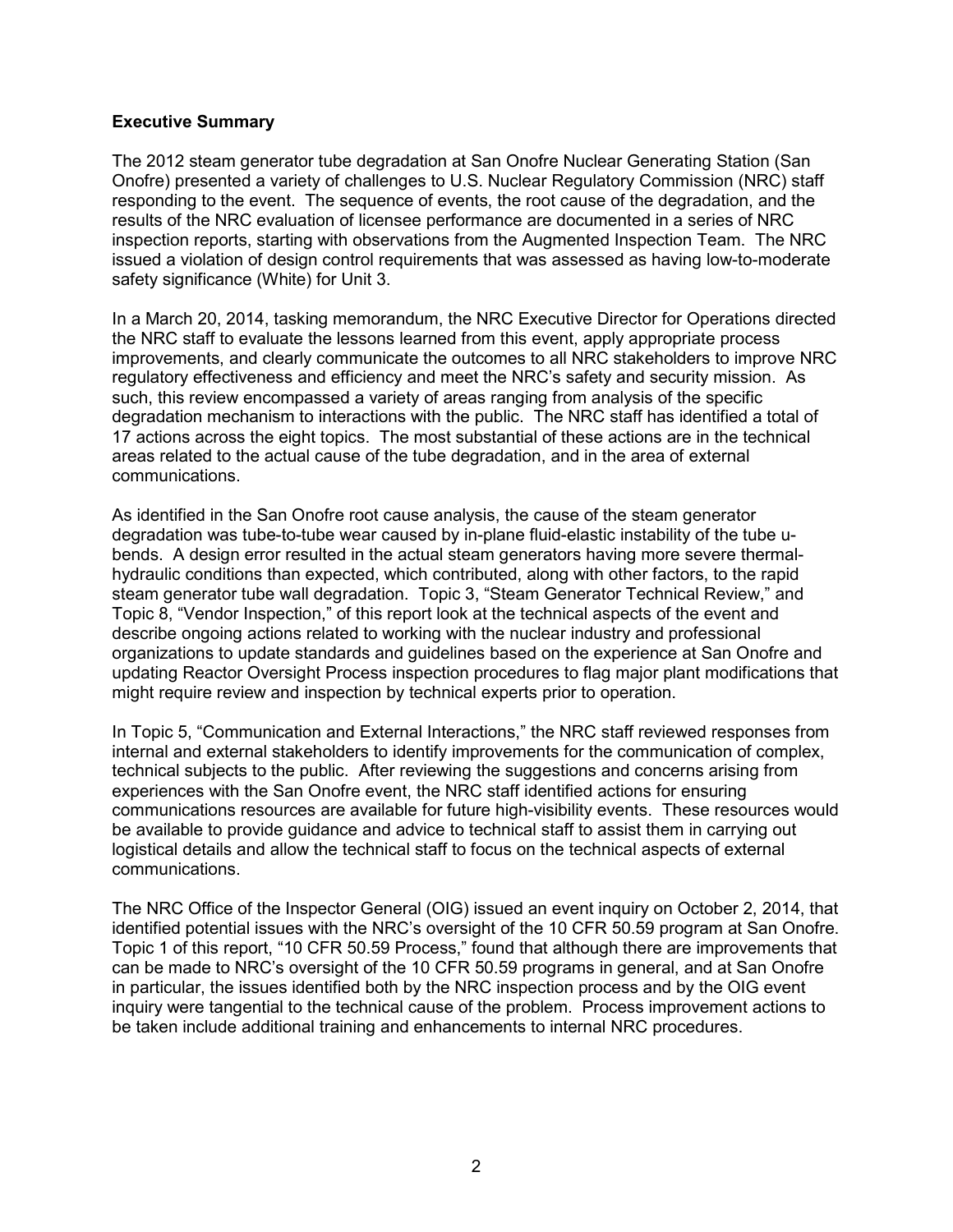#### **Background**

On January 31, 2012, San Onofre Nuclear Generating Station (SONGS, also referred to in this report as San Onofre), Unit 3, experienced a primary-to-secondary leak in one of the two steam generators. Although the leak rate was small, it was unexpected, and increased enough in a short period of time for Southern California Edison (SCE, also referred to in this report as the licensee) to perform a rapid shutdown in accordance with plant procedures. The affected steam generator was isolated and Unit 3 was brought to cold shutdown conditions on February 1, 2012. The licensee reviewed the amount of gaseous radioactivity released during the event and estimated a dose of approximately 0.00005 millirem (mrem) [.0000005 millisievert (mSv)] to a member of the public, which is a very small fraction of the 100 mrem (1 mSv) per year regulatory limit.

During followup inspections of the Unit 3 steam generator tubes, SCE discovered unexpected wear in both steam generators, including significant tube-to-tube wear in the U-bend free span areas of over 100 tubes. Pre-planned testing of 100 percent of the steam generator tubes at Unit 2 was already in progress as part of a regularly scheduled outage when the event occurred in Unit 3. Testing results from Unit 2 also revealed unexpected tube wear at the retainer bars. Additional analysis and testing ultimately resulted in identifying two tubes with tube-to-tube wear similar to that observed in Unit 3.

For both Units 2 and 3, this was the first cycle of operation with new replacement steam generators. SCE replaced the Unit 2 steam generators in January 2010 and Unit 3 steam generators in January 2011. All of the replacement steam generators were manufactured by Mitsubishi Heavy Industries.

On March 19, 2012, the NRC initiated an Augmented Inspection Team (AIT) reactive inspection to assess the circumstances surrounding the primary-to-secondary leak and unexpected wear of tubes in the replacement steam generators at San Onofre. The AIT report,<sup>1</sup> issued July 18, 2012, identified design control issues associated with the thermal-hydraulic modeling of the steam generators as the probable cause of the steam generator tube degradation that ultimately led to the tube leak in Unit 3. The AIT also assessed the licensee's response to the event and whether the licensee appropriately reviewed the design changes in accordance with the requirements of Title 10 of the *Code of Federal Regulations* (10 CFR) Section 50.59, "Changes, Tests, and Experiments." The AIT identified 10 unresolved items that warranted additional inspection and review.

In response to a letter from SCE dated March 23, 2012,<sup>2</sup> on March 27, 2012, the NRC issued a confirmatory action letter  $(CAL)^3$  to the licensee to confirm the actions the licensee committed to take before returning Units 2 and 3 to power operation.

<sup>&</sup>lt;sup>1</sup> Augmented Inspection Team (AIT) Report 2012-007, June 18, 2012, ADAMS Accession No. ML12188A748

<sup>&</sup>lt;sup>2</sup> San Onofre Nuclear Generating Station Letter, "Steam Generator Return to Service Action Plan," March 23, 2012, ADAMS Accession No. ML12086A182

<sup>&</sup>lt;sup>3</sup> San Onofre Confirmatory Action Letter (CAL) 4-12-001, March 27, 2012, ADAMS Accession No. ML12087A323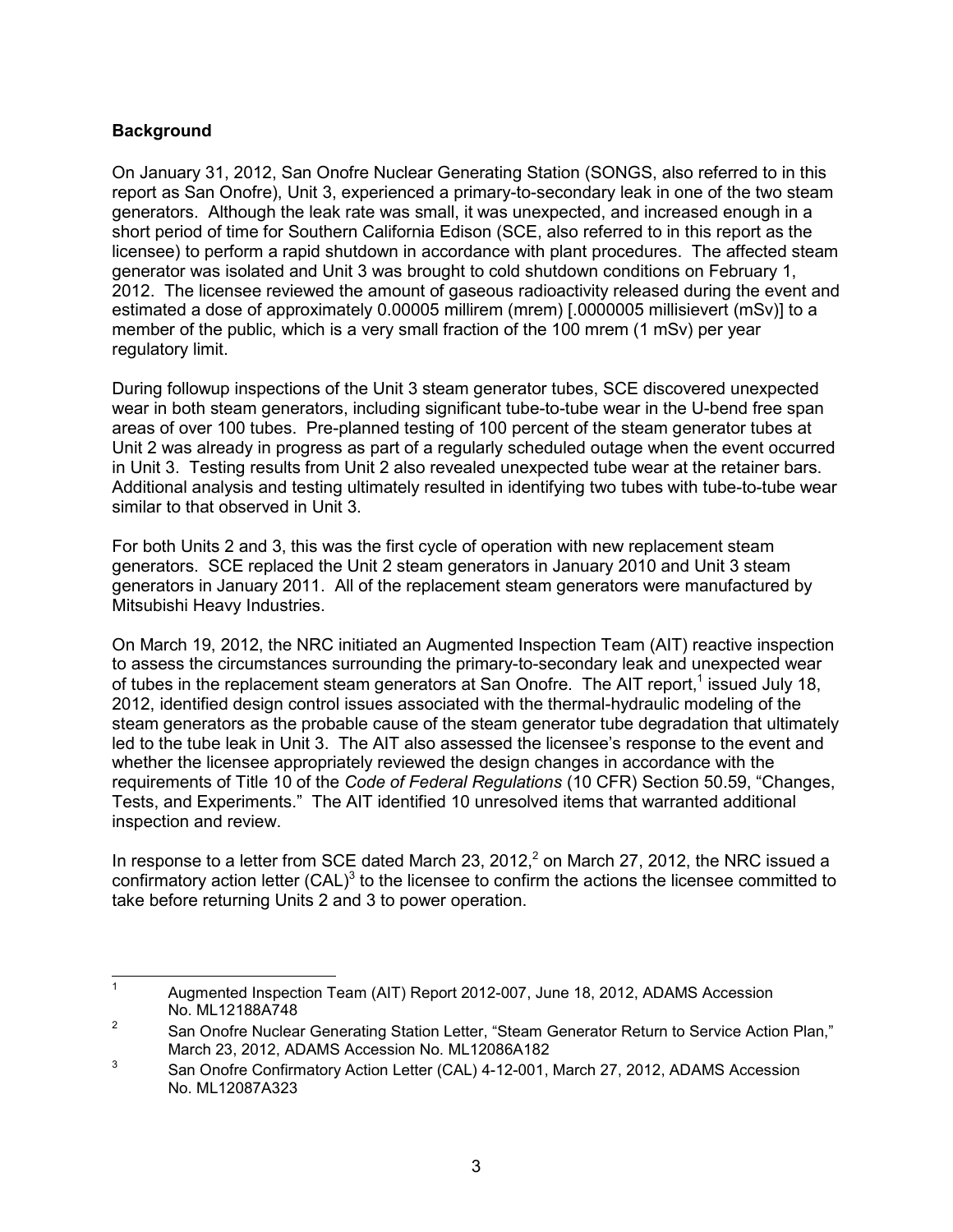A followup inspection of the unresolved issues identified by the AIT was conducted from August 20 to September 28, 2012. The followup inspection report,<sup>4</sup> dated November 9, 2012, closed 8 of the 10 unresolved items.

On September 4, 2012, the NRC transitioned regulatory oversight for San Onofre Units 2 and 3 to the process described in Inspection Manual Chapter 0351, "Implementation of the Reactor Oversight Process (ROP) at Reactor Facilities in an Extended Shutdown Condition for Reasons Other Than Significant Performance Problems."<sup>5</sup> This action was taken to modify the inspection program for San Onofre, since many of the usual inputs to the ROP for assessing plant performance assume that the plant has been operating.

In its October 3, 2012, response to the CAL<sup>6</sup> (addressing Unit 2 only), SCE indicated that it desired to operate Unit 2 at no more than 70 percent power for no more than 150 days before conducting the next set of inspections of that unit's steam generator tubes.

On May 13, 2013, an NRC Atomic Safety and Licensing Board issued a decision finding that the CAL process used to determine the readiness of San Onofre for restart constituted a *de facto* license amendment, a decision which was later vacated by the Commission.<sup>7</sup>

On June 7, 2013, SCE announced plans to permanently retire the plants. In accordance with 10 CFR 50.82, "Termination of License," on June 12, the licensee submitted a certification of permanent cessation of power operations<sup>8</sup> to the NRC, certifying that SCE had permanently ceased power operations of San Onofre Units 2 and 3.

The NRC closed out the remaining two unresolved items from the AIT in an inspection report dated September 20, 2013. This closeout included a violation of Appendix B, "Quality Assurance Criteria for Nuclear Power Plants and Fuel Reprocessing Plants," to 10 CFR Part 50, "Domestic Licensing of Production and Utilization Facilities," Criterion III, "Design Control," for the failure of the licensee to verify the adequacy of the design for the replacement steam generators. This violation was later finalized as White<sup>10</sup> for Unit 3 under the NRC's Reactor Oversight Process, a finding with low-to-moderate safety significance. A violation of the same requirements issued to Unit 2 was determined to be Green, a finding with very low safety significance, since the performance deficiency at Unit 2 had not actually resulted in a steam generator tube leak.

<sup>&</sup>lt;sup>4</sup> AIT Followup IR 2012-010, November 9, 2012, ADAMS Accession No. ML12318A342<br>
MC 8854 Westerwarte in a 5 The Peache Quantity Presence to Peache Feelities in a

IMC 0351, "Implementation of The Reactor Oversight Process at Reactor Facilities in an Extended Shutdown Condition for Reasons Other Than Significant Performance Problems," April 5, 2011, ADAMS Accession No. ML102770448

<sup>6</sup> Southern California Edison CAL Response, "Actions to Address Steam Generator Tube Degradation," October 12, 2012, ADAMS Accession No. ML122850320

 $7$  Southern California Edison Co. (San Onofre Nuclear Generating Station, Units 2 and 3), LBP-13-7, 77 NRC 307 (2013); vacated as moot, CLI-13-9, 78 NRC 551 (2013)

<sup>&</sup>lt;sup>8</sup> San Onofre Nuclear Generating Station, "Certification of Permanent Cessation of Power Operations," June 12, 2013, ADAMS Accession No. ML131640201

<sup>&</sup>lt;sup>9</sup> Confirmatory Action Letter Response IR 2012-009, September 20, 2013, ADAMS Accession No. ML13263A271

<sup>&</sup>lt;sup>10</sup> Final Significance Determination and Notice of Violation regarding IR 2012-009, December 23, 2013, ADAMS Accession No. ML13357A058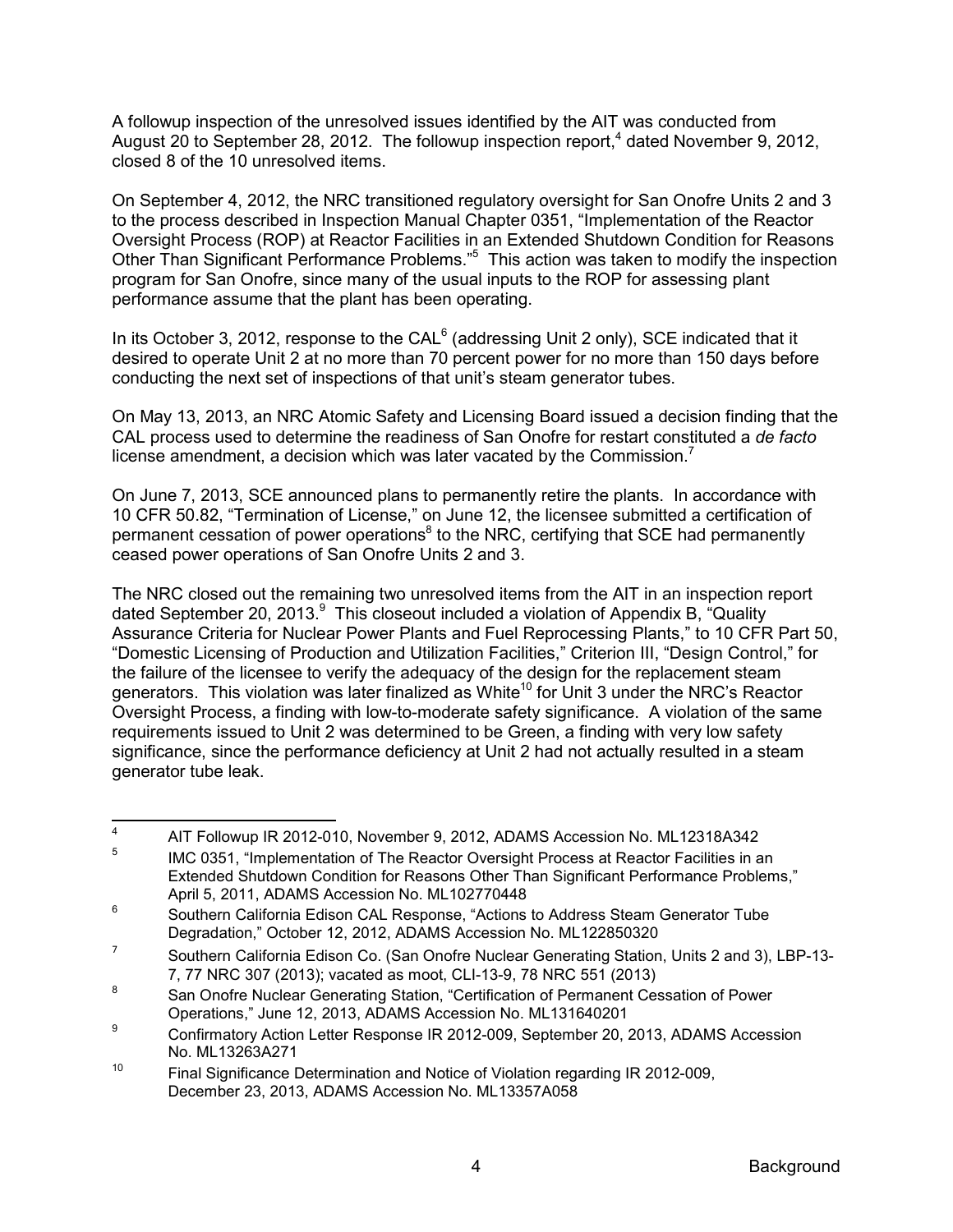On March 20, 2014, the NRC Executive Director for Operations issued a tasking memorandum<sup>11</sup> directing a review of the NRC's actions with respect to the event and its aftermath to determine if there were any improvements that could be made to NRC processes. The tasking memorandum identified eight topics for review and specific, related items that should be examined. The review covered a broad range of issues and required input from 10 different NRC offices. The topics, listed below, are addressed sequentially in this report. Actions being taken related to the evaluation for each topic are included as part of the discussion within each topic.

A complete list of actions is included as Appendix A. The complete list of questions associated with each topic is included as Appendix B. Documents referenced in the material are footnoted throughout the report; a complete list of references used in developing the report is included as Appendix C. Appendix D provides the resolution of a non-concurrence that was submitted based on changes made to the input provided for Topic 4, "Organization/Roles and Responsibilities." The non-concurrence was satisfactorily resolved such that the non-concurring individual has concurred on this report.

- Topic 1: 10 CFR 50.59 Process
- Topic 2: Confirmatory Action Letter as a Regulatory Tool
- Topic 3: Steam Generator Technical Review
- Topic 4: Organization/Roles and Responsibilities
- Topic 5: Communication and External Interactions
- Topic 6: Commission Separation of Function Communication Challenges
- Topic 7: Inspection Manual Chapter (IMC) 0351
- Topic 8: Vendor Inspection

<sup>&</sup>lt;sup>11</sup> NRC Memorandum, "Review of Lessons Learned from the San Onofre Steam Generator Tube Degradation Event," March 20, 2014, ADAMS Accession No. ML14028A028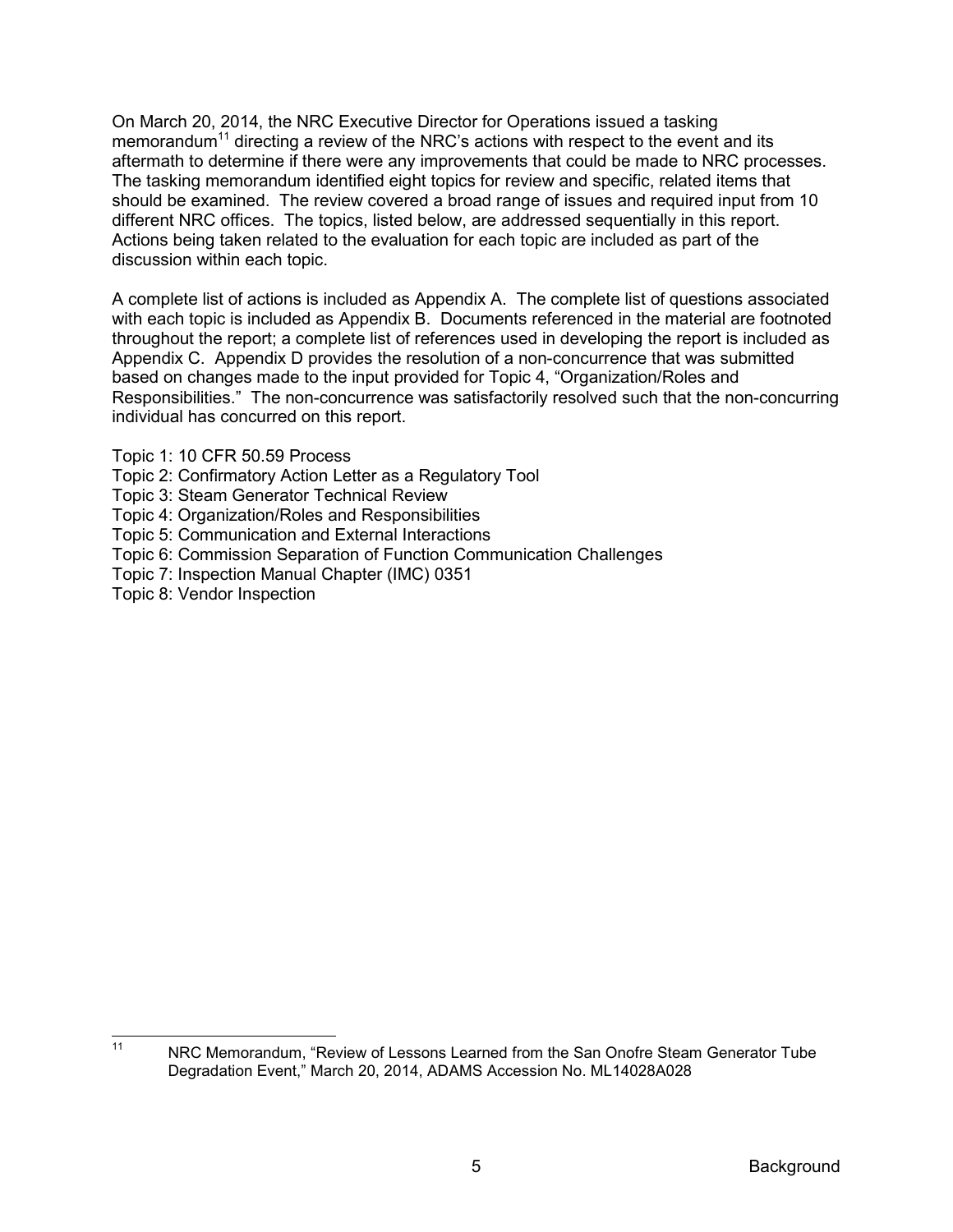#### **Topic 1: 10 CFR 50.59 Process**

#### **Issue Definition**

The San Onofre steam generator tube degradation event in 2012 generated significant public and congressional interest in the U.S. Nuclear Regulatory Commission's (NRC's) requirements related to facility changes. Many questions focused on how a licensee could perform a replacement of major plant components without obtaining an NRC license amendment in accordance with Title 10 of the *Code of Federal Regulations* (10 CFR) 50.90, "Application for Amendment of License, Construction Permit, or Early Site Permit," (except for technical specification changes), relying instead on the licensee's evaluation performed under the requirements of 10 CFR 50.59, "Changes, Tests, and Experiments."

10 CFR 50.59 permits licensees to make selected changes to licensed facilities without NRC prior approval provided certain conditions and criteria are met. Such approval, if needed, would be obtained through a license amendment in accordance with 10 CFR 50.90. The 10 CFR 50.59 process requires licensees to perform an evaluation applying the eight evaluation criteria included in 10 CFR 50.59 to determine if a license amendment must be obtained from the NRC before making the change. According to 10 CFR 50.90, whenever a licensee seeks to amend its license, or determines that such an amendment is otherwise required by 10 CFR 50.59, it must file an application for a license amendment with the NRC. The NRC provides public notice of the license amendment request, offering an opportunity for members of the public to request a hearing. The NRC staff reviews the license amendment request and documents its conclusions in a safety evaluation report explaining the reasons for approving or denying the license amendment.

NRC requirements, including regulations, technical specifications, license conditions, and orders, have been established to provide reasonable assurance of adequate protection, and licensee compliance with these regulations is presumed to provide this level of protection. The Commission established the criteria of 10 CFR 50.59 to provide a mechanism for determining when changes that might affect the basis on which it originally issued a license to operate the facility would require NRC approval before a licensee could implement the change. Thus, 10 CFR 50.59 provides a threshold for licensees to seek regulatory review for proposed activities—it does not constitute the final determination of safety, nor does it provide the determination of whether other regulatory requirements are met. Regardless of the outcome of the licensee's 10 CFR 50.59 evaluation as to whether or not a license amendment is required for a proposed modification, licensees are required to comply with all applicable NRC regulatory requirements, including, but not limited to, the requirements of 10 CFR 50 Appendix B, "Quality Assurance Program," covering design control, vendor oversight, technical specifications, and inservice inspections, as well as applicable American Society of Mechanical Engineers (ASME) codes outlined in 10 CFR 50.55a, "Codes and Standards."

Given that licensees make many changes to structures, systems, and components throughout the facilities' operational lifetime, the criteria in 10 CFR 50.59 are intended to focus NRC staff attention on those changes that have regulatory or safety significance.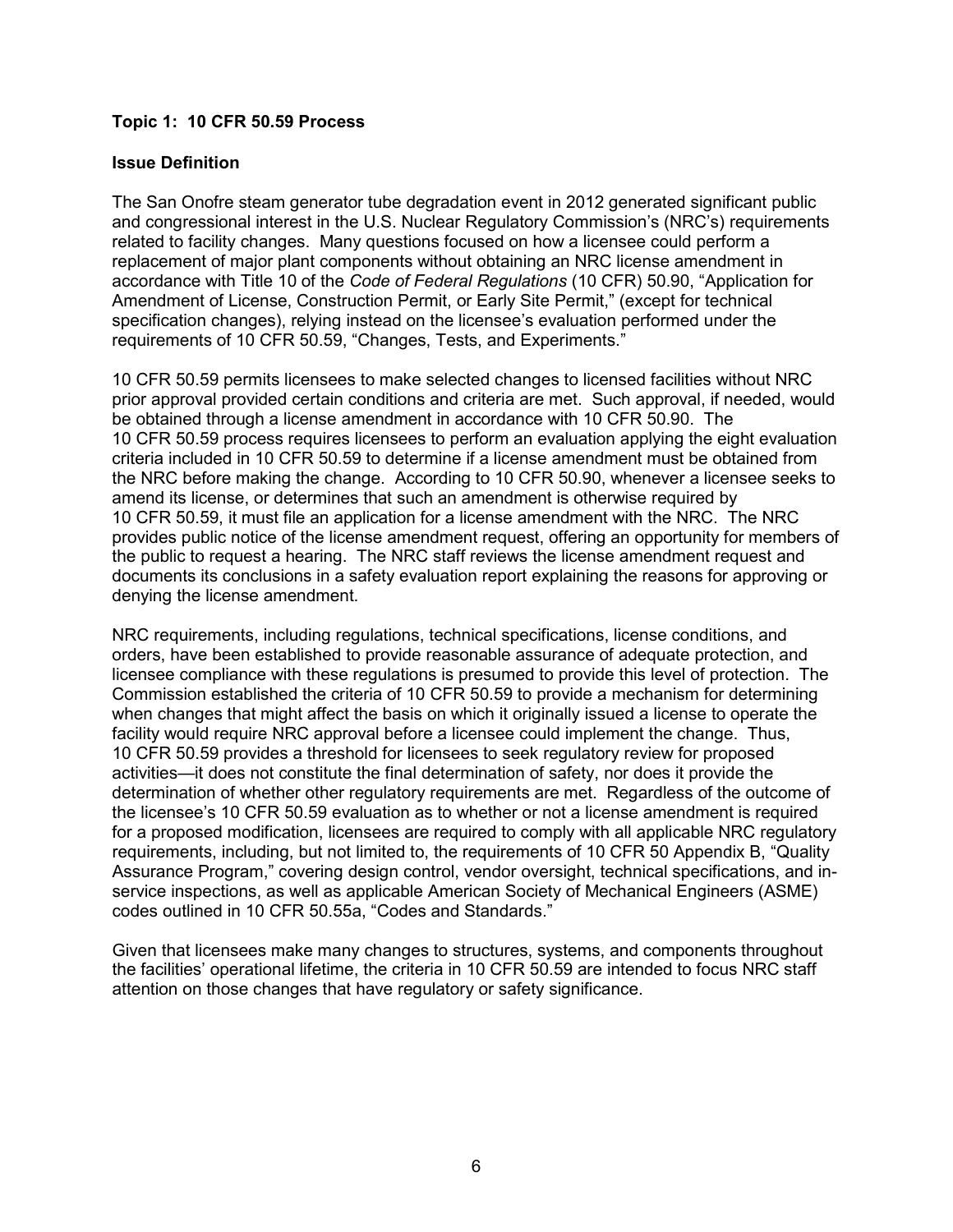In November 2000, the NRC issued Regulatory Guide (RG) 1.187, "Guidance for Implementation of 10 CFR 50.59, Changes, Tests, and Experiments,"<sup>12</sup> endorsing an industry document, Nuclear Energy Institute (NEI) 96-07, Rev. 1, "Guidelines for 10 CFR 50.59 Implementation."<sup>13</sup> Taken together, these documents provide guidance that the NRC has found acceptable for implementing 10 CFR 50.59.<sup>14</sup>

NRC review and approval of license amendments is only one way in which the NRC provides oversight of reactor licensees. NRC oversight of modifications is also provided through the inspection process, regardless of whether prior NRC approval is required for the change. The NRC staff periodically inspects licensee implementation of the 10 CFR 50.59 process, as well as the design and configuration control processes, using a variety of Inspection Procedures (IPs) including, but not limited to, IP 71111.17T, <sup>15</sup> "Evaluations of Changes, Tests, and Experiments and Permanent Plant Modifications" and IP 71111.21,<sup>16</sup> "Component Design Bases Inspection."

In 2010 and 2011, Southern California Edison (SCE) installed replacement steam generators at San Onofre Units 2 and 3, respectively, following a 10 CFR 50.59 evaluation that concluded no license amendment would be required for installation of the replacement steam generators except for the relevant technical specification changes related to steam generator inspection and tube repair criteria and changes to the peak containment post-accident pressure. In preparation for the steam generator replacements, the NRC inspectors reviewed the 10 CFR 50.59 evaluation performed on Unit 2 by SCE as part of a baseline inspection of plant modifications and as part of the focused steam generator replacement inspection.<sup>17</sup> The inspection did not identify any issues with the licensee's 10 CFR 50.59 evaluation.

Following the January 2012 steam generator tube degradation event, the NRC conducted additional inspections<sup>18</sup> at San Onofre, including a review of the event, a review of the steam generator replacement process, and another review of the 10 CFR 50.59 evaluations. As part of this additional inspection and technical review, several issues were raised, including some specific to the San Onofre 10 CFR 50.59 evaluation.

<sup>&</sup>lt;sup>12</sup> RG 1.187, "Guidance for Implementation of 10 CFR 50.59, Changes, Tests, and Experiments," November 2000, ADAMS Accession No. ML003759710

<sup>&</sup>lt;sup>13</sup> Nuclear Energy Institute (NEI) 96-07, Revision 1, "Guidelines for 10 CFR 50.59 Implementation," November 17, 2000, ADAMS Accession No. ML003771157

<sup>&</sup>lt;sup>14</sup> Note: NRC letter to NEI dated November 5, 2013, "Summary of Concerns with NEI 01-01" (ADAMS Accession No. ML13298A787), describes a separate, unrelated effort to clarify the 10 CFR 50.59 guidance regarding digital instrumentation and control systems.

<sup>&</sup>lt;sup>15</sup> IP 71111.17T, "Evaluations of Changes, Tests, and Experiments and Permanent Plant Modifications," March 5, 2013, ADAMS Accession No. ML101340791

<sup>&</sup>lt;sup>16</sup> IP 71111.21, "Component Design Bases Inspection," November 29, 2013, ADAMS Accession No. ML13331B444

<sup>17</sup> NRC Integrated IR 2009-004, November 5, 2009, ADAMS Accession No. ML093100051; NRC Steam Generator Replacement IR 2010-009, May 10, 2011, ADAMS Accession No. ML111300448

<sup>&</sup>lt;sup>18</sup> Augmented Inspection Team (AIT) IR 2012-007, June 18, 2012, ADAMS Accession No. ML12188A748; AIT Follow-Up IR 2012-010, November 9, 2012, ADAMS Accession No. ML12318A342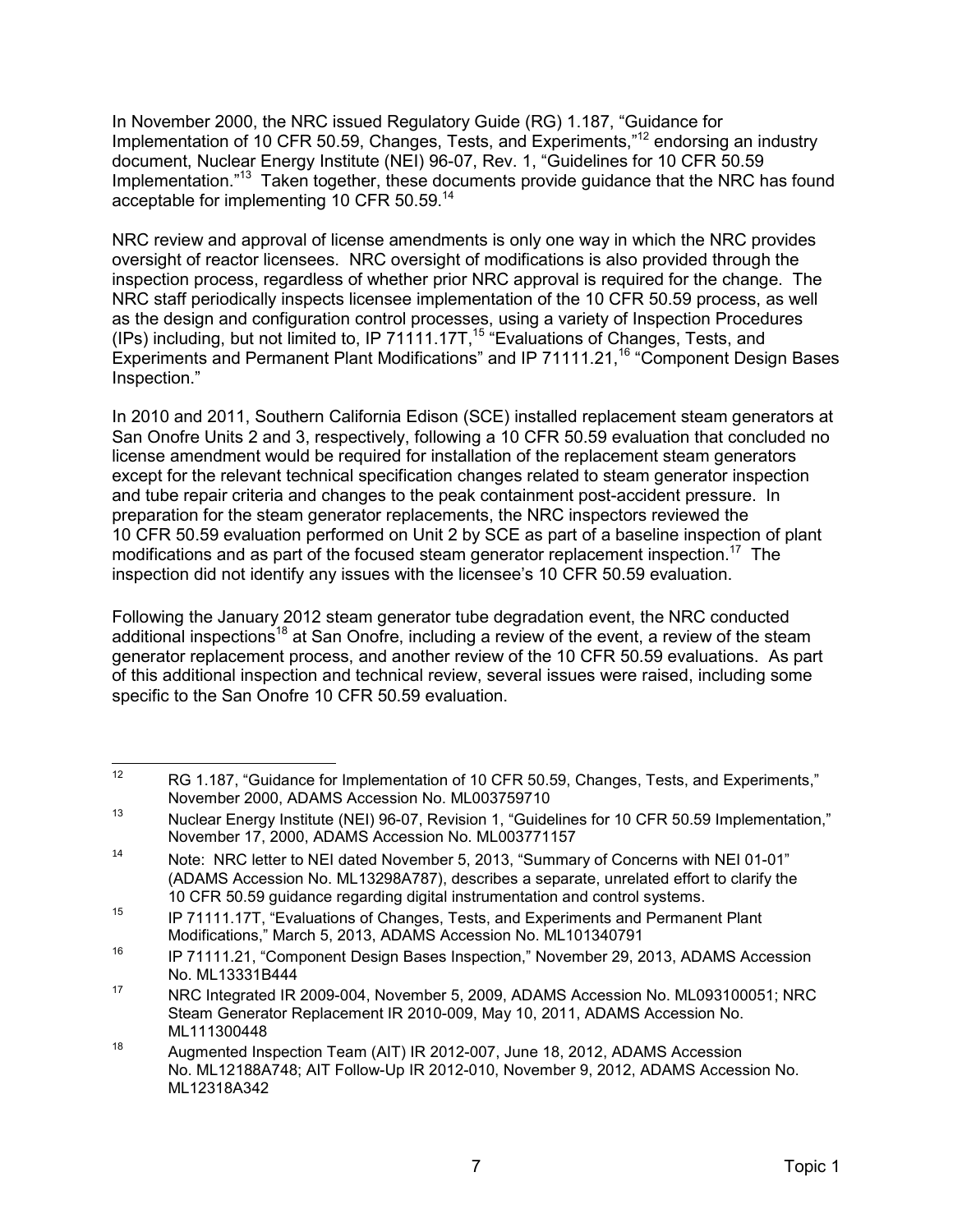Subsequent to the completion of the NRC's inspection activities, on October 2, 2014, the NRC Office of the Inspector General (OIG) released an event inquiry report, "NRC Oversight of Licensees Use of 10 CFR 50.59 Process to Replace SONGS Steam Generators."<sup>19</sup> which identified the following three issues:

- 1. There were missed opportunities during the NRC Region IV 2009 inspection to identify weaknesses in the SONGS steam generator 10 CFR 50.59 screening and evaluation package.
- 2. The 2012 Augmented Inspection Team (AIT) review of SCE's 10 CFR 50.59 evaluation did not document the answer to the question of whether a license amendment was required.
- 3. The NRC did not consistently apply oversight to the San Onofre updated final safety analysis report (UFSAR) following biennial UFSAR submittals*.*

The issues raised in the OIG event inquiry report have been incorporated into the evaluation of the broader issue of the 10 CFR 50.59 topic in this report.

#### **Approach for Reviewing the Issue**

To examine SCE's application of the 10 CFR 50.59 process at San Onofre, the NRC staff reviewed the history and application of the regulation, its relationship to other regulatory requirements, and documents specific to the event at San Onofre. This review included the following:

- selected documents from steam generator replacements at other sites
- 10 CFR 50.59 inspection results from major or complex component replacements at other U.S. nuclear plants
- NEI 96-07, Revision 1, "Guidelines for 10 CFR 50.59 Evaluations" (ADAMS Accession No. ML003771157)
- NRC Regulatory Guide (RG) 1.187, "Guidance for Implementation of 10 CFR 50.59, Changes, Tests, and Experiments" (ADAMS Accession No. ML003759710)
- NRC inspection procedures that review implementation of the 10 CFR 50.59 process, including IP 71111.17T, "Evaluations of Changes, Tests, and Experiments and Permanent Plant Modifications," and IP 71111.21, "Component Design Bases Inspection" (ADAMS Accession Nos. ML101340791 and ML13331B444)
- NRC inspection reports for San Onofre that discussed the replacement steam generators (ADAMS Accession Nos. ML093100051, ML111300448, ML12188A748, and ML12318A342).

<sup>&</sup>lt;sup>19</sup> OIG Event Inquiry Report, "NRC Oversight of Licensees Use of 10 CFR 50.59 Process to Replace SONGS Steam Generators," OIG Case No. 13-006, October 2, 2014, ADAMS Accession No. ML14276A478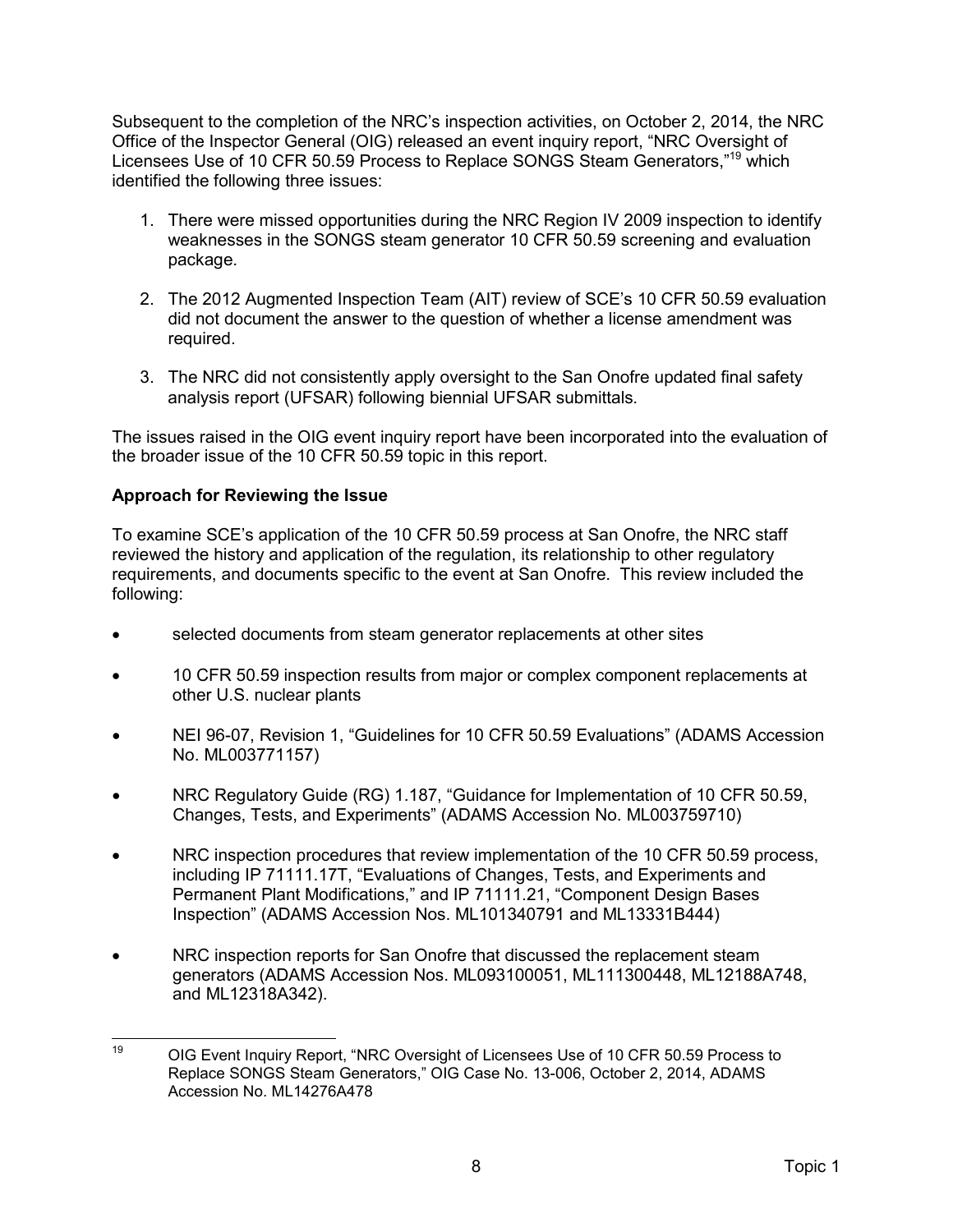SCE 10 CFR 50.59 Screening and Evaluation for San Onofre Units 2 and 3 Steam Generator Replacement, Engineering Change Packages NECP 800071\_702 and NECP 800071\_703, respectively.

To address questions raised about the requirements for regulatory review of complex modifications, staff performed an evaluation of the 10 CFR 50.59 process summarized in "White Paper—10 CFR 50.59; the Process, Application to Substantial Modifications to Licensee Facilities, and NRC Staff Assessment of Licensee Implementation."<sup>20</sup>

The NRC staff also reviewed the OIG event inquiry for potential lessons learned related to the San Onofre event and incorporated appropriate response actions to these issues into this review. In addition to identifying the three issues, the OIG event inquiry highlighted varying NRC perspectives regarding the 50.59 process that the NRC staff considered as part of this lessons-learned effort. OIG Issues #1 and #2 relate to NRC inspections of 10 CFR 50.59 and are addressed under Item 2.b, which covers 10 CFR 50.59 guidance and information provided to NRC inspectors. OIG Issue #3 pertains to the NRC review of biennial UFSAR submittals and is addressed under Item 2.c, which covers 10 CFR 50.59 guidance and information provided to NRC licensing project managers responsible for this review.

#### **Conclusions**

1. Does the 10 CFR 50.59 rule continue to be adequate for major or complex component replacements?

Yes. NRC staff concluded that the 10 CFR 50.59 rule itself continues to be adequate, including for major or complex component replacements. No rulemaking actions are required or planned with respect to the 10 CFR 50.59 rule. However, Item 2 discusses some improvements that can be made related to the 10 CFR 50.59 process.

The San Onofre steam generator tube leak event generated significant public and congressional interest in the requirements related to facility changes. To address questions raised about the requirements for regulatory review of complex modifications, staff performed an evaluation of the 10 CFR 50.59 process summarized in the above-noted white paper. This white paper provides the NRC staff's assessment of the application of 10 CFR 50.59 for evaluating major modifications to licensee facilities, including steam generator replacements, by describing:

- the 10 CFR 50.59 process and process history
- the relationship of 10 CFR 50.59 to other regulatory requirements
- the application of 10 CFR 50.59
- the history of steam generator replacements in the United States
- the NRC staff's assessment of 10 CFR 50.59 inspection results, including those related to major or complex component replacements at other U.S. nuclear plants

<sup>&</sup>lt;sup>20</sup> "White Paper—10 CFR 50.59; the Process, Application to Substantial Modifications to Licensee Facilities, and NRC Staff Assessment of Licensee Implementation," ADAMS Accession No. ML13066A266.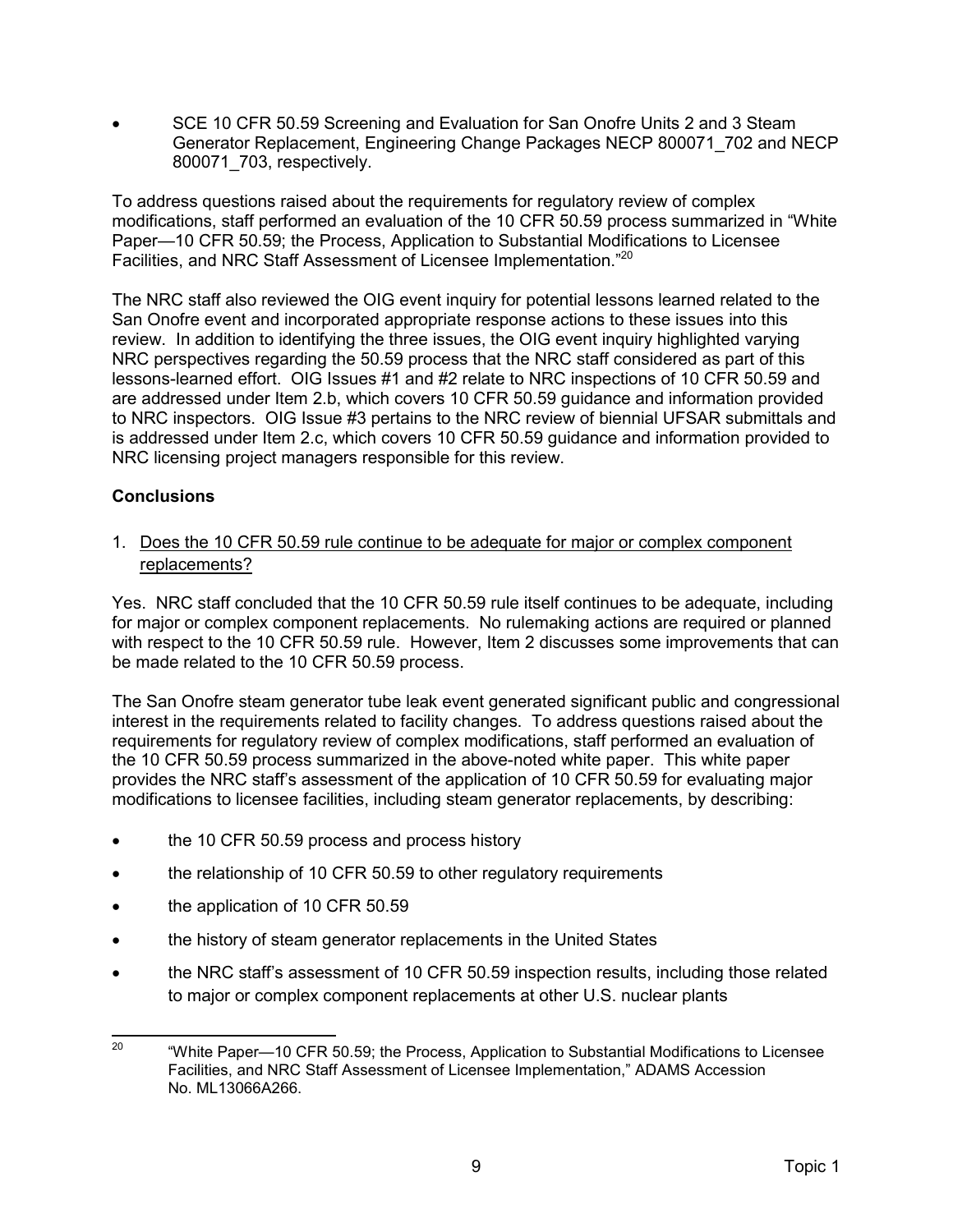The NRC staff's review, documented in the white paper, determined that 10 CFR 50.59 continues to provide an appropriate threshold for determining which changes, tests, or experiments require prior NRC approval through a license amendment. Despite issues discovered in SCE's application of the 10 CFR 50.59 process at San Onofre, which are examined in more detail below, the 10 CFR 50.59 regulation continues to meet the spirit and intent of the objectives described in the statements of consideration issued with the 1999 final rule for 10 CFR 50.59<sup>21</sup> by establishing a threshold for prior NRC review of facility changes that might adversely affect the basis on which the NRC issued a license to operate the licensed facility.

The San Onofre steam generator tube degradation occurred as a result of issues introduced during the design phase that were unrecognized and, thus, were not considered in the licensee's 10 CFR 50.59 evaluation. 10 CFR 50.59 is not a process for verifying design adequacy. Rather, the engineering and technical design evaluations supporting the change are developed using the licensee's plant modification process that implements the requirements of 10 CFR Part 50, "Domestic Licensing of Production and Utilization Facilities," Appendix B, "Quality Assurance Criteria for Nuclear Power Plants and Fuel Reprocessing Plants," Criterion III, "Design Control" which states,

The [plant's] design control measures shall provide for verifying or checking the adequacy of design, such as by the performance of design reviews…by individuals or groups other than those who performed the original design.

Furthermore, the required design control measures for verifying the adequacy of design are expected to be implemented before entering the 10 CFR 50.59 process. Specifically, the NRCendorsed 10 CFR 50.59 guidance in NEI 96-07, Revision 1, states,

After determining that a proposed activity is safe and effective through appropriate engineering and technical evaluations, the 10 CFR 50.59 process is applied to determine if a license amendment is required prior to implementation.

At San Onofre, the NRC identified violations of 10 CFR Part 50, Appendix B, Criterion III, for the failure to verify the adequacy of the thermal-hydraulic and flow-induced vibration design of the San Onofre replacement steam generators, resulting in excessive and unexpected steam generator tube wear after one cycle of operation. The 10 CFR 50.59 rule, NEI 96-07, Revision 1, and the results of the San Onofre 10 CFR 50.59 evaluation did not have any bearing on the underlying, unrecognized design control issue that actually caused the San Onofre steam generator tube leak event.

#### 2. Does the agency need to provide additional 10 CFR 50.59 guidance and information?

#### *a. Does the agency need to provide additional 10 CFR 50.59 guidance and information to licensees for large or complex component replacements*

Yes. Although not specifically related to large or complex component replacements, the NRC staff is developing a regulatory issue summary (RIS) to inform licensees of a potentially misleading sentence, described below, in the NRC-endorsed 10 CFR 50.59 guidance in Revision 1 to NEI 96-07, which was discovered during the review of this event. The staff is also

<sup>&</sup>lt;sup>21</sup> Changes, Tests, and Experiments: Final Rule, 64 FR 53583 and 64 FR 53613 (October 4, 1999).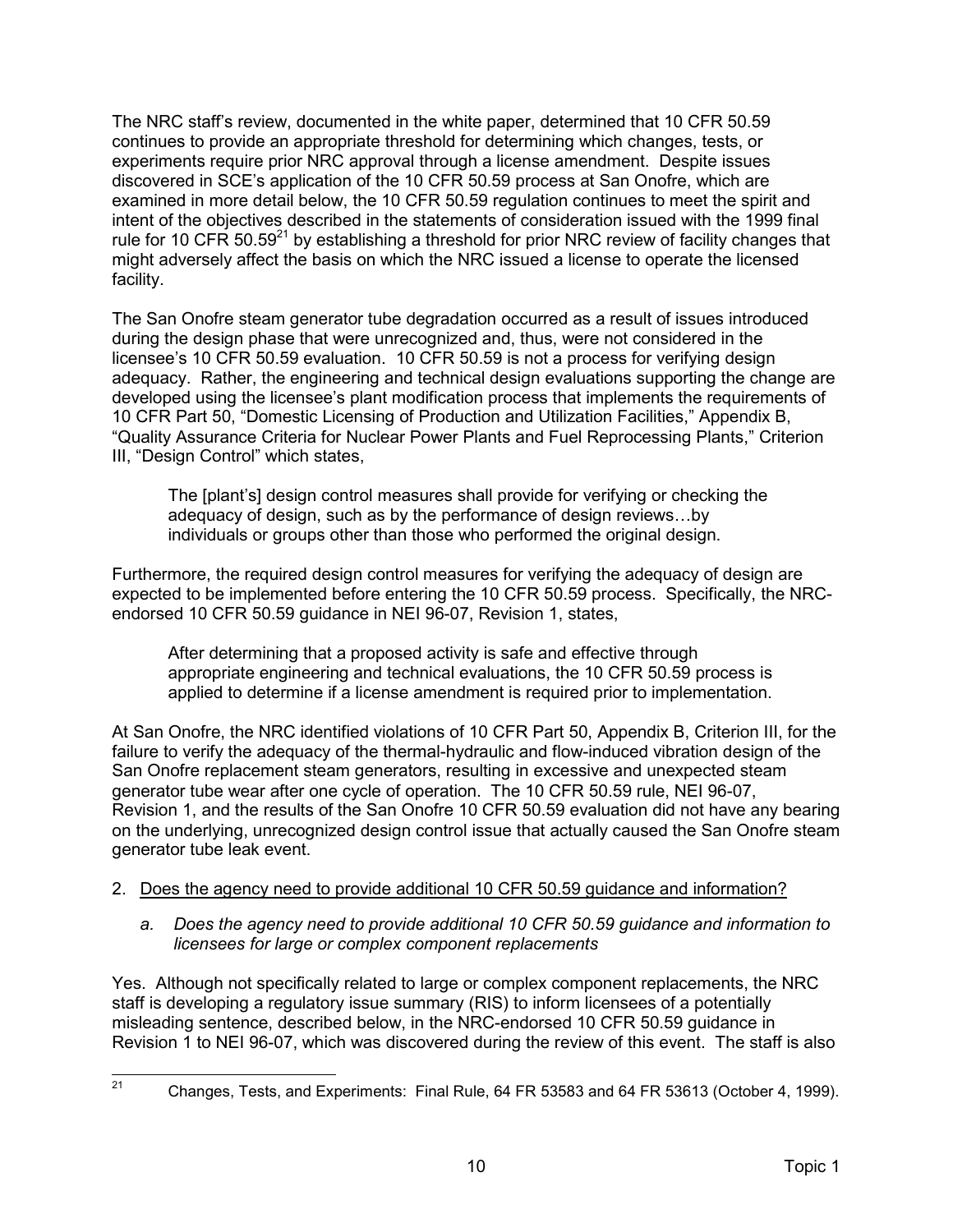revising NRC Regulatory Guide (RG) 1.187 to add an exception to the NRC's endorsement of NEI 96-07, Revision 1, related to a statement that was specifically quoted in the San Onofre 10 CFR 50.59 evaluations, although it was not one of the causes of the identified shortcomings with the San Onofre evaluation and would not have identified the engineering flaw. A second RIS will also highlight important aspects of the 10 CFR 50.59 guidance related to issues identified in the San Onofre 10 CFR 50.59 screening and evaluation<sup>22</sup> performed for the steam generator replacement, as well as other issues relevant to 10 CFR 50.59 that have been found at other sites.

The first proposed RIS and revision to RG 1.187 will address guidance in NEI 96-07, Revision 1, related to 10 CFR 50.59(c)(2), criterion viii. Criterion viii requires the licensee to obtain a license amendment for changes that:

Result in a departure from a method of evaluation described in the FSAR (as updated) used in establishing the design bases or in the safety analyses.

The definition in 10 CFR 50.59(a)(2) states (*emphasis added*),

Departure from a method of evaluation described in the FSAR (as updated) used in establishing the design bases or in the safety analyses means

- (i) changing any of the elements of the method described in the FSAR (as updated) unless the *results of the analysis are conservative or essentially the same*; or
- (ii) changing from a method described in the FSAR to another method unless that method has been *approved by NRC for the intended application*.

The NRC staff determined that the following statement from NEI 96-07, Revision 1, provides potentially misleading guidance:

By way of contrast, the following changes are not considered departures from a method of evaluation described in the UFSAR: Use of a methodology revision that is documented as providing results that are essentially the same as, or more conservative than, either the previous revision of the same methodology or another methodology previously accepted by NRC through issuance of an SER [safety evaluation report].

The NRC staff determined that this sentence from NEI 96-07, Revision 1, does not accurately reflect the definition in 10 CFR 50.59(a)(2) in that:

 $22$  A "10 CFR 50.59 evaluation" is the documented evaluation against the eight criteria in 10 CFR 50.59(c)(2) to determine if a proposed change, test or experiment requires prior NRC approval via license amendment under 10 CFR 50.90. Screening is that part of the 10 CFR 50.59 process that determines whether a proposed activity requires a 10 CFR 50.59 evaluation. The definitions in 10 CFR 50.59(a) of "change," "facility as described…," "procedures as described…" and "test or experiment not described…" constitute criteria for the 10 CFR 50.59 screening process.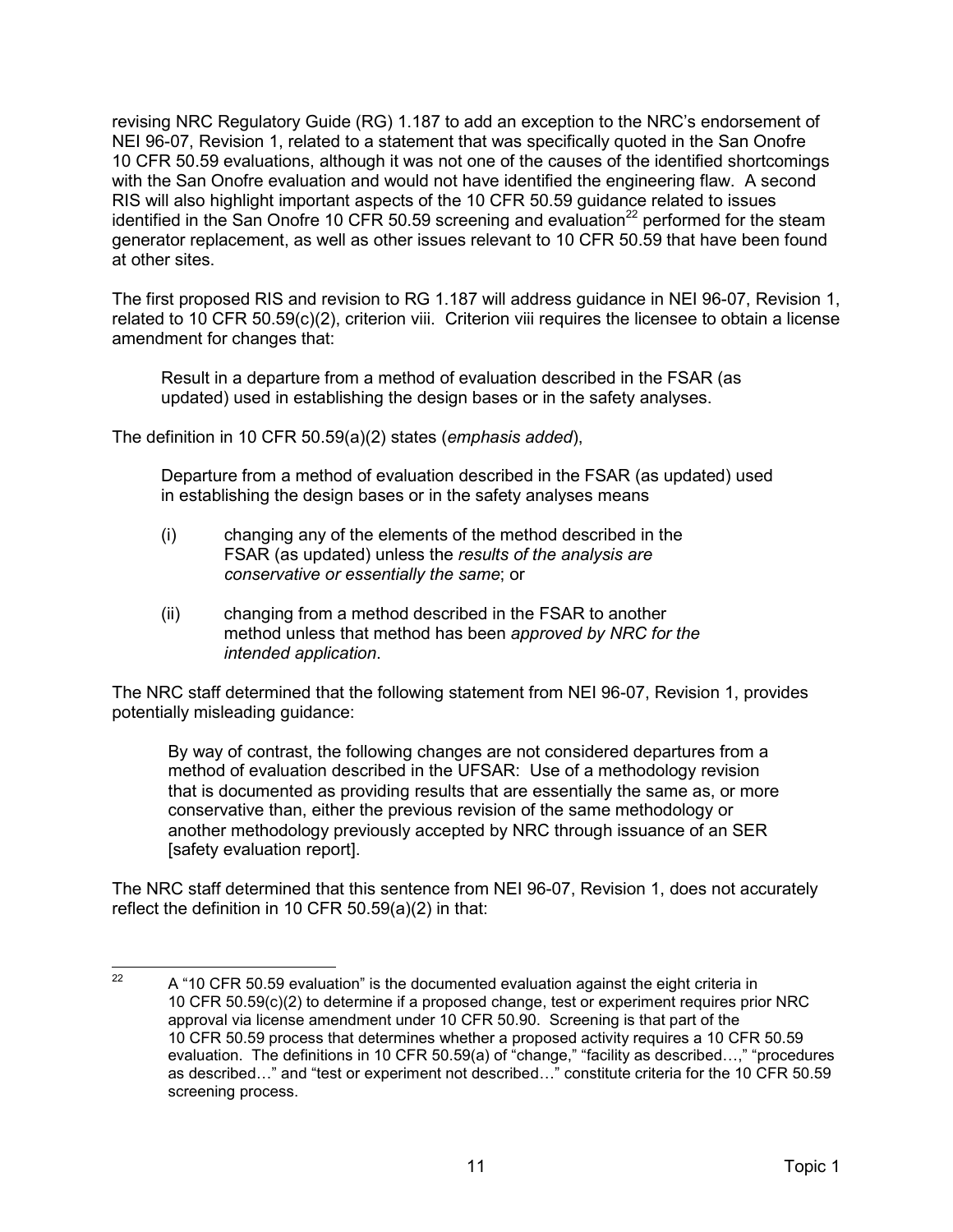- It could be read to infer that "methodology revision" results could be compared to "the previous revision of the same methodology" instead of being compared to the revision currently specified in the FSAR which may be an earlier revision than the "previous revision;" and
- It could be read to infer that "methodology revision" results could be compared to "another methodology previously accepted by NRC through issuance of an SER" instead of being compared to the methodology currently specified in the FSAR.

The second RIS will also highlight important aspects of the guidance in NEI 96-07, Revision 1, related to observations identified during the NRC inspection of the San Onofre 10 CFR 50.59 screening and evaluation for the replacement steam generators. These observations were included in the subsequent OIG event inquiry under Issues #1 and #2. These observations include the following:

• NRC inspectors identified a minor violation of 10 CFR 50.59(d) for an inadequate 10 CFR 50.59 written evaluation for the San Onofre replacement steam generators related to whether the *change* from one computer code to another (ANSYS to ABAQUS) constituted a *departure* from the method of evaluation. The NRC inspection report stated that the licensee inappropriately evaluated this change against 10 CFR 50.59(a)(2)(i) (i.e., as a change to an element of a method) rather than against 10 CFR 50.59(a)(2)(ii) (as a change from one method to another method). As such, the licensee's 10 CFR 50.59 evaluation did not address 10 CFR 50.59(a)(2)(ii) for changing to another method by describing whether "that method [ABAQUS] *has been approved by NRC for the intended application*" [emphasis added].

The OIG event inquiry discusses varying views among NRC staff as to whether the licensee was correct in its evaluation of the change from ANSYS to ABAQUS against 10 CFR 50.59(a)(2)(i) as a change to an element of a method. The 10 CFR 50.59 subject matter experts referenced in the OIG event inquiry agree that there was, in fact, a violation. As noted in the inspection report, this violation was dispositioned in accordance with the NRC's enforcement policy as a minor violation, as "there was no reasonable likelihood that the change would ever require NRC approval." The RIS will summarize this issue and ensure a clear documentation of the NRC's regulatory position on this matter.

- The OIG event inquiry stated that the closure of an unresolved item from the AIT report involved a change from a computer program to manual calculations. The RIS will clarify the NRC position that a manual calculation, no matter how simple, is considered a method of evaluation that in select cases is subject to evaluation under criterion 10 CFR 50.59(c)(2)(viii).
- The OIG event inquiry stated that at least 14 methods of evaluation listed in Section 3.9 of the San Onofre UFSAR, "Mechanical Systems and Components," were changed as a result of the steam generator replacement but were not mentioned in the 10 CFR 50.59 screening. The OIG event inquiry further states that, because of this, the San Onofre 10 CFR 50.59 evaluation did not discuss whether these changes in the method of evaluation meet the definition in 10 CFR 50.59(a)(2) of a departure from the method of evaluation that would require a license amendment. The RIS will describe the importance of addressing each applicable change in the UFSAR in the 10 CFR 50.59 screening.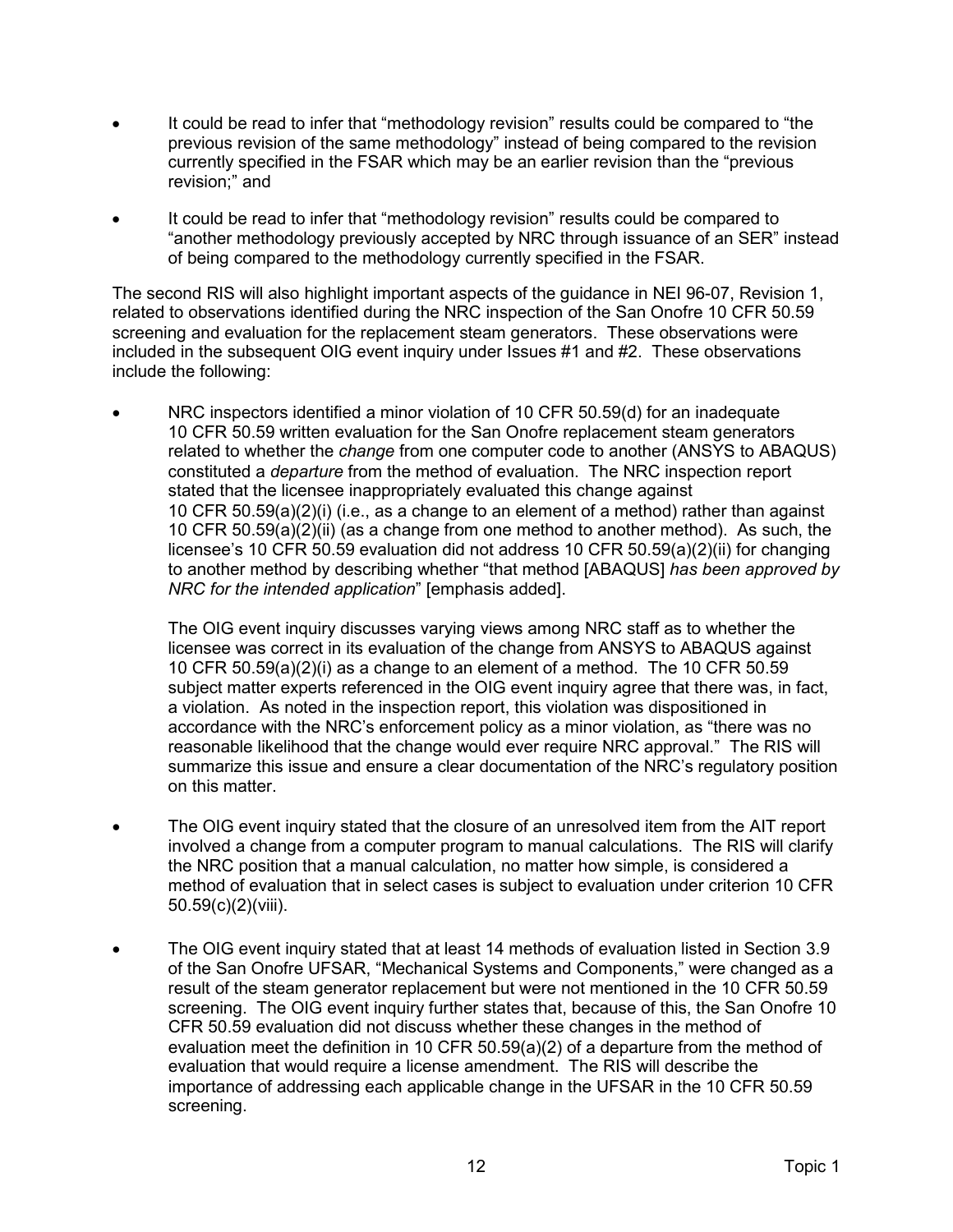This item from the tasking memo specifically asks whether additional guidance is needed to address "large or complex" component replacements. The NRC staff review determined that the guidance in NEI 96-07, Revision 1, specifically related to complex changes is clear and complete. There is one aspect of the 10 CFR 50.59 process that is affected by the size and complexity of a component replacement—namely 10 CFR 50.59 evaluation documentation. In accordance with 10 CFR 50.59(d), the licensee is required to maintain records that include a written evaluation that provides the bases for the determination that the change, test, or experiment does not require a license amendment. Specifically, NEI 96-07, Revision 1, Section 5, "Documentation and Reporting," states:

Thus the basis for the engineering judgment and the logic used in the determination should be documented to the extent practicable and to a degree commensurate with the safety significance *and complexity* of the activity [emphasis added].

The 10 CFR 50.59 regulations provide a threshold for determining when NRC approval is required to preserve the basis on which the license was issued and does not depend on the size or complexity of the modification under consideration.

*b. Does the agency need to provide additional 10 CFR 50.59 guidance and information to inspectors for their review of 10 CFR 50.59 evaluations of large or complex component replacements?*

Yes. The staff determined that the agency needs to conduct workshops and training with regional and headquarters staff, and provide additional continual training opportunities to ensure proper understanding of the 10 CFR 50.59 process. The staff is also evaluating possible updates to the inspection procedures related to the 10 CFR 50.59 process, including IPs for the inspection of steam generator replacements and other major plant modifications.

Most NRC inspections of licensee 10 CFR 50.59 screenings and evaluations occur under Inspection Procedure (IP) 71111.17T and IP 71111.21. These inspection procedures direct inspectors to review licensee implementation of the 10 CFR 50.59 process using the guidance in NEI 96-07, Revision 1, and as such, the above-described RIS will benefit NRC inspectors as well as licensees. To ensure that inspectors are prepared to effectively carry out their inspection activities, the NRC will be providing ongoing training on the 10 CFR 50.59 screening and evaluation process to its inspectors.

The OIG event inquiry Issue #1 states that there were missed opportunities during the NRC Region IV 2009 inspection<sup>23</sup> under IP 71111.17T to identify weaknesses in the San Onofre steam generator 10 CFR 50.59 screening and evaluation package. The NRC's inspection program is a sampling process and, therefore, is not designed to inspect every aspect of a particular licensee program. After review and consideration of licensees' 10 CFR 50.59 evaluation packages, inspectors select samples for further review as necessary to provide confidence in the licensee's ability to conduct its licensed operations safely and in compliance with regulations. When inspection results indicate safety-significant deficiencies in licensee performance, the program provides for expansion of the NRC's inspection effort as much as is necessary to ensure the proper implementation of 10 CFR 50.59 by a licensee.

<sup>&</sup>lt;sup>23</sup> NRC Integrated IR 2009-004, November 5, 2009, ADAMS Accession No. ML093100051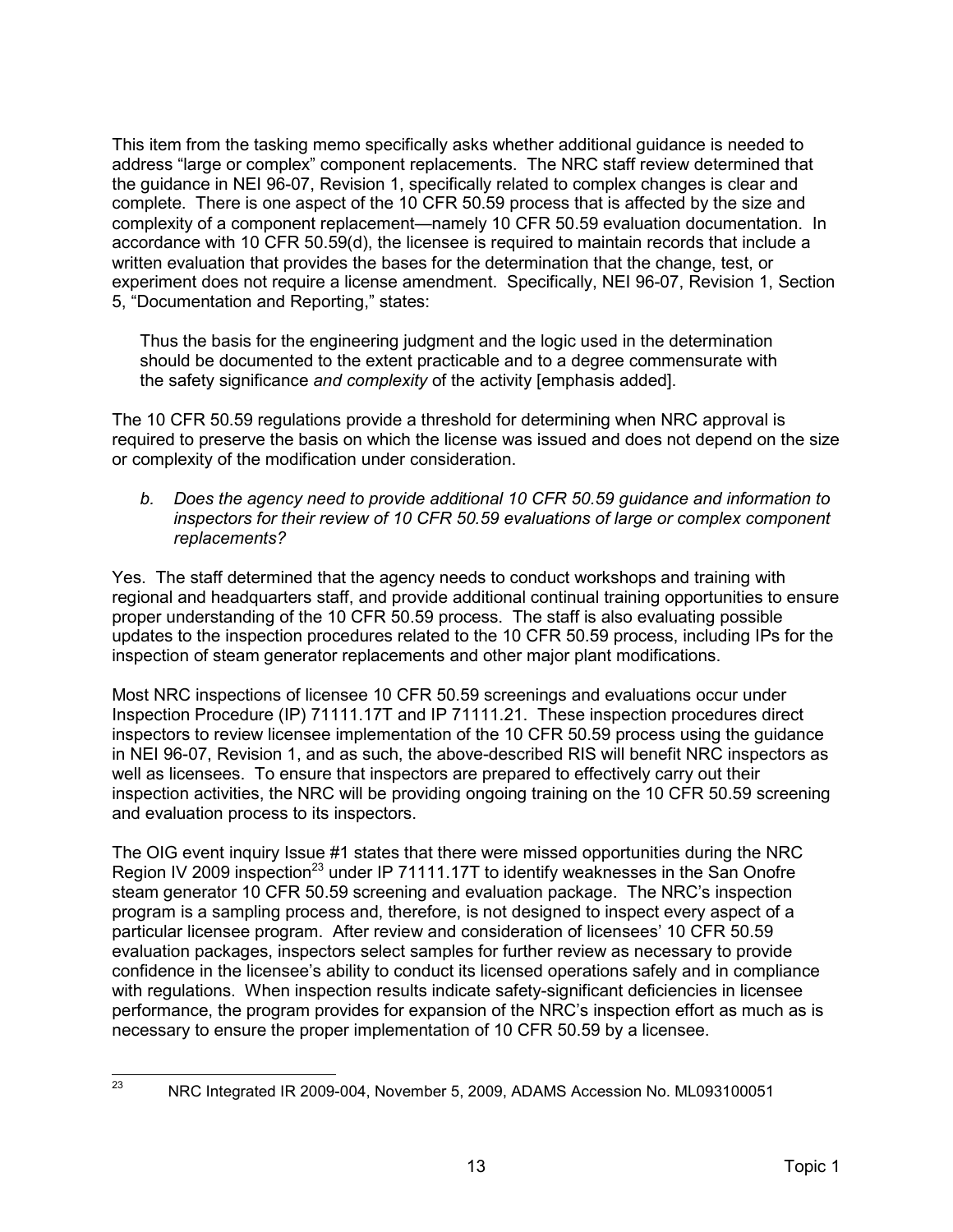OIG Issue #2 noted that the 2012 AIT review of the licensee's 10 CFR 50.59 evaluation did not document the answer to the question of whether a license amendment was required. The AIT review considered many issues, among which was whether or not the licensee correctly concluded that a license amendment was not required. The AIT and its followup inspections reviewed the licensee's 10 CFR 50.59 evaluations related to replacing the steam generators and determined that the licensee's conclusion that no license amendment was required was consistent with the requirements of 10 CFR 50.59.

The NRC staff also examined whether the NRC's Reactor Oversight Process (ROP) baseline inspection program allots sufficient inspection hours for the 10 CFR 50.59 screenings and evaluations. The NRC recently completed an in-depth review of its baseline inspection program as part of an ROP enhancement project<sup>24</sup> and did not identify a need to increase 10 CFR 50.59 inspection hours. Moreover, given that there are a finite number of NRC inspection hours allotted for completing the baseline inspection program, any increase in inspection hours for 10 CFR 50.59 would require either an increase in the resources budgeted to the inspection program or reduction of inspection hours in other areas. The NRC staff determined that the actions already proposed in this report will enhance the effectiveness of the inspection hours already allotted. Should a region identify a need for additional inspection hours to review the 10 CFR 50.59 evaluation for a particularly complex modification, processes do exist for allocating additional inspection hours on a case-by-case basis through the ROP.

#### *c. Does the agency need to provide additional 10 CFR 50.59 guidance and information to project managers for their review of 10 CFR 50.59 evaluations?*

Yes. The NRC staff determined that it needs to revise some internal processes to more clearly reflect the scope, depth, frequency, and timeliness expectations for the staff's review of licensee submittals required under 10 CFR 50.59 and 10 CFR 50.71, "Maintenance of Records, Making of Reports." Under 10 CFR 50.71(e), licensees are required to submit biennial updates to the UFSAR reflecting the current status of the facility. Under 10 CFR 50.59(d)(2), licensees are also required to submit information on a biennial basis concerning changes made under 10 CFR 50.59.

Responsibility for the review of selected licensee 10 CFR 50.59 screenings and evaluations rests with NRC's region-based inspectors, and the baseline inspection program allows for inspection hours to be dedicated to reviewing the licensee's conclusions. The project managers (PMs) at NRC headquarters are responsible for reviewing the summary of changes submitted in accordance with 10 CFR 50.59(d)(2).

Issue #3 identified in the OIG event inquiry stated that the NRC did not consistently review the San Onofre UFSAR submittals in a timely manner. Although licensees are required, under 10 CFR 50.71(e), to submit biennial UFSAR updates reflecting the current status of the facility so that the document can be used as a reference document in safety analysis, OIG concluded that the PMs in the Office of Nuclear Reactor Regulation (NRR) tasked to review these submittals did not always conduct the reviews within the 90-day timeframe specified by internal NRC procedures. Moreover, although under 10 CFR 50.59(d)(2) licensees also must biennially submit information concerning changes made under 10 CFR 50.59 without NRC prior approval, OIG found that PMs – although instructed by NRC procedures to consider this information

<sup>&</sup>lt;sup>24</sup> "Reactor Oversight Process Enhancement Project—Baseline Inspection Program," April 4, 2014, ADAMS Accession No. ML14017A338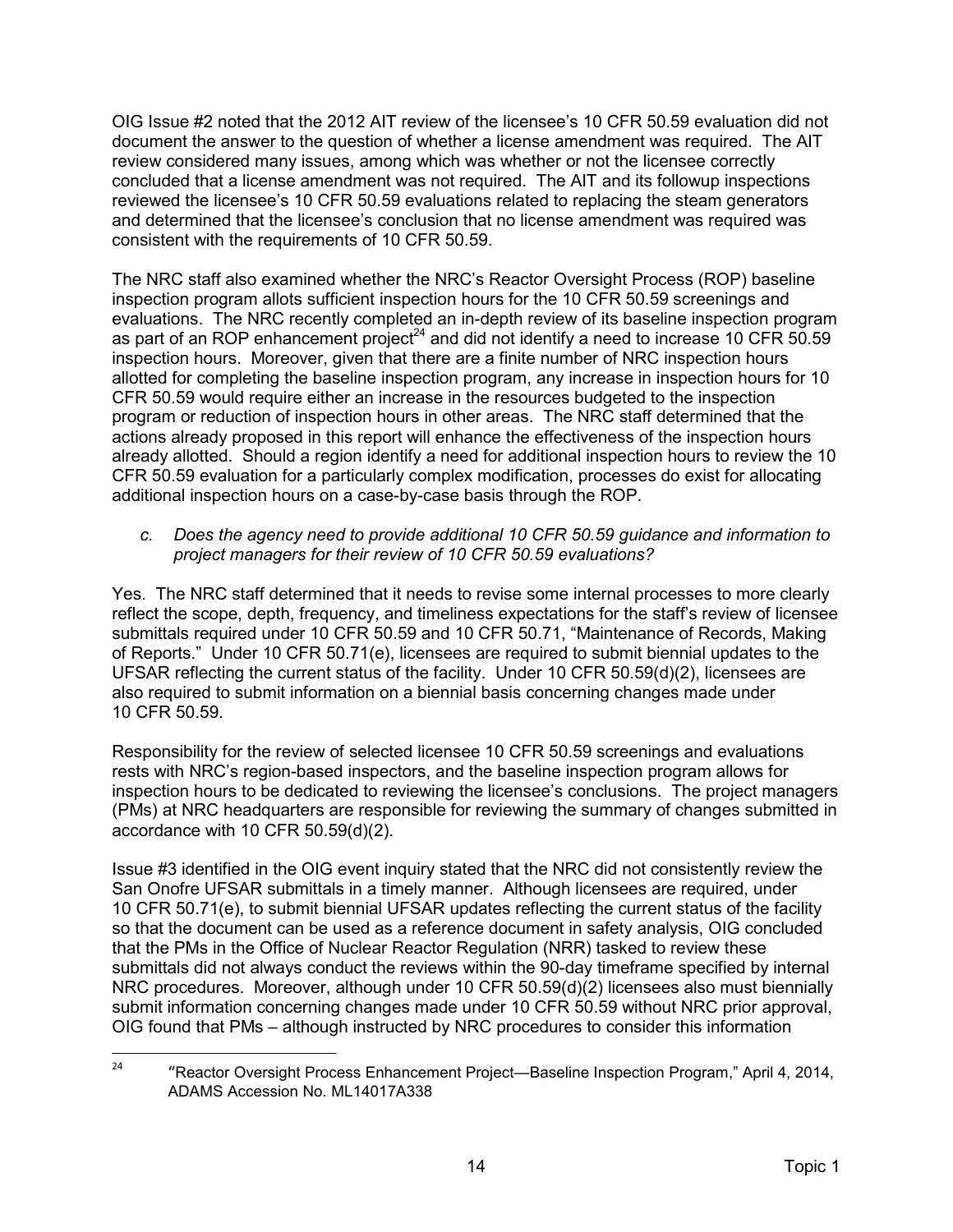during their review of 10 CFR 50.71(e) submittals – do not always take the 10 CFR 50.59(d)(2) information into consideration during their reviews.

To address the OIG finding, the NRC staff has chartered a working group to provide comprehensive staff guidance for completing the 10 CFR 50.71(e) and 10 CFR 50.59(d)(2) reviews. In addition, the staff will update the relevant NRC procedures to include this guidance and provide applicable training. Evaluation of the licensee's UFSAR noted that there was a lack of detail concerning the design characteristics, functions, and acceptance criteria of the various components within the San Onofre steam generators. Since each vendor has established their design criteria and these criteria are generally considered or treated as proprietary information, minimal detail was described. The review guidance to be developed as discussed in Topic 3, "Steam Generator Technical Review," is intended to ensure that licensees have made the appropriate changes to the UFSAR to reflect the replacement steam generator design. The review guidance to be developed for NRC review of 10 CFR 50.71(e) submittals will provide further assurance that the UFSAR has the appropriate level of detail.

#### 3. Does the agency need to clarify the commonly used phrase "like-for-like replacement" with respect to 10 CFR 50.59?

No. The NRC-endorsed 10 CFR 50.59 guidance in NEI 96-07, Revision 1, regarding the topic of component replacements is clear and complete. In its statements of consideration for the 1999 final rule, the Commission stated the following:

In particular, the Commission finds that guidance would be useful on when "replacement" components must be treated as a change, as for instance because the replacement component has characteristics different from those described in the FSAR, compared to one that is "equivalent" and thus not a change.

This guidance was added to the NRC-endorsed 10 CFR 50.59 guidance in NEI 96-07, Revision 1. This issue involves the interface between the 10 CFR 50.59 process and the licensee's procurement process that implements the quality assurance requirements of 10 CFR Part 50, Appendix B, Criterion VII, "Control of Purchased Material, Equipment, and Services." NEI 96-07, Revision 1, uses the term "identical replacements," which is clearer in the context of 10 CFR 50.59 process. This term has the same meaning as the procurement process term "like-for-like replacements," which means "the replacement of an item with one that is identical." Replacement items are considered identical if purchased from the same vendor, provided all design, materials, and manufacturing processes are kept the same. Identical replacements are addressed in NEI 96-07, Revision 1, Section 4.1.2, "Maintenance Activities," which states the following:

Maintenance activities are activities that restore SSCs [structures, systems, and components] to their as-designed condition, including activities that implement approved design changes. Maintenance activities are not subject to 10 CFR 50.59, but are subject to the provisions of 10 CFR 50.65(a)(4) as well as technical specifications. Maintenance activities include…identical replacements.

Licensee procurement processes specify that if a replacement item is similar, but not identical to, the item being replaced, an equivalency evaluation is necessary to determine if any changes in design, material, manufacturing process, safety, form, fit, function, or interchangeability could affect the alternative replacement item's ability to function. "Equivalent" components are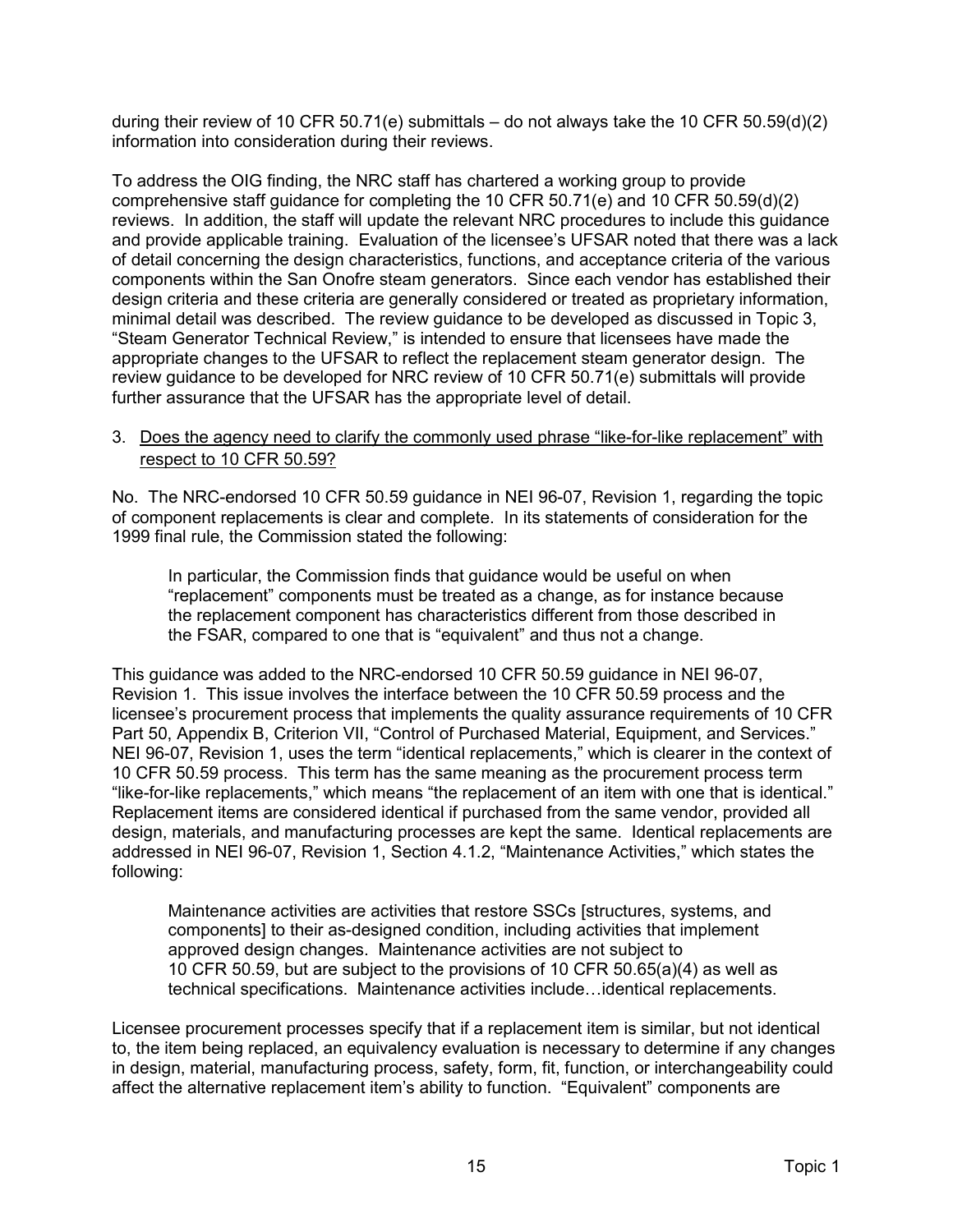addressed in NEI 96-07, Revision 1, Section 4.2.1.1, "Screening of Changes to the Facility as Described in the UFSAR," which states the following:

Equivalent replacement is a type of change to the facility that does not alter the design functions of SSCs. Licensee equivalence assessments, e.g., consideration of performance/operating characteristics and other factors, may thus form the basis for screening determinations and 10 CFR 50.59 evaluations.

The replacement steam generators at San Onofre Units 2 and 3 were not "like-for-like" (meaning identical) replacements, and they were not treated as such by the licensee. Statements to the contrary that appeared in industry and media publications were the result of the inaccurate use of a term that has a specific technical meaning. As the steam generator replacement did not constitute a "like-for-like" replacement, the licensee did perform a 10 CFR 50.59 screening and evaluation, as required by the regulations.

Following the San Onofre tube degradation event, there was public concern expressed about whether the licensee decided to design the new steam generators so they could be replaced under 10 CFR 50.59 to avoid NRC scrutiny provided by NRC review and approval of a license amendment. The staff evaluated whether it is acceptable for a licensee to intentionally design a facility change such that it could be implemented under 10 CFR 50.59 without the need for prior NRC approval and determined it does not represent a safety concern or a compliance concern. A change that conforms to the 10 CFR 50.59 criteria demonstrates the continued adequate protection of public health and safety due to the fact that it does not result in a more than minimal increase in the frequency or consequences of an accident or a system failure, does not affect fission product barrier limits, and does not involve a departure from the method of evaluation. The NRC-approved 10 CFR 50.59 guidance of NEI 96-07, Revision 1, Section 4.5, "Disposition of 10 CFR 50.59 Evaluations," states that if a licensee determines that a proposed activity would require prior NRC approval, it has the option to "[r]edesign the proposed activity so that it may proceed without prior NRC approval."

#### **Actions**

- 1. The staff is developing a RIS to inform licensees of a potentially misleading statement in the NRC-endorsed 10 CFR 50.59 guidance contained in NEI 96-07, Revision 1. Staff will develop a second RIS to highlight important aspects of the 10 CFR 50.59 guidance related to shortcomings identified in the 10 CFR 50.59 screening and evaluation process for the replacement steam generators at San Onofre. The NRC staff is also revising RG 1.187 to add an exception to the NRC's endorsement of NEI 96-07, Revision 1, related to the potentially misleading statement.
- 2. The staff is conducting workshops with NRC regional and headquarters employees to enhance their understanding of the 10 CFR 50.59 process, and will develop formal initial and continuing training on the 10 CFR 50.59 process. The staff is also considering an update to the inspection procedures governing inspectors' performance of 10 CFR 50.59 inspections, as well as inspections related to steam generator replacements and other major plant modifications to appropriately focus inspection reviews.
- 3. The staff will review and revise, as necessary, internal procedures providing guidance and direction for licensing PMs to clarify the scope, depth, frequency, and timeliness requirements for licensing PM reviews of documented 10 CFR 50.59 evaluation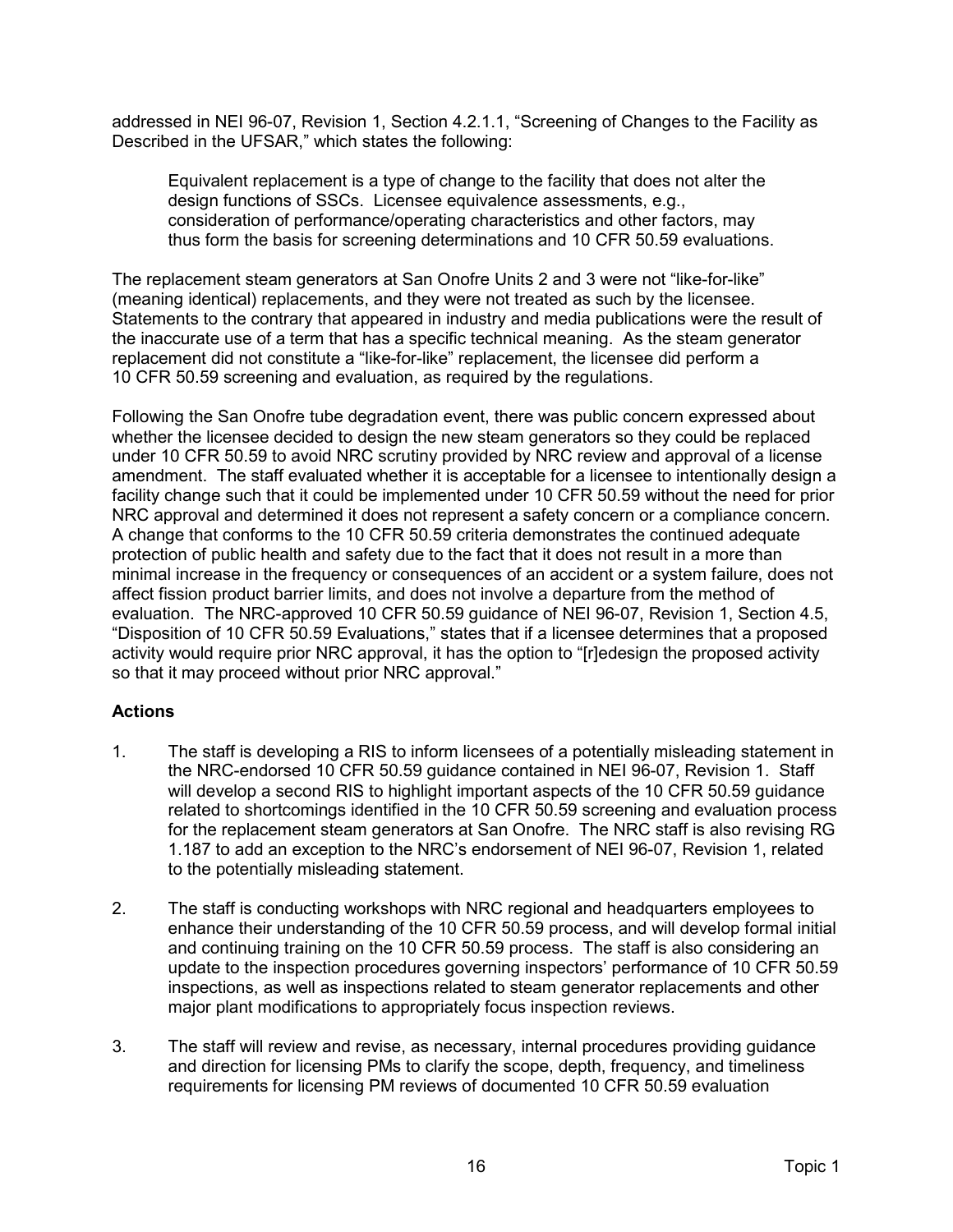summaries included in licensee submittals pursuant to 10 CFR 50.71(e) and 10 CFR 50.59(d)(2).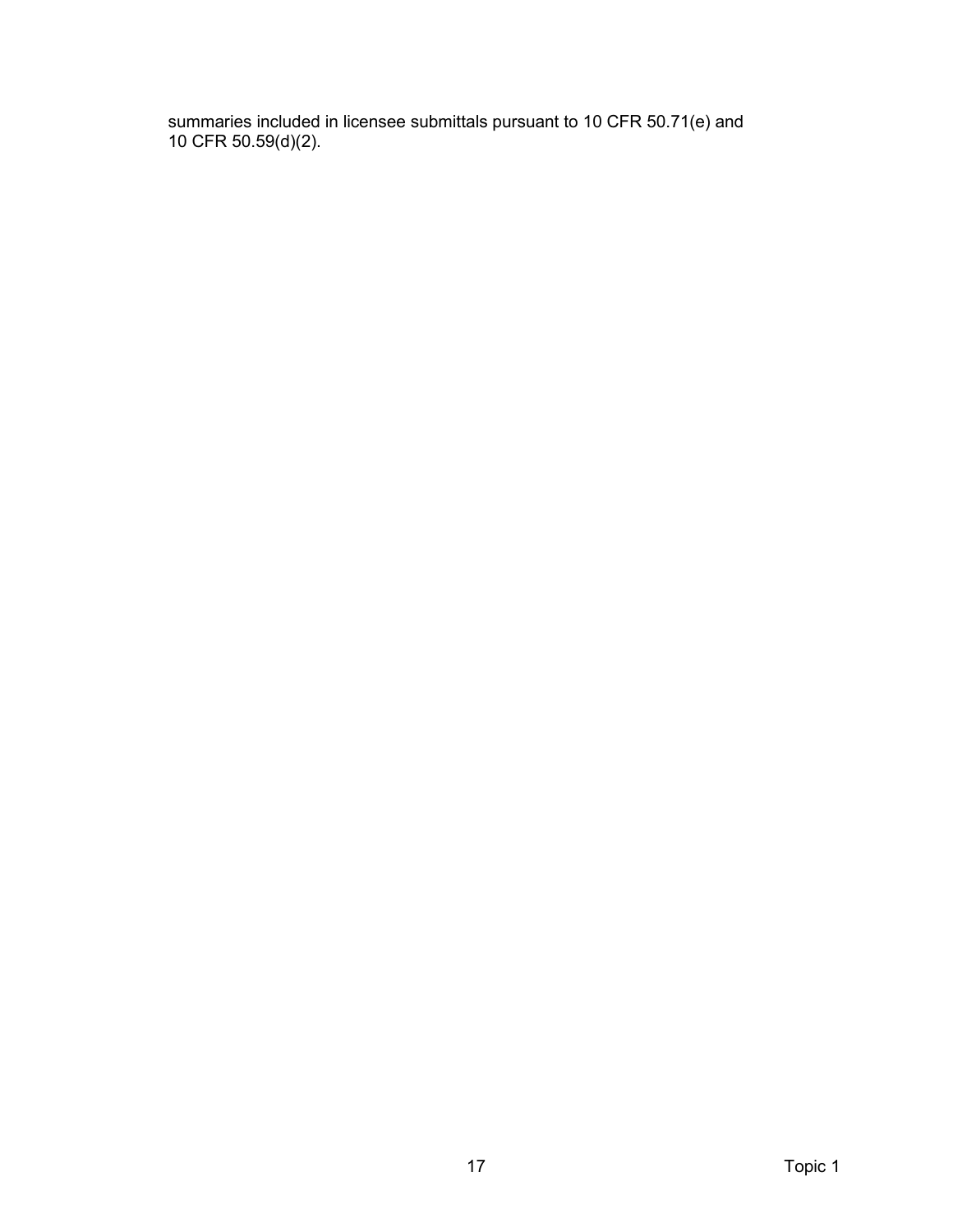# **Topic 2: Confirmatory Action Letter as a Regulatory Tool**

### **Issue Definition**

A confirmatory action letter (CAL) is an administrative action where the U.S. Nuclear Regulatory Commission (NRC) issues a letter to a licensee to emphasize and confirm a licensee's agreement to take certain actions in response to specific issues. CALs are typically issued by the regions or relevant program offices, but oversight of the CAL process lies with the NRC's Office of Enforcement. The CAL process is described in the NRC Enforcement Manual<sup>25</sup>.

Following the steam generator tube degradation at San Onofre, the NRC staff issued a CAL to Southern California Edison (SCE) on March 27, 2012<sup>26</sup>. The CAL confirmed commitments made by SCE to address steam generator issues before restarting Units 2 and 3. A nongovernmental organization, Friends of the Earth (FOE), requested a hearing on the grounds the CAL, including the process for resolving the issues raised in the CAL, constituted a *de facto* license amendment proceeding under Section 189a of the Atomic Energy Act (AEA). The Commission referred the request to the Atomic Safety and Licensing Board (ASLB) Panel. The ASLB subsequently held that the CAL process constituted a *de facto* amendment proceeding. This decision was vacated by the Commission shortly thereafter in view of SCE's decision to permanently shut down the plant.<sup>27</sup> Notwithstanding vacatur of the Board's decision, the adjudicatory process raised concerns that served, in part, to prompt the lessons learned effort to examine the appropriateness of CALs as a regulatory tool.

During the adjudicatory process, the NRC staff was reviewing in parallel SCE's response to the CAL. As part of the NRC staff's review, Requests for Additional Information (RAIs)<sup>28</sup> were issued to SCE to seek more information about its proposed plan to return Unit 2 to operation. RAI 32 asked the licensee to clarify how the information it provided the NRC as part of its proposed plan to return Unit 2 to operation demonstrated that the structural integrity performance criterion in Technical Specifications (TS) 5.5.2.11.b.1 was met for operation within current licensed limits up to the licensed rated thermal power. In response to RAI 32, SCE submitted a license amendment request<sup>29</sup> on April 5, 2013, and a supplement<sup>30</sup> on April 9, 2013, requesting NRC approval to amend TS 5.5.2.11.b.1 to limit Unit 2's rated thermal power to 70%.

The NRC staff's review of SCE's response to the CAL resulted in the licensee's pursuit of a license amendment request through the licensing process. The review of the license amendment request was never completed by the NRC because SCE decided to cease

<sup>&</sup>lt;sup>25</sup> NRC Enforcement Manual, December 5, 2014, ADAMS Accession No. ML102630150

<sup>26</sup> San Onofre Confirmatory Action Letter (CAL) 4-12-001, March 27, 2012, ADAMS Accession No. ML12087A323

<sup>27</sup> *Southern California Edison Co.* (San Onofre Nuclear Generating Station, Units 2 and 3), LBP-13- 7, 77 NRC 307; *vacated as moot,* CLI-13-9, 78 NRC 551 (2013).

<sup>&</sup>lt;sup>28</sup> Request for Additional Information, "San Onofre Nuclear Generating Station, Unit  $2 -$  Request for Additional Information Regarding Response to Confirmatory Action Letter," December 26, 2012, ADAMS Accession No. ML12361A065

 $29$  Southern California Edison License Amendment Request, April 5, 2013, ADAMS Accession No. ML13098A043

<sup>&</sup>lt;sup>30</sup> Southern California Edison License Amendment Request, Supplement 1, April 9, 2013, ADAMS Accession No. ML13100A021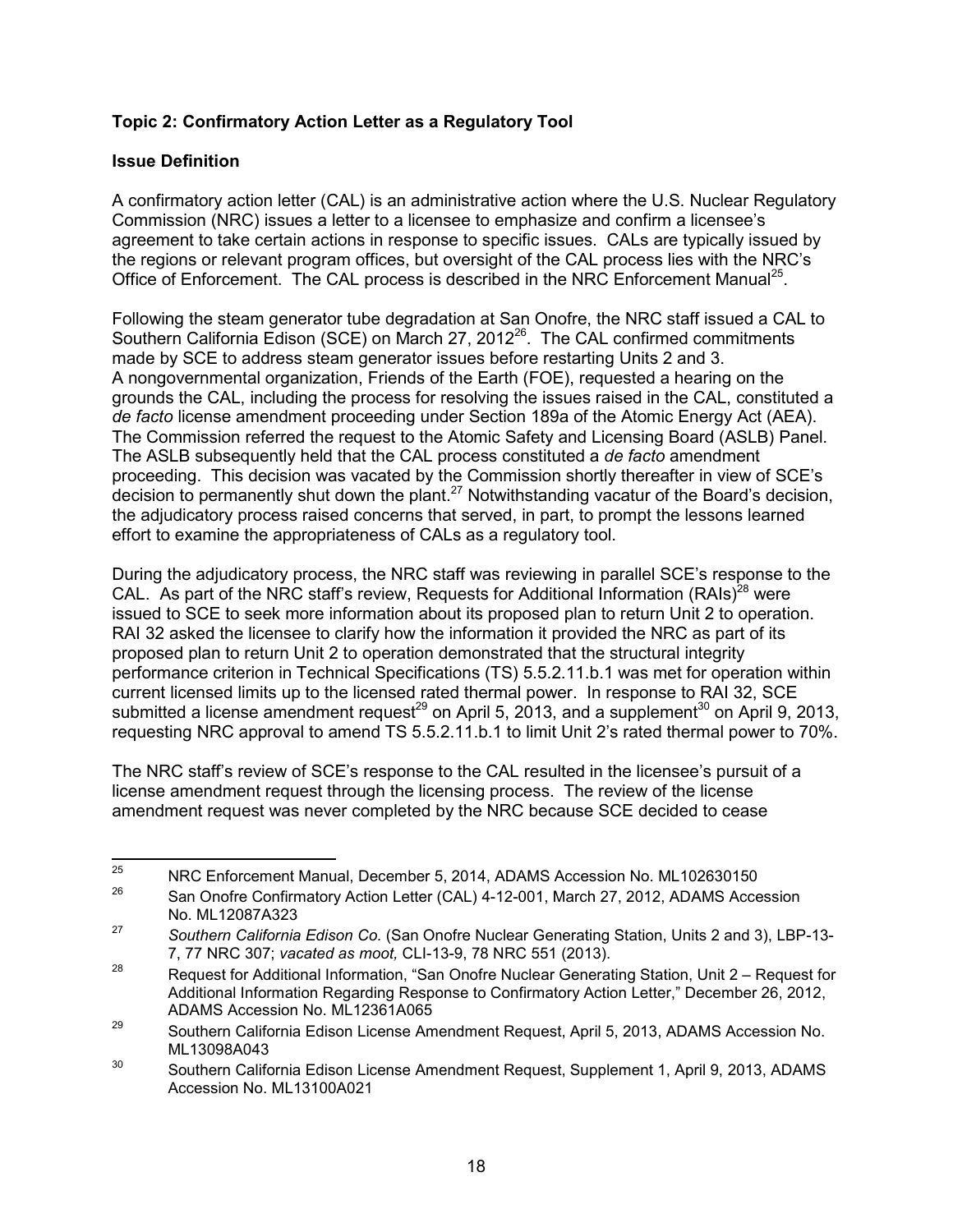operation of San Onofre Units 2 and 3 and decommission the site before these issues were resolved.

#### **Approach for Reviewing the Issue**

The NRC staff reviewed the following documents:

- licensee event reports related to the San Onofre steam generator tube degradation, March 29, 2012, and May 10, 2012 (Agencywide Documents Access and Management System (ADAMS) Accession No. ML12090A153 and ML12136A065)
- NRC inspection reports from San Onofre following the steam generator tube degradation, July 18, 2012, November 9, 2012, and September 20, 2013 (ADAMS Accession Nos. ML12188A748, ML12318A342, and ML13263A271)
- CAL issued to SCE, March 27, 2012 (ADAMS Accession No. ML12087A323)
- SCE's response to the CAL, October 3, 2012 (ADAMS Accession No. ML122850320)
- request for additional information regarding SCE's response to CAL, December 26, 2012 (ADAMS Accession No. ML12361A065)
- license amendment request for San Onofre Unit 2 and its supplement, April 5, 2013 and April 9, 2013 (ADAMS Accession Nos. ML13098A043 and ML13100A021)
- *Federal Register* notice (78 FR 22576), "Application and Amendment to Facility Operating License Involving Proposed No Significant Hazards Consideration Determination; San Onofre Nuclear Generating Station Unit 2," April 16, 2013
- ASLB order for Southern California Edison Co. (San Onofre Nuclear Generating Station, Units 2 and 3), LBP-13-07, 77 NRC 307 (2013) (ADAMS Accession No. ML13133A323)
- Commission Order for Southern California Edison Co. (San Onofre Nuclear Generating Station Units 2 and 3), CLI-13-09, 78 NRC 551 (2013) (ADAMS Accession No. ML13339A952)
- Enforcement Manual Part I, Section 3.4, "Confirmatory Action Letter" (ADAMS Accession No. ML102630150)
- OIG Audit Report 12-A-09, "Audit of NRC's Use of Confirmatory Action Letters," February 10, 2012, (ADAMS Accession No. ML120410534)
- NEI Letter, "Stakeholder Input on "Review of Lessons Learned from the San Onofre Steam Generator Tube Degradation Event," November 12, 2014, (ADAMS Accession No. ML14317A233).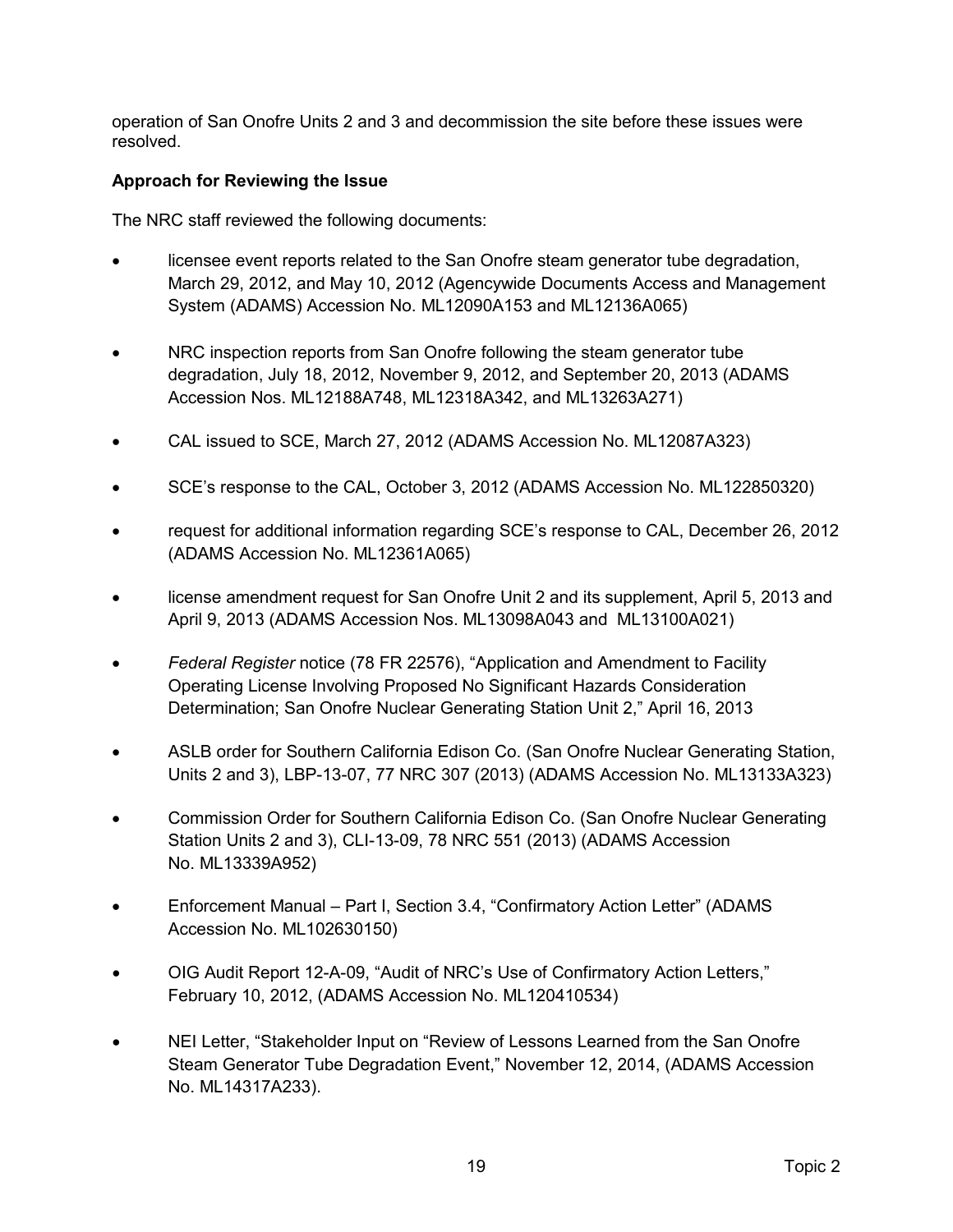The NRC staff also engaged with a variety of internal and external stakeholders as listed below to inform its understanding and perspective on specific items:

- attorneys from the NRC's Office of the General Counsel
- Branch Chief from the Reactor Projects Branch in NRC Region IV
- Branch Chief from the Plant Licensing Branch in the NRC's Office of Nuclear Reactor **Regulation**
- enforcement specialists from the NRC's Office of Enforcement (OE)
- responsible personnel with analogous responsibilities in the NRC's Office of Nuclear Materials Safety and Safeguards
- various external stakeholders (via the Reactor Oversight Process working group public meeting)

#### **Conclusions**

1. Did the staff's actions in response to the event at San Onofre call into question the appropriateness of the use of CALs as a regulatory tool?

No. The NRC staff review found that the use of a CAL in the San Onofre case was appropriate. In addressing this question, the staff examined the appropriateness of the NRC staff's activities following the San Onofre tube degradation event in light of the issues raised in FOE's hearing petition. Specifically, the staff considered whether oversight activities undertaken during the CAL process could be mistaken for licensing actions requiring an opportunity for an interested person to request a hearing under the AEA.

The NRC staff review of SCE's response to the  $CAL^{31}$  resulted in the licensee pursuing a license amendment request through the appropriate NRC licensing process independent of the CAL process. However, the review of the license amendment request was never completed by the NRC and the CAL was closed administratively because SCE permanently ceased operation of San Onofre Units 2 and 3 before these issues were resolved. Therefore, the NRC was engaged in both oversight activities, carried out as part of the CAL process, and licensing activities, which were in progress with the NRC review of the SCE's license amendment request. Given the significance of the distinction between these types of activities in the context of hearing rights, this review examined the appropriateness of the staff's actions relating to the CAL and looked for ways to clarify the distinction between licensing activities and other regulatory activities in agency guidance and documents. The discussion under Items 2 and 3 will consider actions the staff will be taking to ensure CAL guidance in the Enforcement Manual is clear.

<sup>&</sup>lt;sup>31</sup> "Actions to Address Steam Generator Tube Degradation," October 12, 2012, ADAMS Accession No. ML122850320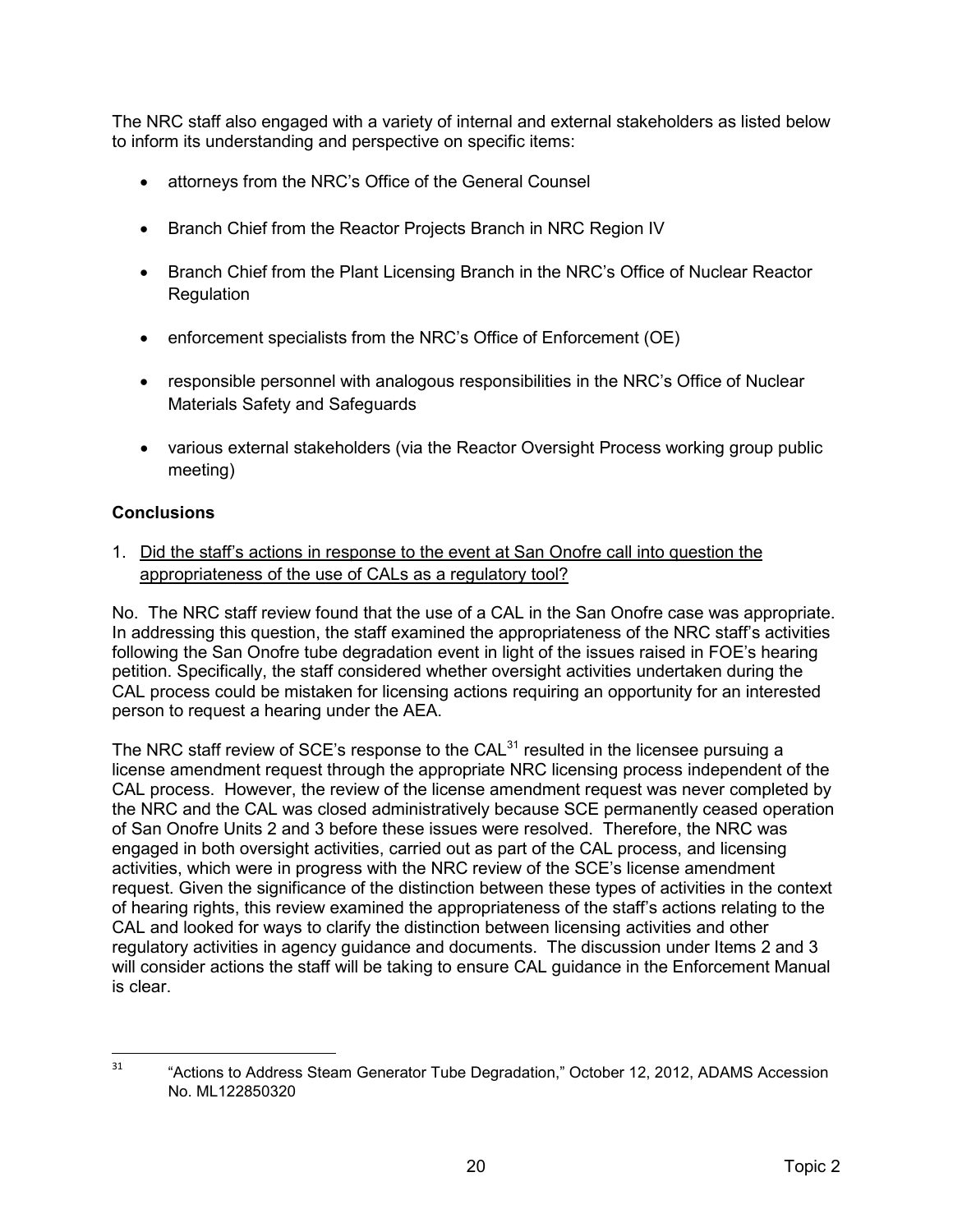The Commission has explained that, under section 189a of the AEA, hearing rights are required only for the granting, suspending, revoking, or amendment of any license. Because a licensee cannot amend the terms of its license unilaterally, agency approval or authorization is necessary to trigger an opportunity to request a hearing.<sup>32</sup> When determining whether agency action constitutes a *de facto* license amendment, the Commission considers two key factors: whether the approval (1) granted the licensee any greater operating authority or (2) otherwise altered the original terms of a license.<sup>33</sup> Applying these factors, the Commission has explained that NRC oversight activities conducted only for the purpose of ensuring compliance with NRC requirements, including those in an existing license, are not licensing actions for which an interested person may seek a hearing under the  $AEA$ <sup>34</sup>

The staff received views related to this subject from the Nuclear Energy Institute (NEI) in a letter dated November 12, 2014. NEI expressed the concern that permitting hearings on CALs could have the effect of discouraging licensees from agreeing to them, adversely impacting the NRC's regulatory process. NEI contends that the contents of a CAL confirm licensee commitments to comply with existing requirements, and are separate and distinct from license amendments. The contents of a CAL would only constitute a *de facto* license amendment if NRC staff approval of licensee actions would grant the licensee greater operating authority than what is already granted under the existing license and NRC regulations. The NRC staff considered these views as part of this review.

2. Are changes needed to strengthen CAL guidance or implementation (e.g., when CALs are appropriate or not appropriate)?

No. However, while the NRC staff found that the CAL was issued appropriately and its implementation was in accordance with the guidance in the Enforcement Manual, the staff did identify some enhancements that could improve the guidance. As a result of the staff's review of the CAL process, the staff will clarify in the Enforcement Manual that CALs, or actions to close a CAL, are not license amendments, because CALs serve to commemorate actions taken to bring a facility or licensee into conformance with its existing license. An action that constitutes a license amendment will be handled separately under the license amendment process. This improvement to the guidance in the Enforcement Manual will help to ensure that the appropriate regulatory tools are used given the circumstances of a future event. The staff also plans on adding guidance in the Enforcement Manual for originators of CALs to coordinate and consult with regional counsel or the Office of the General Counsel, along with the Office of Enforcement, as needed to ensure appropriate implementation of the CAL process.

Discussions with staff members in Region IV and in the Office of Nuclear Reactor Regulation (NRR) identified an improvement to the Enforcement Manual guidance to help the staff handle the closing of future complex technical issues encompassed by a CAL. The staff will clarify in the Enforcement Manual that input is needed from any office(s) involved in the review of information necessary to close the action items in a CAL. For some complex technical issues, it may be appropriate for the staff to document its review in the form of a Technical Evaluation

<sup>32</sup> *Florida Power & Light Co.* (St. Lucie Plant, Unit 2), CLI-14-11, 77 NRC (Dec. 19, 2014) slip op. at 8-9

<sup>33</sup> *Id.,* citing *Cleveland Electric Illuminating Co.*(Perry Nuclear Power Plant, Unit 1), CLI-96-13, 44 NRC 315, 326 (1996)

<sup>&</sup>lt;sup>34</sup> St. Lucie, slip op. at 9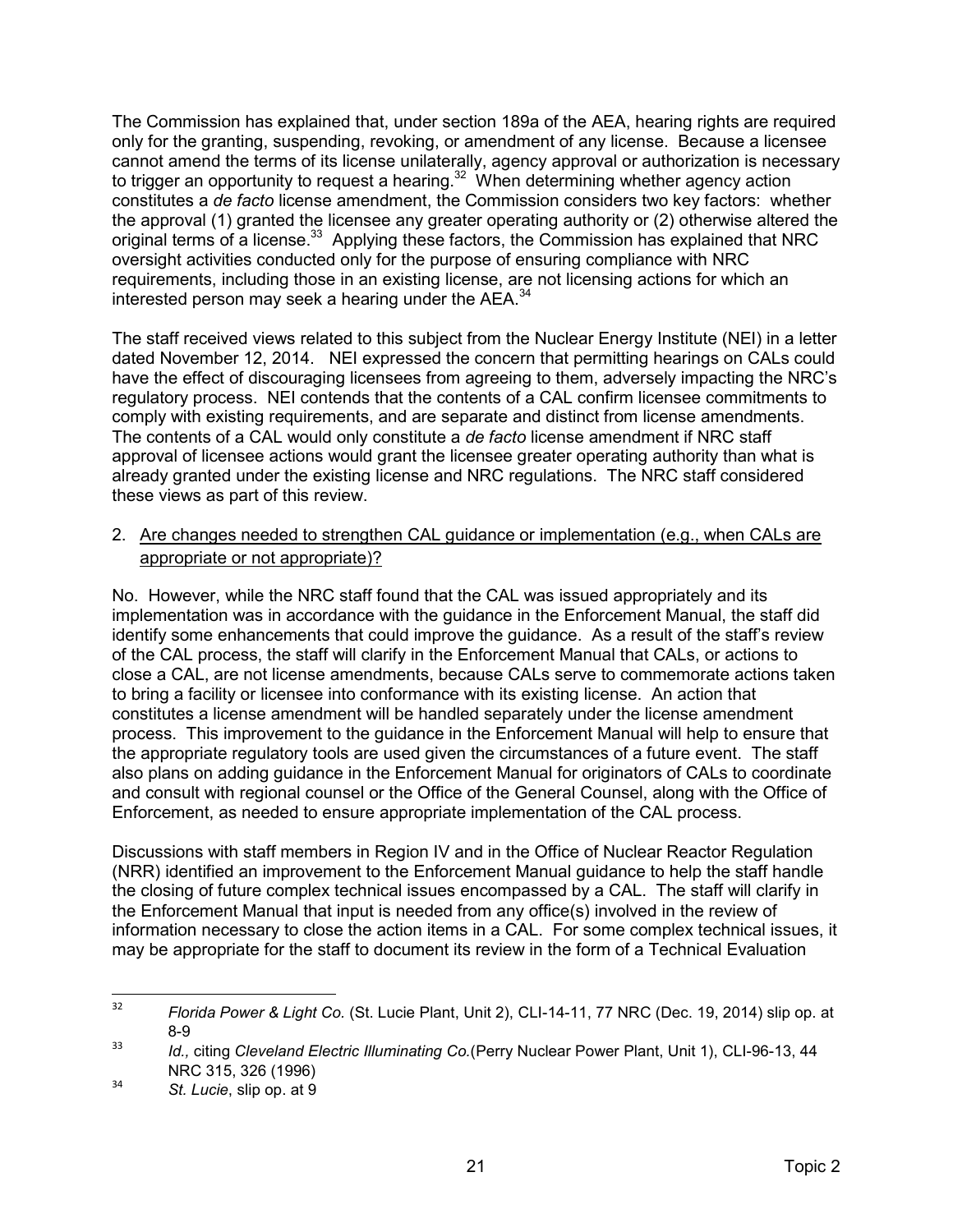Report or other equivalent document. This report should be included as part of an inspection report.

An Office of the Inspector General (OIG) audit report<sup>35</sup> on CALs was issued February 10, 2012, just before the CAL that was issued to SCE in response to the steam generator tube degradation event. This audit report highlighted areas of improvement and made four recommendations to improve the oversight and implementation of the CAL process, as described below:

- Designate a centralized control point to oversee and implement an effective agencywide CAL process.
- Assess and update the NRC Enforcement Policy, the NRC Enforcement Manual, and other associated guidance to ensure that NRC's approach for using CALs is consistent, effective, and efficient.
- Conduct periodic CAL audits that verify compliance with CAL policies and procedures.
- Implement a comprehensive, agencywide CAL tracking system.

The NRC staff agreed with all of the recommendations made by the OIG in its audit report, revised the applicable documents (i.e., Enforcement Policy, Enforcement Manual, and other associated guidance), and implemented an agencywide tracking system for CALs. The improvements made to the Enforcement Policy, Enforcement Manual, and other associated guidance as a result of the OIG audit are also applicable to this San Onofre lessons learned effort.

3. Is additional formal communication needed to licensees from the NRC regarding future use of CALs?

Yes. Additional formal communication, in the form of a regulatory issue summary (RIS) is needed to clarify the NRC's intention to continue using CALs. The CAL is a well-established and useful administrative tool used to supplement the enforcement program. The NRC staff agrees with NEI's comment in its letter on the need for formal communication, and plans on broadly disseminating formal communication to all stakeholders regarding future use of CALs.

# **Actions**

- 1. The NRC staff submitted Enforcement Manual Feedback Form 208 to the NRC's Office of Enforcement, capturing the following enhancements to the Enforcement Manual:
	- Clarify that CALs, or actions to close a CAL, are not license amendments and should not be treated as such. An action that constitutes a license amendment will be handled separately under the license amendment request process.

<sup>&</sup>lt;sup>35</sup> OIG Audit Report 12-A-09, "Audit of NRC's Use of Confirmatory Action Letters," February 10, 2012, ADAMS Accession No. ML120410534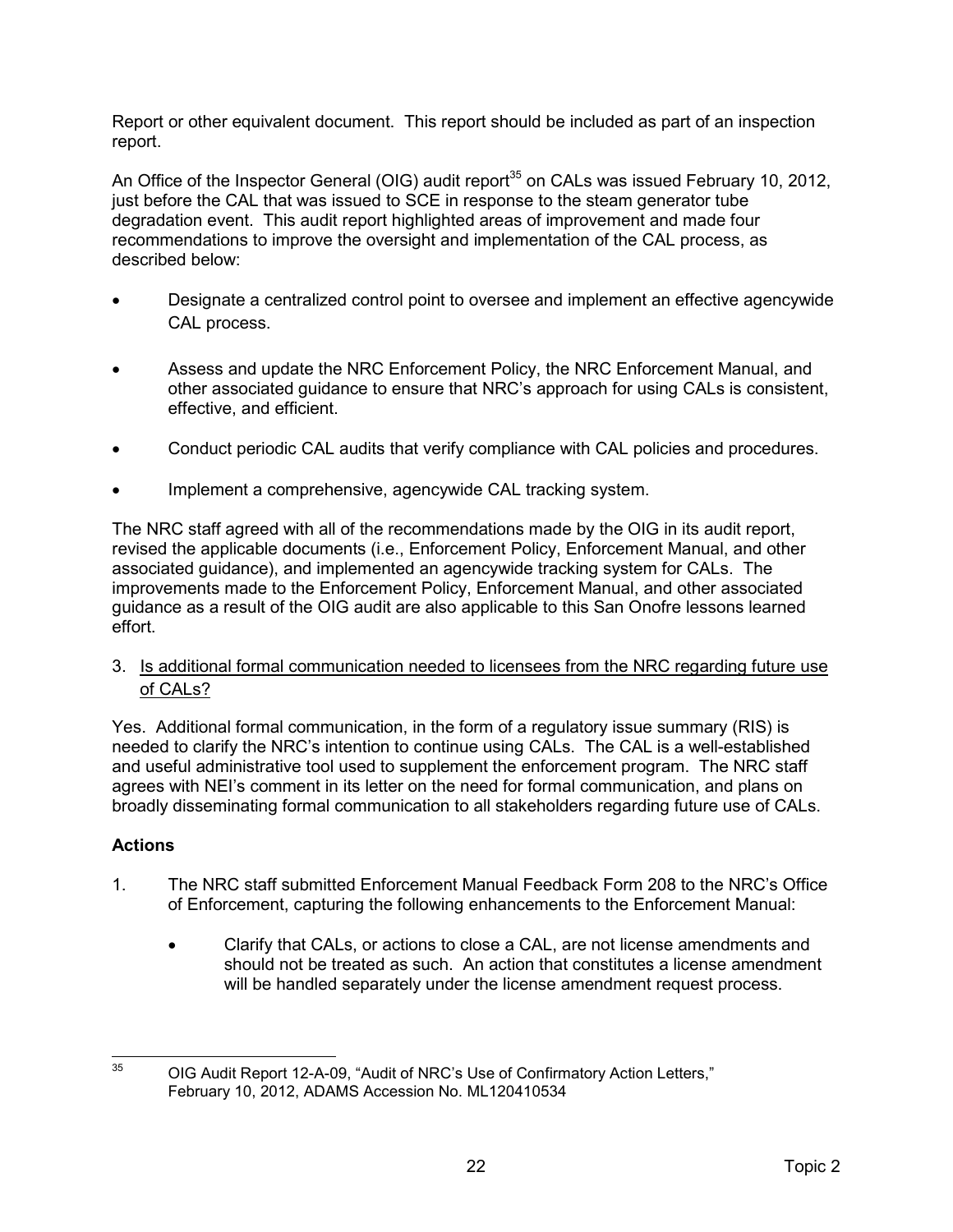- Add guidance for originators of CALs to coordinate and consult with regional counsel or OGC, as needed.
- Add guidance for originators of CALs to coordinate and consult with the Office of Enforcement, as needed, as OE is the centralized control point to oversee and implement the CAL process.
- Clarify that input is needed from any office(s) involved in the review of information necessary to close the action items in a CAL. For some complex technical issues, it may be appropriate for the staff to document its review in the form of a Technical Evaluation Report or other equivalent document. This report should be included as part of an inspection report.
- 2. The staff will issue a RIS to all stakeholders regarding the NRC's application of the Enforcement Manual as it relates to the continued use of the CAL process.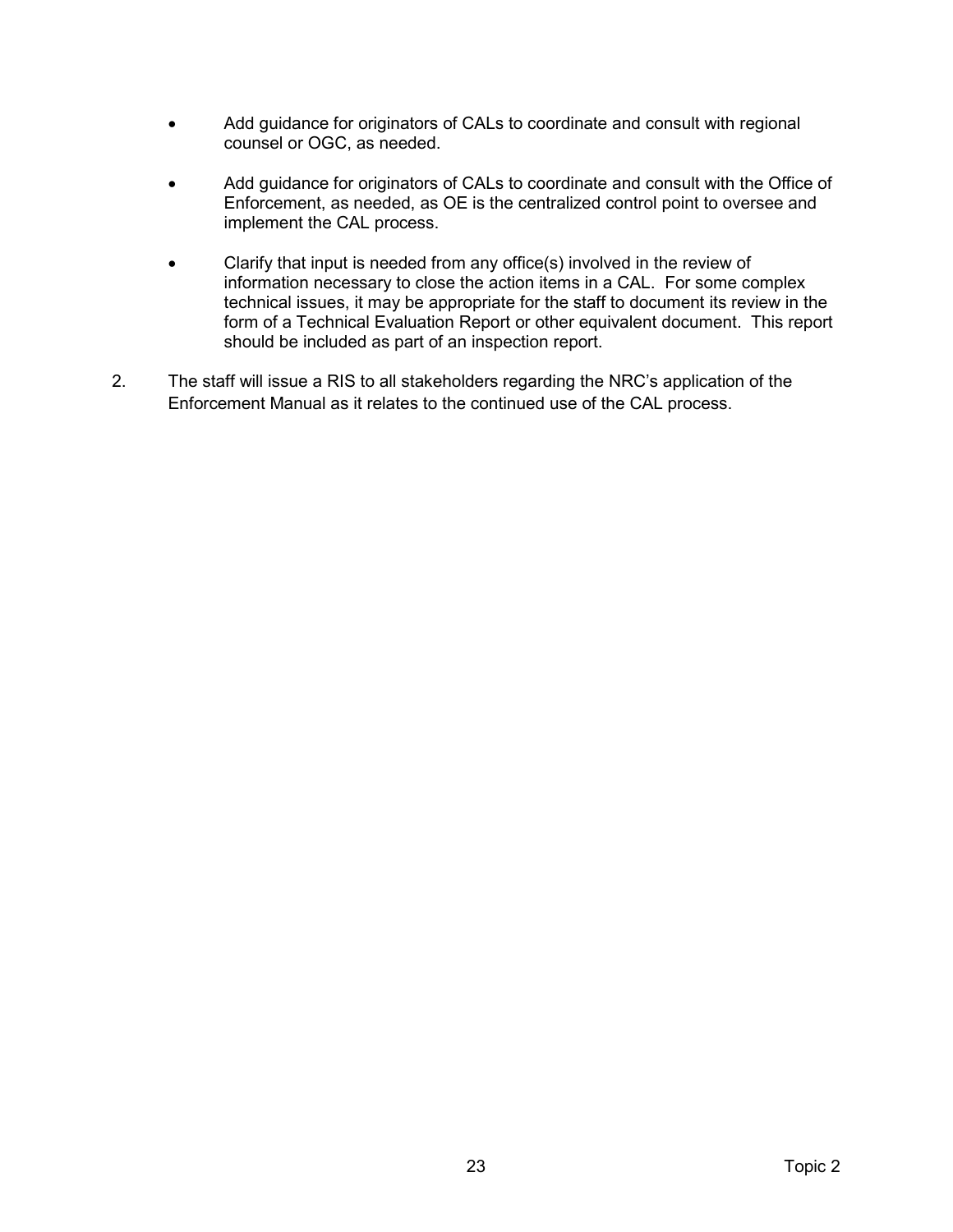#### **Topic 3: Steam Generator Technical Review**

### **Background**

In the first generation of commercial pressurized-water reactors (PWRs) (constructed in the 1960s and 1970s), the steam generators were manufactured primarily with Alloy 600 millannealed tubing material. Operating experience showed widespread degradation of the steam generator tubes manufactured from this material, and there were numerous forced outages caused by steam generator primary-to-secondary leakage. While corrosion of the Alloy 600 material was the predominant degradation mechanism, many units also experienced wear damage to the tubes at the interface with the tube supports.

Today, there are 65 pressurized-water reactor units operating in the United States. Only two units still have steam generators with Alloy 600 mill-annealed tubing. Degradation issues at each of these two units are effectively managed by the licensees' Steam Generator Programs, ensuring that tube integrity will be maintained. The NRC requires, via the licensee's technical specifications, that all PWR units maintain a steam generator program.

There are seventeen pressurized-water reactor units in service with Alloy 600 thermally-treated tubing. Alloy 600 thermally-treated tubing has enhanced corrosion resistance properties compared to Alloy 600 mill-annealed tubing, which has resulted in corrosion issues at these units being very minor to date. Mechanical wear at the tube supports has also been experienced at these units. Corrosion and wear in these units have been adequately managed under licensees' steam generator programs.

The remaining 46 pressurized-water reactor units in service have replacement steam generators with Alloy 690 thermally-treated tubing. Replacement steam generators with Alloy 690 tubing were first installed in the late 1980s. To date, there have been no reported instances of corrosion-related degradation affecting Alloy 690 thermally-treated tubing, a significant improvement over the original equipment performance. However, some of these reactors, particularly two-loop reactors with larger steam generators, have experienced wear degradation of the steam generator tubes at the interface with the tube supports. This wear initially developed during the first operating cycle at the affected units, indicating potential shortcomings in steam generator design and/or fabrication. However, until the recent event at San Onofre, all wear issues at these units have been managed successfully under the Steam Generator Program contained in the plant technical specifications, and they have continued to be managed effectively since the San Onofre event.

#### **Issue Definition**

Southern California Edison (SCE) and the vendor (Mitsubishi Heavy Industries) determined<sup>36</sup> that the mechanistic cause of the Unit 3 tube-to-tube wear was U-bend in-plane fluid-elastic instability associated with adverse thermal-hydraulic conditions in the steam generator, combined with a lack of effective in-plane tube support for the U-bends. Mitsubishi determined that the tube-to-anti-vibration bar contact forces used in the replacement steam generators were not high enough to prevent the in-plane motion, given the thermal-hydraulic conditions in the

<sup>&</sup>lt;sup>36</sup> Mitsubishi Heavy Industries Technical Evaluation Report, October 1, 2012, ADAMS Accession No. ML12285A265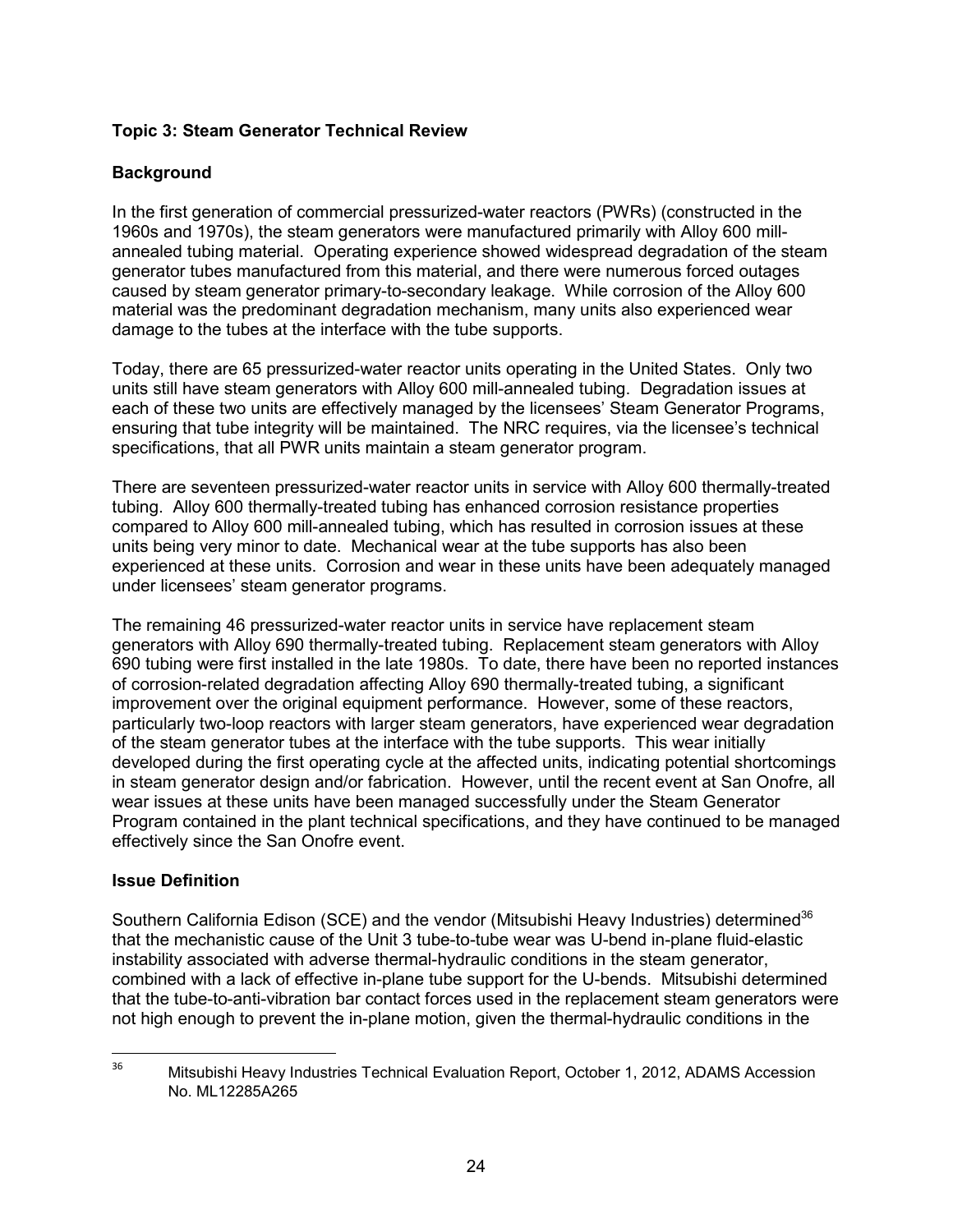secondary side of the steam generators. Mitsubishi also found that its design models had not appropriately calculated the secondary side flow conditions for the design configuration of the San Onofre steam generators. As a result, there was significantly less margin to fluid-elastic instability in the actual steam generators than anticipated by the models.

Mitsubishi identified the root cause of the in-plane fluid-elastic instability of the tubes to be insufficient programmatic requirements for ensuring effective anti-vibration bar support that would prevent the in-plane fluid-elastic instability. The susceptibility to fluid-elastic instability was caused by the thermal hydraulic conditions that existed in certain parts of the San Onofre replacement steam generators during full power operations.

# **Approach for Reviewing the Issue**

The working group members reviewed relevant documents and operating experience to address the questions raised by this event. These included:

- San Onofre Augmented Inspection Team (AIT) Report (ML12188A748) and AIT Followup Report (ADAMS Accession No. ML12318A342)
- SCE Root Cause Analysis (ADAMS Accession No. ML13057A013)
- Mitsubishi Heavy Industries Technical Evaluation Report (ADAMS Accession No. ML12285A265)
- American Society of Mechanical Engineers (ASME) Boiler and Pressure Vessel (BPV) Code, Section III, Division 1, Non-Mandatory Appendix  $N^{37}$
- Regulatory Guide 1.20, "Comprehensive Vibration Assessment Program for Reactor Internals during Preoperational and Initial Startup Testing," March 2007 (ADAMS Accession No. ML070260376)

A complete list of references used by the working group is included in Appendix C.

In establishing the working group to review this topic, many of the members were chosen based on their detailed technical knowledge of steam generator design and operation, and their prior involvement with inspection activities related to the San Onofre tube degradation event. To ensure diversity of perspectives, the working group included NRC staff from the Office of New Reactors (NRO), the Office of Nuclear Reactor Regulation (NRR), the Office of Nuclear Regulatory Research (RES) and Region IV.

# **Conclusions**

The September 20, 2013, NRC inspection report<sup>38</sup> reviewing SCE's response to the confirmatory action letter closed out the final two unresolved items (URIs) from the original AIT

<sup>&</sup>lt;sup>37</sup> Copies may be purchased from the American Society of Mechanical Engineers, Three Park Avenue, New York, NY 10016-5990; http://www.asme.org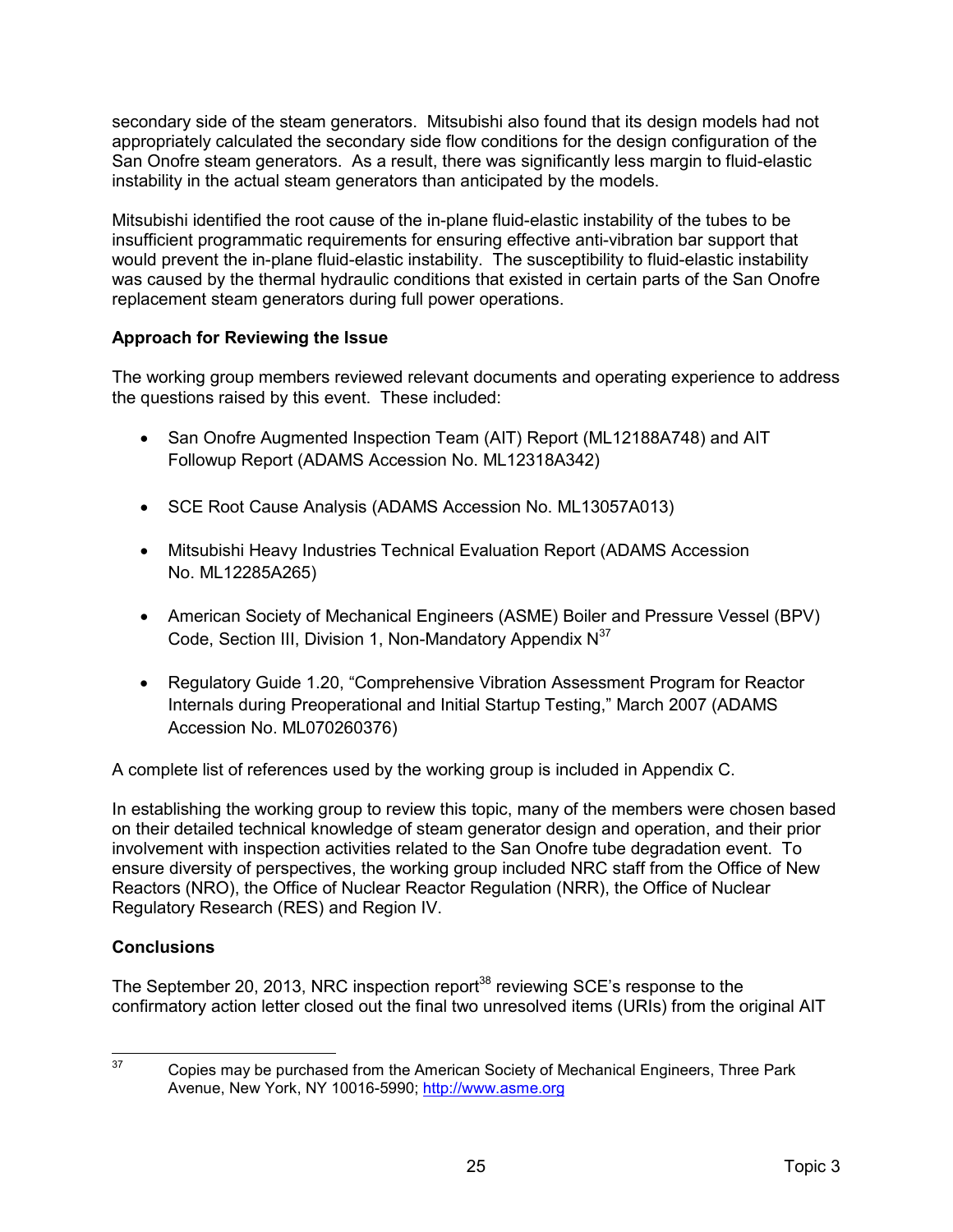report. Staff concluded that the root and contributing causes identified by Mitsubishi were programmatically and technically reasonable. The final significance determination<sup>39</sup> included a Notice of Violation with low-to-moderate safety significance (White) of the requirements of 10 CFR Part 50, Appendix B, Criterion III, "Design Control."

The finding, and in particular the performance deficiency it identified, forms the basis upon which the working group considered the following items of consideration.

1. Does the agency need to provide additional Standard Review Plan (SRP) guidance for steam generator designs for new reactors, steam generator replacements, or steam generator modifications?

Yes. The NRC established regulations to provide adequate protection of the public's health and safety. Regulatory guidance, including the SRP,<sup>40</sup> provides methods acceptable to the staff for meeting specific regulations. Given the lack of specifics in current review guidance related to steam generator tube vibration and wear, the staff has identified a need to clarify the appropriate scope and detail of the regulatory review guidance as it pertains to steam generator tube vibration and wear.

#### *Current Review Guidance*

Current review guidance that relates to the design of steam generator tubes includes the following SRP sections related to:

- Methods of analysis for seismic Category I components (Section 3.9.1)
- Review of design transients for ASME BPV Code Class 1 and core support components (Section 3.9.1)
- Dynamic testing and analysis of reactor internals and components making up the reactor coolant pressure boundary (Section 3.9.2)
- Structural integrity of pressure-retaining components (Section 3.9.3)
- Evaluation of adverse flow effects (Section 3.9.5 Appendix A)
- Thermal-hydraulic design (Section 4.4) $41$

 <sup>38</sup> Confirmatory Action Letter Response IR 2012-009, September 20, 2013, ADAMS Accession No. ML13263A271

 $39$  Final significance determination and notice of violation regarding IR 2012-009, December 23, 2013, ADAMS Accession No. ML13357A058

<sup>40</sup> NUREG-0800, "Standard Review Plan for the Review of Safety Analysis Reports for Nuclear Power Plants," March 2007, ADAMS Accession No. ML070810350

<sup>&</sup>lt;sup>41</sup> Reactor core steady-state thermal-hydraulic reviews are performed subject to the regulatory requirements identified in this Section. Meanwhile, transient reactor coolant system analysis reviews in off-normal operating conditions are performed subject to the requirements identified in SRP Chapter 15. A similar subset of guidance details related to steam generator thermal-hydraulic analytic methods would be required if the staff were to review the computational methods, and associated results, used to evaluate shell-side thermal-hydraulic conditions.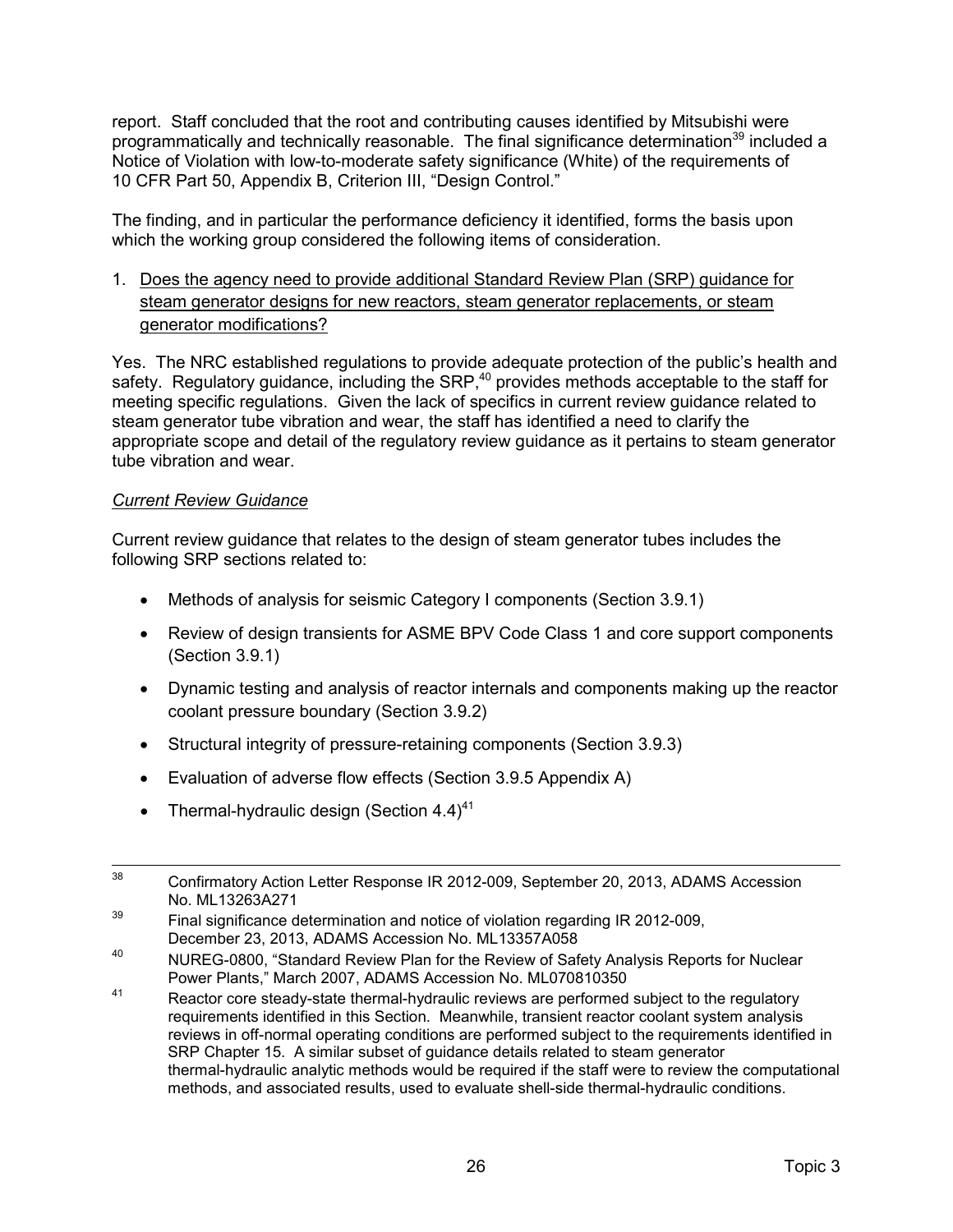• Steam generator materials (Section 5.4.2.1)

In 2007, the NRC staff issued revisions to the SRP and to Regulatory Guide 1.20, which clarified that although the SRP guidance addresses only analyses of the reactor internals; the vibration analyses of steam generator internals and tubes should be within the scope of the staff's evaluation. However, the guidance is vague about the degree to which the guidance for evaluating reactor internals should be applied to the evaluation of steam generator internals and tubes.

Operating experience has demonstrated that almost all types of corrosion and wear can be effectively managed through the Steam Generator Program currently required by each reactor plant's technical specifications. Manageable degradation in this context is degradation that occurs slowly enough that any flaws meeting reasonable acceptance criteria will generally not compromise the integrity of the tube before the next scheduled inspection.

Therefore, the staff focused on the development of guidance for degradation mechanisms that cannot be adequately managed through the current Steam Generator Program, and which could prove to be a substantial safety hazard. Based on these considerations, the staff evaluated the need to change the regulatory guidance related to tube vibration that can lead to tube damage from wear or high cycle fatigue in a manner that is not manageable by the Steam Generator Program, such as the in-plane fluid-elastic instability that occurred at San Onofre.

The working group evaluated the scope and depth that would be needed for new or updated review guidance, and considered two options:

- A detailed approach—Develop guidance for performing a detailed review of the steam generator thermal-hydraulic and vibration analyses and tests, including analytic methods, to the same level of detail as existing guidance for the reactor internals and thermal-hydraulic analytic methods.
- A general approach—Develop guidance for determining whether the steam generator design and fabrication details are within the envelope of previous successful experience. If the design were outside the envelope of previous successful experience, guidance for a followup evaluation would be needed.<sup>42</sup>

At present, the available analysis and design tools do not fully address U-bend in-plane fluid-elastic instability. This is partially the result of a lack of existing industry guidance, and also results from the current, limited state of knowledge for evaluating the effectiveness of the various U-bend tube support systems at resisting in-plane motion of the U-bends, for a given set of thermal-hydraulic conditions. As discussed under Item 4 below, the NRC staff is actively engaging the industry to address these issues.

 $42$  The working group also evaluated whether changes to the steam generator program were necessary to address mechanisms like certain forms of high-cycle fatigue and fluid-elastic instability. As discussed in subsequent sections of this report, the working group determined that steam generators need to be designed to prevent these degradation mechanisms from occurring: therefore, improved industry standards and NRC review guidance focused on ensuring steam generator designs that adequately preclude these phenomena are being recommended.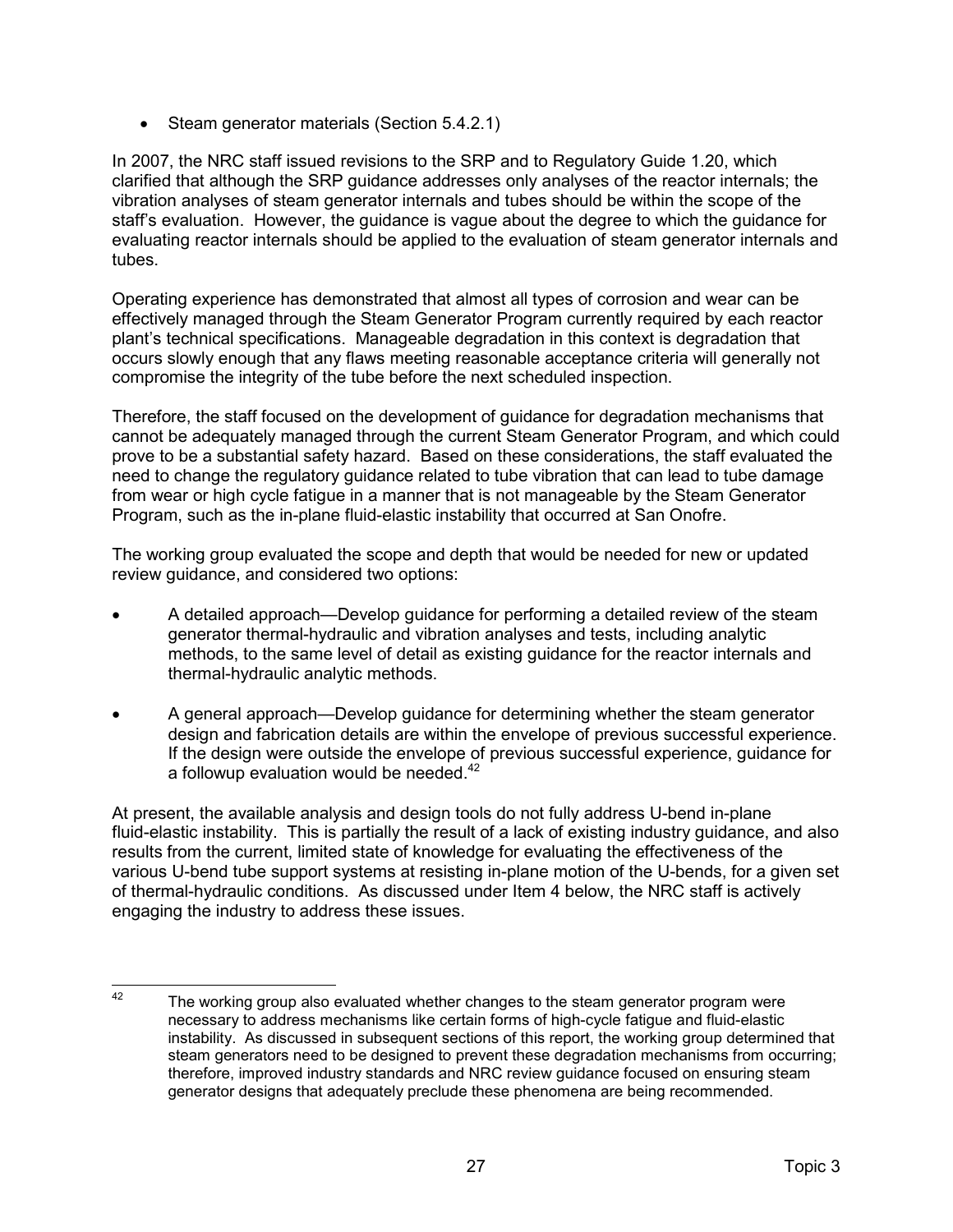Despite the limitations of existing analysis methods and design tools for predicting the onset of U-bend in-plane fluid-elastic instability, no steam generators had experienced this condition until it occurred at San Onofre. A comparison between the San Onofre replacement steam generators and the replacement steam generators at other nuclear power plants, using the limited dataset of available evidence, suggests that the secondary side thermal hydraulic conditions of the San Onofre replacement steam generators were beyond the envelope of successful industry experience.

The NRC staff determined that the most appropriate approach to address this issue would be to issue two-tiered guidance. The first tier would identify qualitative considerations that a reviewer could use to determine whether a steam generator design is equivalent to, or a justified extrapolation of, a proven design. If the reviewer cannot readily verify using the first tier guidance that the steam generator is bounded by, or a justified extrapolation of, a proven design, the second tier would provide detailed guidance for review of those cases.

Use of the second tier guidance would be for those steam generator designs that are substantially outside the envelope of proven operating experience. These types of designs would require a more detailed review that could involve NRC evaluation of the computational methods used and a review of the analytic results.

The NRC staff continues to evaluate the most appropriate regulatory products for this guidance. The products, particularly the first tier guidance, would have to be versatile enough to permit its use not just during the licensing process, but also during the inspection process, in those cases where the licensee was not required by the regulations to submit detailed information about the steam generator design for NRC review and approval.

The proposed additional guidance would address the generic implications of the NRC finding that additional measures are needed to ensure U-bend in-plane fluid-elastic instability does not challenge NRC safety requirements.

#### *Summary*

- Develop general guidance to assist licensees, and the NRC licensing and inspection staff, in determining whether actions relating to steam generator modifications necessitate a detailed review. These reviews may be performed as part of a construction permit or operating license application, design certification or combined license application, a steam generator modification or replacement, or a request for licensing action related to steam generators operating under different conditions (e.g., power uprates). Although a steam generator replacement may not require a license amendment request, the availability of such guidance may be useful for supporting NRC oversight activities for verifying that the design remains within the envelope of successful experience, as described further in item 5 below.
- Develop additional guidance for a detailed review of a steam generator design if the initial review under the proposed general guidance indicates a detailed review is necessary.
- 2. Does the agency's steam generator program handle new steam generator degradation mechanisms effectively; if not, what modifications are needed?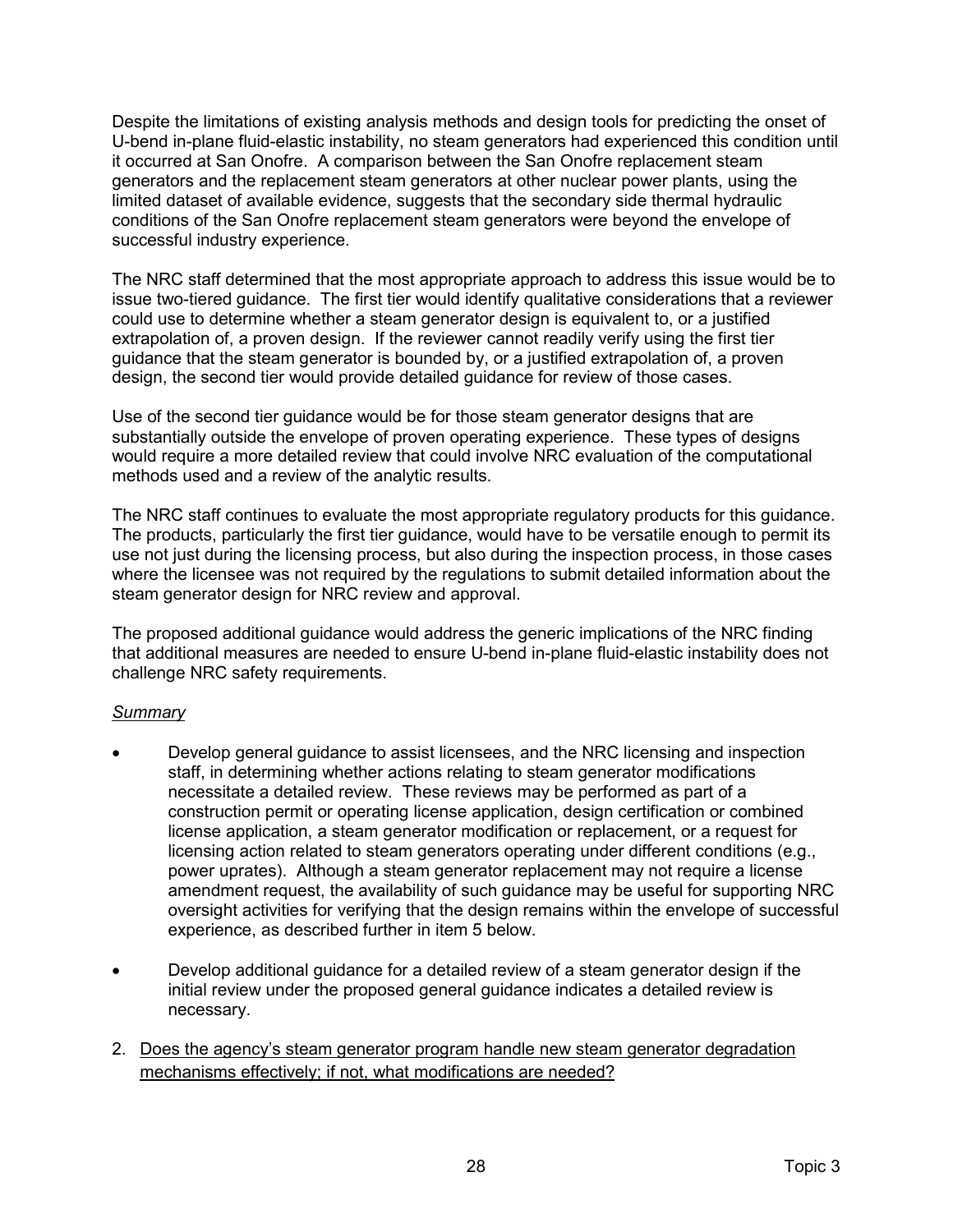Yes. The NRC staff reviewed operating experience and identified several examples demonstrating the effectiveness of the Steam Generator Program in identifying and managing degradation mechanisms during inservice inspections. Examples include:

- In 2011, steam generator tube inspections identified tube-to-tube wear at a unit with replacement once-through steam generators. Although not simple to detect, the degradation did not occur rapidly, and thus could be detected and evaluated before there was an effect on tube integrity (Information Notice 2012-07). $43$
- Since 2002, stress corrosion cracking has gradually emerged as a degradation mechanism in steam generators with Alloy 600 thermally-treated tubes. This degradation has been detected and evaluated through the Steam Generator Program at particular locations along the tube length in several steam generators, but tube integrity has been maintained (most recently, Information Notice 2013-11).<sup>44</sup>

Certain degradation mechanisms cannot be effectively managed through the normal inservice inspection process, so efforts are made to eliminate the potential for these mechanisms during the design of steam generators. Fluid-elastic instability is a phenomenon that can result in tube damage through degradation mechanisms such as wear or high-cycle fatigue, with the interval between flaw initiation and tube failure ranging from a few days to a few months. This timeframe is too short and too unpredictable to be effectively managed by the Steam Generator Program. Therefore, such phenomena should be addressed through steam generator design and reviewed by the staff, as necessary, using the proposed guidance described above.

The NRC staff has concluded that the technical specification Steam Generator Program effectively addresses new degradation mechanisms. As a part of the Steam Generator Program contained in their technical specifications, licensees are required to provide the results of their periodic steam generator inspections to the NRC. In addition to reviewing these results on an ongoing basis, the NRC staff periodically reviews domestic and international operating experience to identify any steam generator issues (including degradation) that may warrant additional action. The NRC staff will continue to perform reviews of domestic and international operating experience to ensure that the Steam Generator Program continues to address emerging degradation mechanisms adequately.

# *Summary*

No modifications to licensee technical specification Steam Generator Programs are needed.

#### 3. In light of the new steam generator degradation mechanism, fluid-elastic instability, does the Steam Generator Program effectively account for this phenomenon going forward?

Yes. The U-bend in-plane fluid-elastic instability experienced at San Onofre was the first known instance of this condition occurring in a steam generator in the nuclear industry, either in the United States or around the world. However, fluid-elastic instability in general is not a new

<sup>&</sup>lt;sup>43</sup> NRC Information Notice (IN) 2012-07, "Tube-to-Tube Contact Resulting in Wear in Once-Through Steam Generators," July 17, 2012, ADAMS Accession No. ML120740578

<sup>44</sup> NRC IN 2013-11, "Crack-Like Indications at Dents/Dings and in the Freespan Region of Thermally-Treated Alloy 600 Steam Generator Tubes," July 3, 2013, ADAMS Accession No. ML13127A236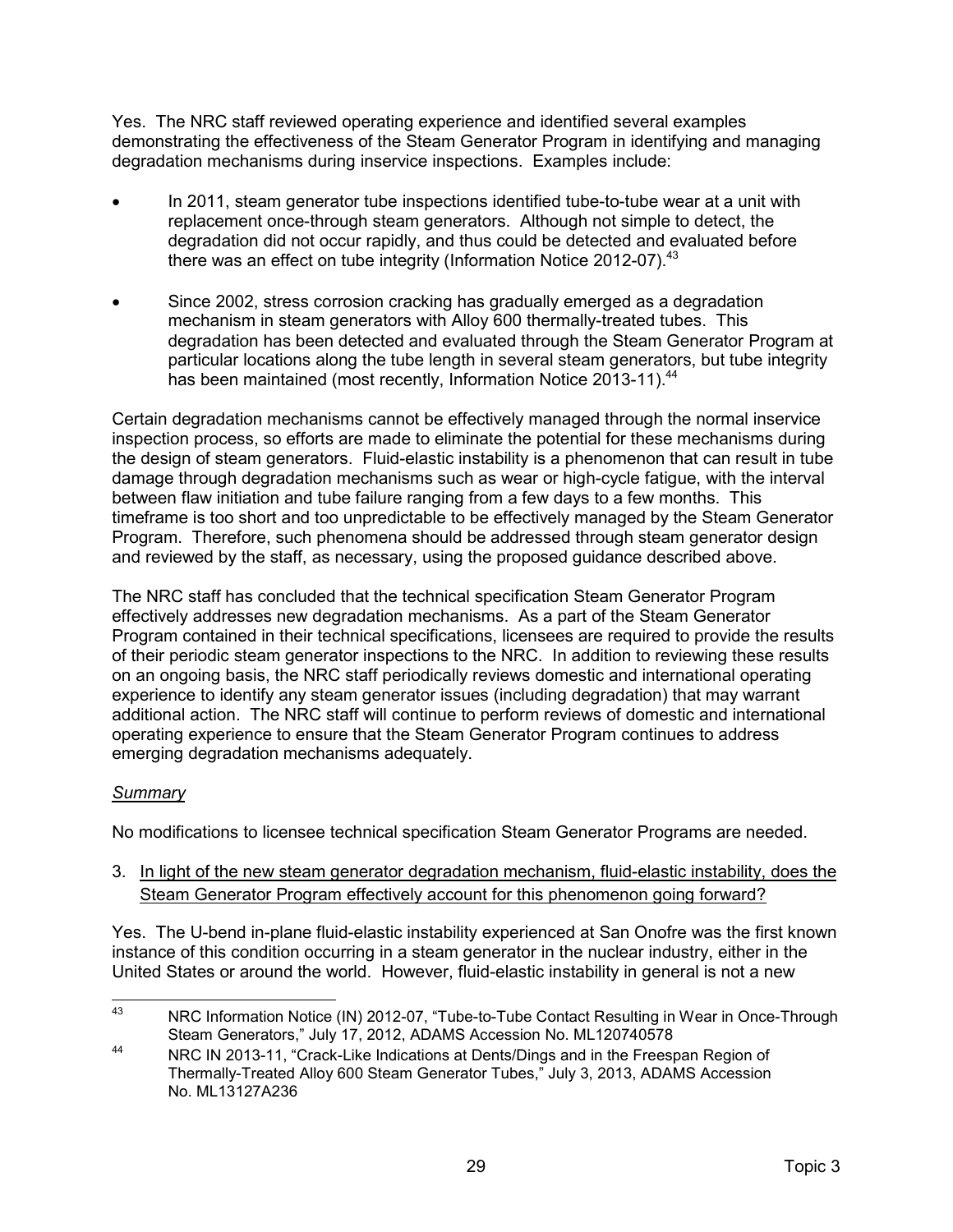phenomenon, but rather, is a known phenomenon that is responsible for causing tube vibration that can lead to degradation from tube wear or high-cycle fatigue.

During its review of the Mitsubishi technical evaluation reports and root cause report, as part of the followup to the Augmented Inspection Team (AIT) inspection,<sup>45</sup> the NRC inspection team found that industry design practice for commercial reactors in both the United States and Japan (as well as other countries using nuclear technology), at the time the San Onofre replacement steam generators were designed, did not specifically address in-plane fluid-elastic instability of the U-bends. Rather, industry's practice relied on actively controlling out-of-plane fluid-elastic instability of the U-bends, which is a more likely form of instability. The assumption at the time was that measures taken to control out-of-plane fluid-elastic instability would be sufficient to control in-plane fluid-elastic instability.

Operating experience indicates that most corrosion and vibration-induced wear mechanisms are manageable under the Steam Generator Program. However, the Steam Generator Program was never intended to manage tube vibration phenomena that produce flaw growth rates that may be high or unpredictable, such that tube integrity may not be effectively managed. Because phenomena such as fluid-elastic instability can result in excessive tube degradation in a short period of time, either through wear or through high-cycle fatigue, the potential for these phenomena must be eliminated during the design and fabrication phase. If in-plane fluid-elastic instability or high-cycle fatigue occur unexpectedly, then corrective action must be taken to eliminate the condition. An example of such action is given in Bulletin 88-02, "Rapidly Propagating Fatigue Cracks in Steam Generator Tubes."46

Bulletin 88-02 describes a tube rupture event that occurred at North Anna Unit 1 in 1987, due to high-cycle fatigue. The high-cycle fatigue was caused by a combination of tube denting at the uppermost tube support plate, and out-of-plane fluid-elastic instability of the U-bend portion of the tube, which was caused by lack of anti-vibration bar support for the failed tube and locally high flow velocities. The high flow velocities were due to non-uniform insertion of the anti-vibration bars into the tube bundle. In response to the tube rupture event, the licensee stabilized and plugged tubes, reduced local fluid forces in the U-bend region, and improved leakage monitoring. In response to Bulletin 88-02, all pressurized-water reactor units reviewed their inspection data for evidence of tube denting at the top tube support plate. Units that had evidence of denting implemented enhanced leak rate monitoring programs, assessed anti-vibration bar locations, assessed stability ratios for the most limiting tube locations, and assessed flow peaking factors.

#### *Summary*

The NRC staff concludes that modifications to the Steam Generator Program are not necessary to address fluid-elastic instability, since this phenomenon should be precluded by design. Actions to address revising design review guidance, to ensure such effects are addressed in the design process, were discussed in Item 1; the need for improved industry standards and NRC oversight is discussed in Items 4 and 5.

 <sup>45</sup> Confirmatory Action Letter Response IR 2012-009, September 20, 2013, ADAMS Accession No. ML13263A271

<sup>46</sup> NRC Bulletin 88-02, "Rapidly Propagating Fatigue Cracks in Steam Generator Tubes," February 5, 1988, ADAMS Accession No. ML031220043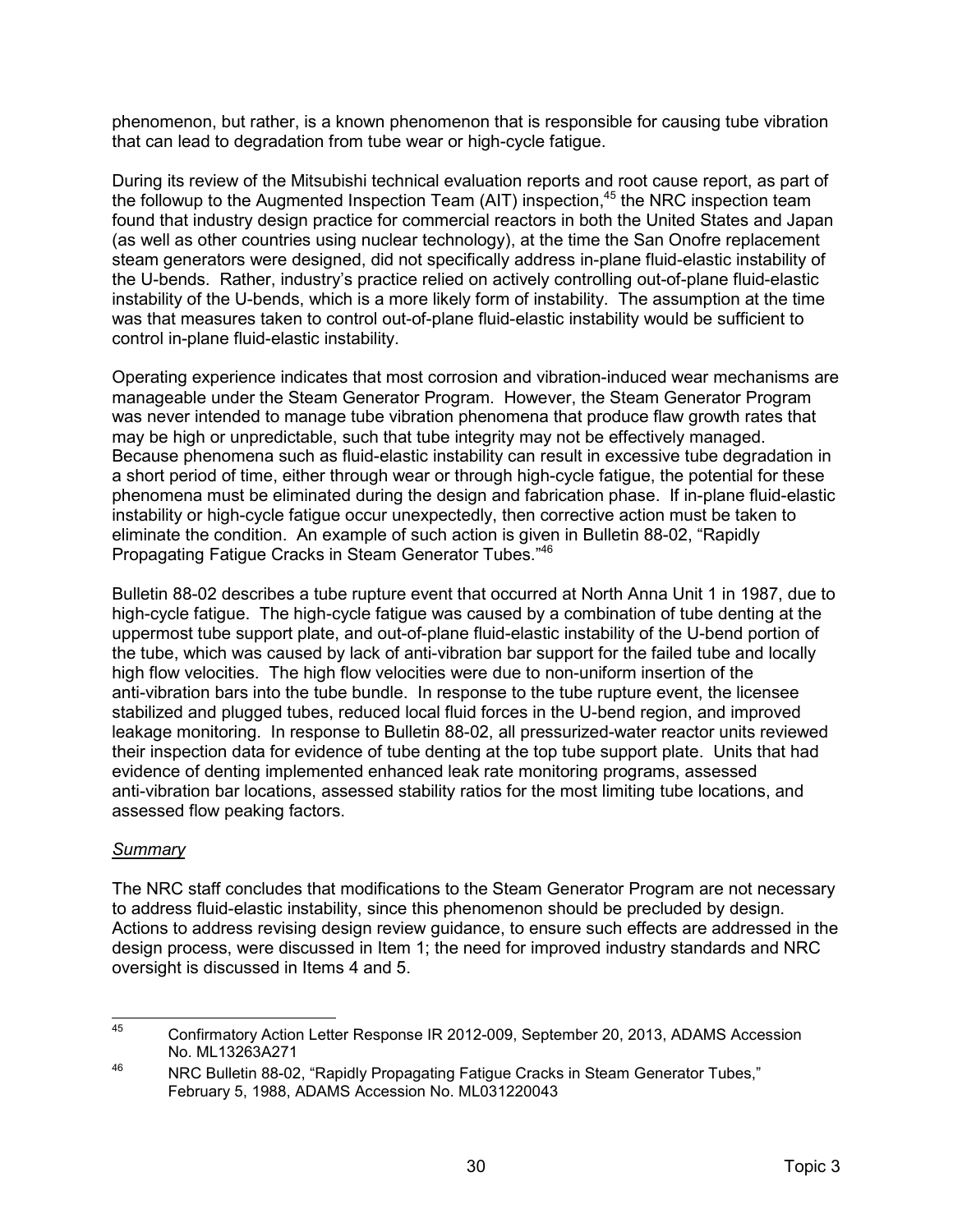#### 4. Does the agency or industry need additional standards or criteria for new steam generator designs or steam generator replacements?

Yes. As described in Item 1, the NRC staff is developing general guidance that can be used in evaluating steam generator designs, with respect to steam generator tube vibration issues. Currently, the guidance most commonly used in industry is Non-Mandatory Appendix N to Section III of the ASME BPV Code. With respect to industry standards or criteria, the guidance in Non-mandatory Appendix N to Section III of the ASME BPV Code does not sufficiently address in-plane fluid-elastic instability in the U-bend region of recirculating steam generators. Development of such guidance may require extensive laboratory testing.

The variables that determine the effectiveness of current U-bend support systems in resisting both in-plane and out-of-plane U-bend instability are not well-understood. The current methodology is largely based on advances made in the 1970s that have since been augmented by proprietary, vendor-specific design practices. Those specific design methods were developed over the years from open literature and proprietary in-house mock-up tests. Therefore, the experience of the vendor generally factors heavily into the effectiveness of the design in precluding fluid-elastic instability.

With the notable exception of the incident at San Onofre, industry design practices have been effective at ensuring acceptable margins to high flaw growth rate mechanisms, such as those that result from fluid-elastic instability. On August 13, 2014, the working group sent a letter<sup>47</sup> to the Executive Chairman of the Steam Generator Management Program (SGMP) to open a dialogue regarding possible changes to industry standards and NRC review guidance. The SGMP is an industry-run organization that developed many of the guidelines used by licensees in their Steam Generator Programs. The Steam Generator Programs are required by licensee technical specifications, and as such, they are subject to inspection under the NRC's reactor oversight process. Because portions of steam generators are designed to requirements of the ASME BPV Code, the Director of ASME Nuclear Codes & Standards was copied on the letter. In the letter, the NRC staff requested that the SGMP inform the NRC of specific actions that the industry is taking based on the San Onofre experience. This includes any plans to develop new design and fabrication standards and guidance, to modify or augment existing design and fabrication standards and guidance, and any actions underway to develop guidance on critical thermal-hydraulic parameters to eliminate the potential for in-plane fluid-elastic instability.

The SGMP Executive Chairman informed the NRC that the SGMP held a working group meeting at the end of August 2014 to discuss the topic. The topic remains on the agenda for future meetings and the NRC staff will continue to interact with the industry through correspondence and regular meetings with the industry's Steam Generator Task Force.

#### *Summary*

The staff will continue to engage the industry on design and fabrication standards and guidance to minimize the potential for in-plane fluid-elastic instability in steam generator design.

<sup>&</sup>lt;sup>47</sup> Letter to the Executive Chairman of the Steam Generator Management Program regarding San Onofre Nuclear Generating Station Lessons Learned, August 13, 2014, ADAMS Accession No. ML14206A841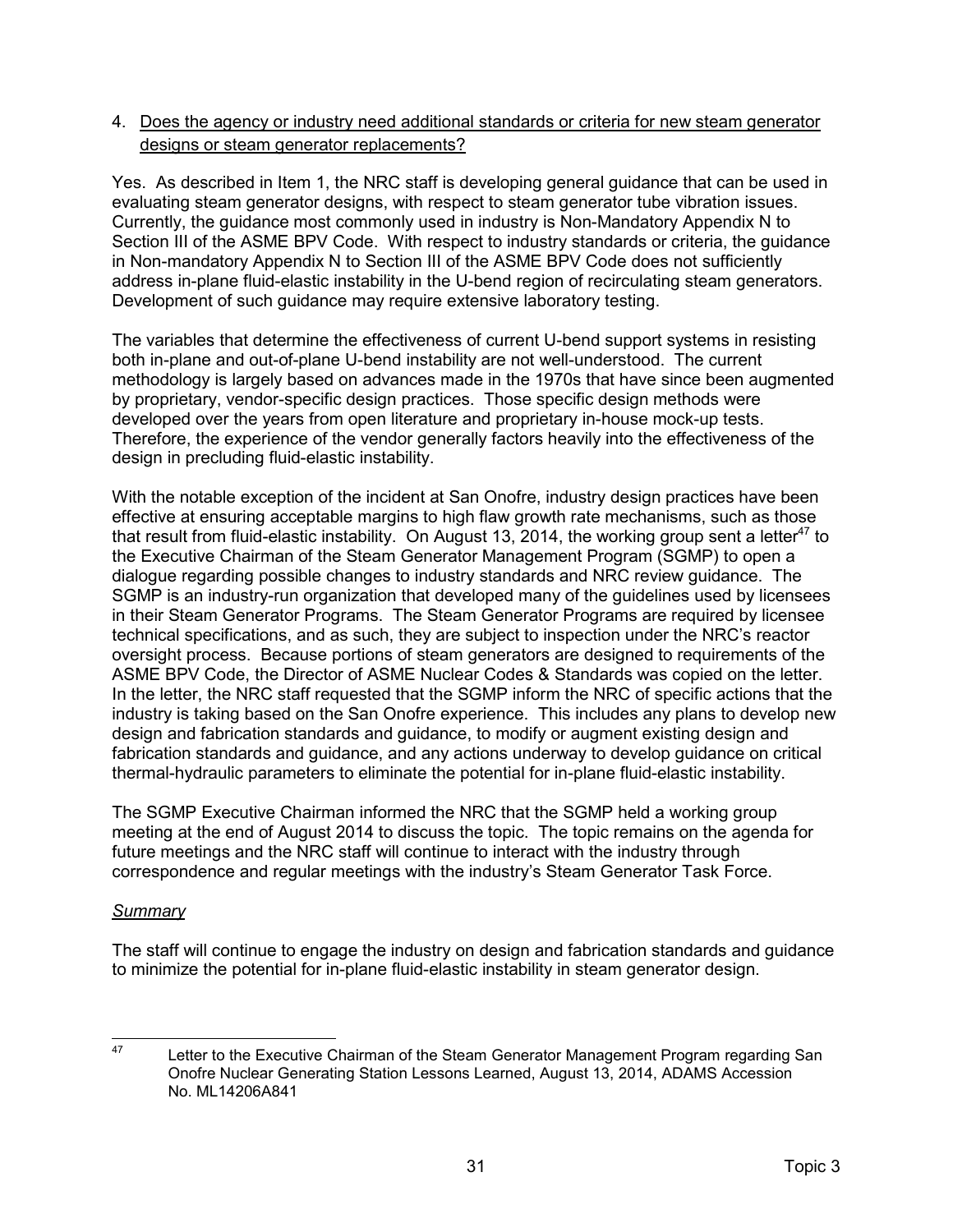#### 5. Should enhancements to the agency's steam generator inspection procedures be made to address experience gained at San Onofre?

Yes. The two-tiered guidance discussed in Item 1 could potentially be relevant to three Inspection Procedures (IPs). These include IP 50001, "Steam Generator Replacement Inspection"; IP 71111.17T, "Evaluations of Changes, Tests and Experiments and Permanent Plant Modifications"; and IP 71111.18, "Plant Modifications."

Inspection Procedure 50001 directs the development of a site-specific inspection plan for steam generator replacement, and directs inspectors to use IP 71111.17T and IP 71111.18 for completion of baseline inspections. Inspectors use the site-specific inspection plan to select and review the safety-related aspects associated with the major phases of the steam generator replacement project. Inspection Procedure 50001 also directs the inspector to confirm that the licensee completed engineering evaluations and design changes associated with steam generator replacements in conformance with the requirements of the facility license, the applicable codes and standards, licensing commitments, and the regulations.

Inspection samples of permanent and temporary plant modifications for the steam generator replacement project can be selected and reviewed as a part of the baseline inspection using IP 71111.17T, "Evaluations of Changes, Tests and Experiments and Permanent Plant Modifications," and IP 71111.18, "Plant Modifications." The inspectors also use IP 71111.17T to perform reviews of licensee 10 CFR 50.59 ("Changes, Tests and Experiments") screenings and evaluations, as discussed in this report under Topic 1.

The NRO Vendor Oversight Working Group also conducted a lessons learned review. Personnel from Region IV were involved on both the Vendor Oversight Working Group and the Steam Generator Technical Review Working Group, to ensure the consistency of any changes to IPs.

Enhancements to the vendor inspection program (VIP) are discussed in detail under Topic 8. The NRC VIP may involve inspections during manufacture of the steam generator. Because of the long lead times required to design and fabricate steam generators, these inspections can occur years before the steam generator fabrication is complete. Therefore, it may also be appropriate to revise the IPs used by the VIP to reference the proposed updates to general review guidelines discussed in Item 1.

#### *Summary*

As noted in Item 1, the NRC staff will develop and implement a set of general review guidelines, which could be used to determine the need for a detailed review of new steam generators, replacement steam generators, or steam generators that may be operated under different operating conditions (e.g., power uprates). In addition to these review guidelines, the staff will also revise the pertinent IPs to ensure the guidelines can be applied during the inspection and oversight process, even if the steam generator replacements themselves do not require NRC staff review and approval.

#### **Actions**

The staff is taking actions developed from consideration of each of the individual items above as follows: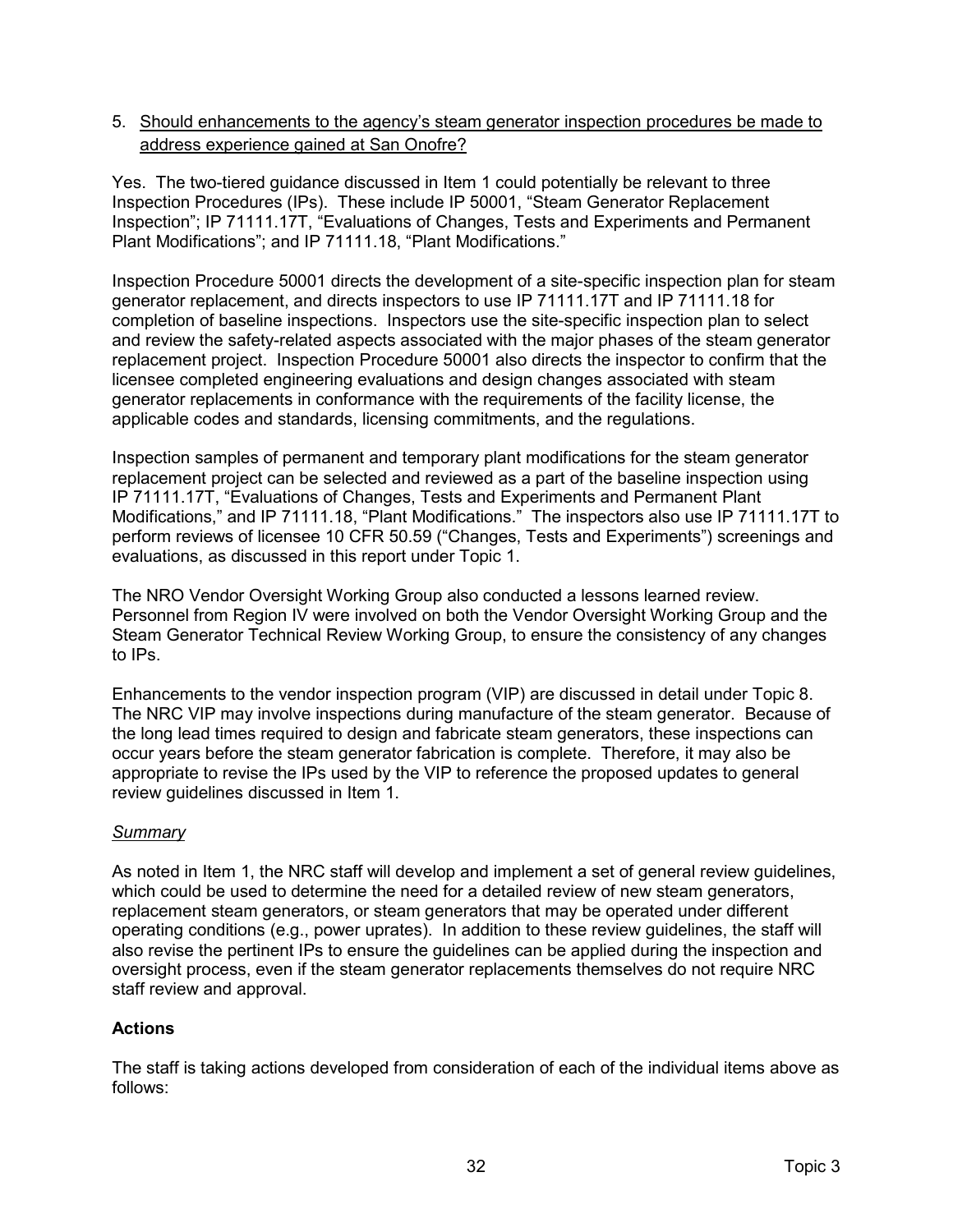- 1. The staff is developing general guidance to assist licensees, as well as the NRC licensing and inspection staff, in determining whether steam generators necessitate a detailed review. These reviews may be performed as part of a construction permit or operating license application, design certification or combined license application, a steam generator modification or replacement, or a request for licensing action related to steam generators that may be operated under different operating conditions, such as for a power uprate.
	- The staff will develop guidance to assist staff performing the review to determine whether the action is bounded by successfully operated projects, or if a detailed NRC evaluation is required.
	- The staff will develop guidance for staff performing a detailed review of steam generator design characteristics or modifications.
	- The staff will revise the relevant inspection procedures, in coordination with regional offices and the NRR Division of Inspection and Regional Support, to incorporate elements of the guidance into the inspection program, to assist NRC oversight of steam generator modifications or changing operating conditions that do not involve licensing actions.
- 2. The staff is continuing to engage the industry on standards and guidance for the design and fabrication of steam generators to eliminate the potential for fluid-elastic instability in the future.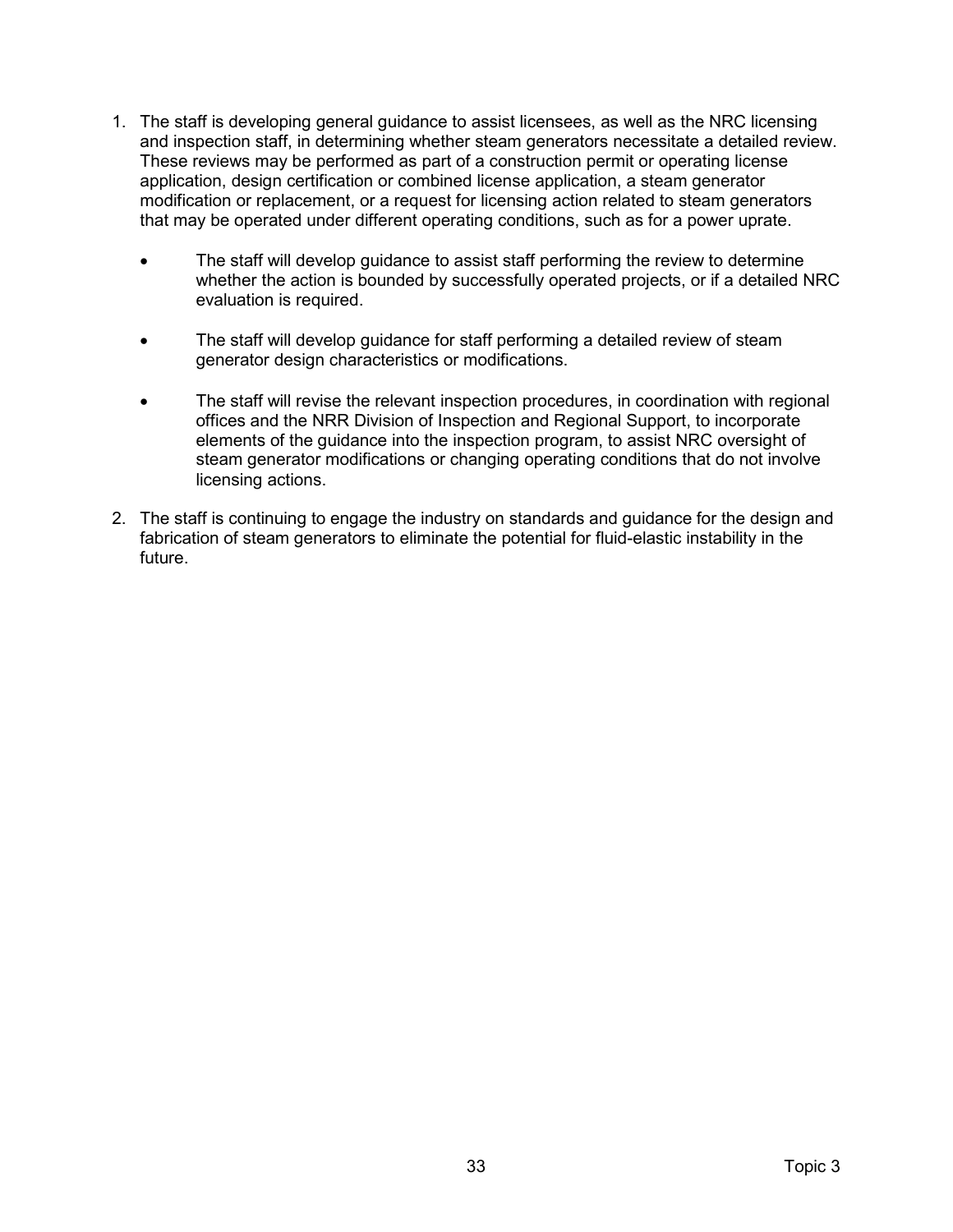#### **Topic 4: Organization/Roles and Responsibilities**

#### **Issue Definition**

During the inspection and technical review following the San Onofre steam generator tube degradation event, a number of issues were raised concerning organizational roles and responsibilities within the NRC including: the differentiation between inspection and licensing reviews; changes in signature authority; complications of review occurring in parallel with investigations; organizational changes; internal communications; legal assistance; and the use of common internal Web sites.

#### **Approach for Reviewing the Issue**

The NRC staff reviewed the following documents related to the events at San Onofre:

- Inspection Manual Chapter (IMC) 0350, "Oversight of Reactor Facilities in a Shutdown Condition due to Significant Performance and/or Operational Concerns," (ADAMS Accession No. ML063400076)
- IMC 0351, "Implementation of the Reactor Oversight Process at Reactor Facilities in an Extended Shutdown Condition for Reasons Other Than Significant Performance Problems," (ADAMS Accession No. ML102770448)
- Management Directive (MD) 8.3, "NRC Incident Investigation Program," (ADAMS Accession No. ML13175A294)
- IMC 0309, "Reactive Inspection Decision Basis for Reactors," (ADAMS Accession No. ML111801157)
- NRC Enforcement Manual (ADAMS Accession No. ML102630150)
- ADM-504, "Qualification Program," (ADAMS Accession No. ML13136A016)
- San Onofre Steam Generator Replacement Inspection Report dated May 10, 2011, (ADAMS Accession No. ML111300448)
- Confirmatory Action Letter (CAL), March 27, 2012 (ADAMS Accession No. ML12087A323)
- San Onofre Augmented Inspection Team (AIT) Inspection Report 2012-007, July 18, 2012 (ADAMS Accession No. ML12188A748)

The NRC staff preparing this report also discussed the issue of organization roles and responsibilities with representative NRC staff involved in the San Onofre event followup from the following offices: Region IV, the Office of Nuclear Reactor Regulation (NRR), the Office of New Reactors, the Office of Public Affairs, the Office of Investigations, and the Office of Congressional Affairs.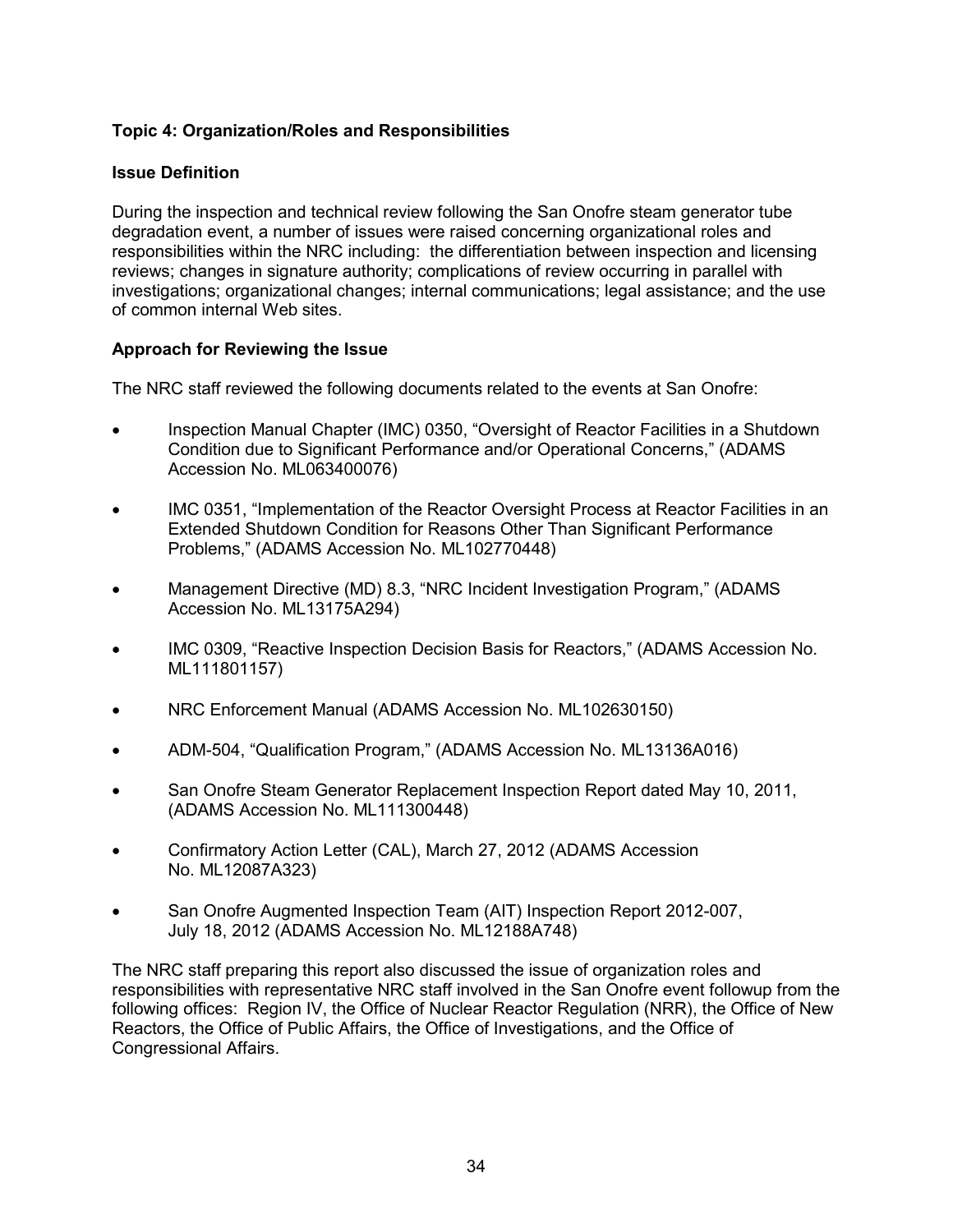#### **Summary and Assessment of Inquiry Responses**

Interactions with internal stakeholders involved discussion of the specific items of the original tasking memo as outlined in Appendix B. It should be noted that no attempts were made to either validate or invalidate any of the perspectives offered. Additionally, it should be noted that feedback reflected in the discussion below represents, in many cases, a diversity of views and should not be taken as a consensus view. Nevertheless, recognizing the subjective nature of the perspectives offered, staff attempted to draw general conclusions, where possible, based on the majority views provided, but recognizes that others may draw different conclusions based on their personal perspectives. The following is a summary of the perspectives offered by the staff who were interviewed and the staff's assessment of any lessons learned.

1. Did the existing licensing and oversight processes help the staff respond with the appropriate priority to key events in the timeline (e.g., the Unit 3 steam generator tube leak, the Units 2 and 3 steam generator tube inspection results, and restart proposals for Unit 2 before the CAL and in response to the CAL)?

Yes. Most staff who were interviewed indicated that existing licensing and oversight processes helped the staff identify the appropriate response priority for key events. Examples of processes cited included MD 8.3 for the AIT, the NRC Enforcement Manual for issuance of the CAL, and IMC 0351 during the extended shutdown. However, some staff did indicate that processes could be enhanced by identifying triggers or thresholds that could be considered when determining if a management oversight panel should be established. Some triggers that were mentioned include: identification of a new or unique type of event; difficulty in reaching alignment on issues involving multiple offices; establishment of special projects branches; the potential for concurrent licensing and oversight activities; expectation of an extended shutdown period; and high levels of interest from external stakeholders. Establishment of the panel could help in providing additional management focus when complex issues arise.

During the followup to the steam generator tube degradation event at San Onofre, special projects branches were established prior to the formation of an oversight panel. Some staff interviewed indicated that the oversight panel provides a commensurate level of management oversight when special projects branches are deemed to be necessary.

Some staff also indicated that IMC 0350 contains provisions for the establishment of an oversight panel. IMC 0350 was considered for use during the San Onofre event followup but was not chosen since the extent to which licensee performance issues were a contributing cause of the event was not fully known at the onset.

Some staff emphasized that both IMC 0350 and IMC 0351 must clearly and cleanly accommodate circumstances such as were experienced at San Onofre.

2. For technical issues involving both regional inspection and headquarters technical review, does the agency have appropriate guidance to determine the roles and responsibilities of each office and how the decisionmaking process should work?

Interview responses on this topic did not support drawing a clear conclusion on this item. Some staff indicated, that for technical issues involving both regional inspection and headquarters technical review, the agency has appropriate guidance for determining the roles and responsibilities of each office and how the decision making process should work. However,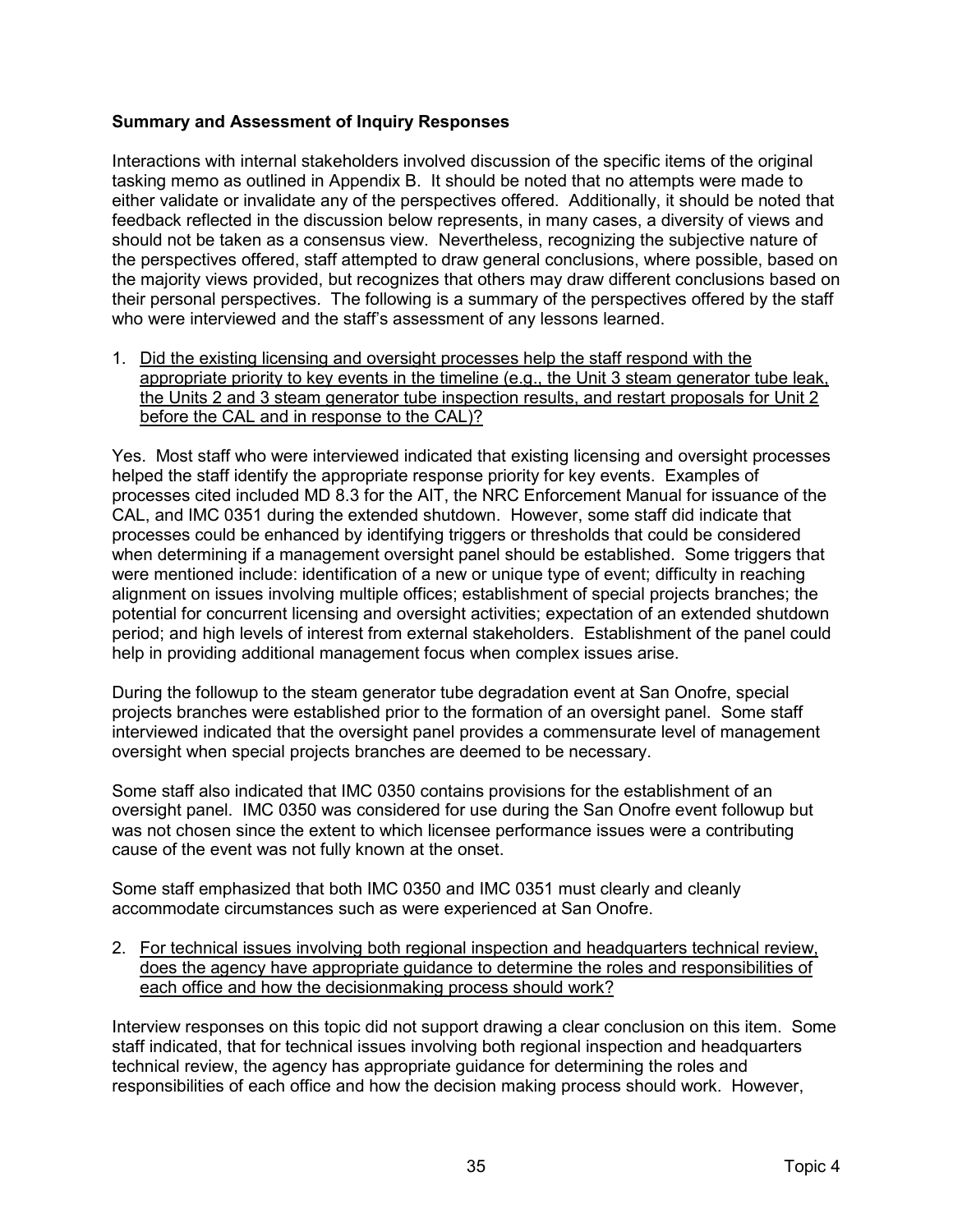some staff indicated that they believed roles were not always adhered to before the establishment of the oversight panel, particularly in areas related to licensing activities.

In addition, some staff indicated that they encountered delays in securing active involvement from the appropriate offices and all of the necessary divisions within those offices.

#### 3. Should there be a more concerted effort on the front end to gain alignment on scope of review and office lead?

Yes. While some staff indicated that it was understood which office had the lead for a given task, they also indicated that a discussion on the scope of review and office lead at the beginning of an event response would be beneficial.

Other staff indicated that before the establishment of the oversight panel, it was not always clear which office had the lead, or if all of the appropriate offices and the necessary divisions within the offices, were involved. There is a benefit to clearly establishing the scope of review and office lead, especially at the division and senior management level, early in the process.

#### 4. Should there be guidance for Technical Evaluation Reviews?

No. Most of the staff interviewed indicated that developing specific guidance for Technical Evaluation Reviews (TERs) would not be practical due to the unique nature of each event. Some staff also indicated that the technical evaluation format largely follows the wellestablished safety evaluation format, and technical evaluations are largely conducted consistent with the relevant parts of the Standard Review Plan (NUREG-0800). Some stakeholders also indicated that IMC 0350 contains adequate guidance for addressing technical issues.

It should be noted that some staff did indicate that it would be beneficial if guidance for TERs could be developed. Some staff also indicated that there should be an office procedure for developing TERs (i.e. guidance on roles and responsibilities when reviews need to be developed).

5. For technical issues involving both regional inspection and headquarters technical review, is the agency's current approach and implementation of internal communications, especially at the middle and higher management levels, appropriate and effective?

Interview responses on this topic did not support drawing a clear conclusion on this item. Most staff indicated that communications were appropriate and effective, although some staff noted that issues arose occasionally when communications occurred outside the normal chain of command.

Some staff indicated that timeliness was an issue in addressing issues that were raised, particularly issues that involved differing views. However, some of the staff did indicate an understanding that the San Onofre tube degradation event was unique, and that progress was being made to resolve the differences.

Some staff indicated that prior to the establishment of the oversight panel, communications were not as effective, and it was more difficult to get upper level management alignment without the coordination structure of the panel.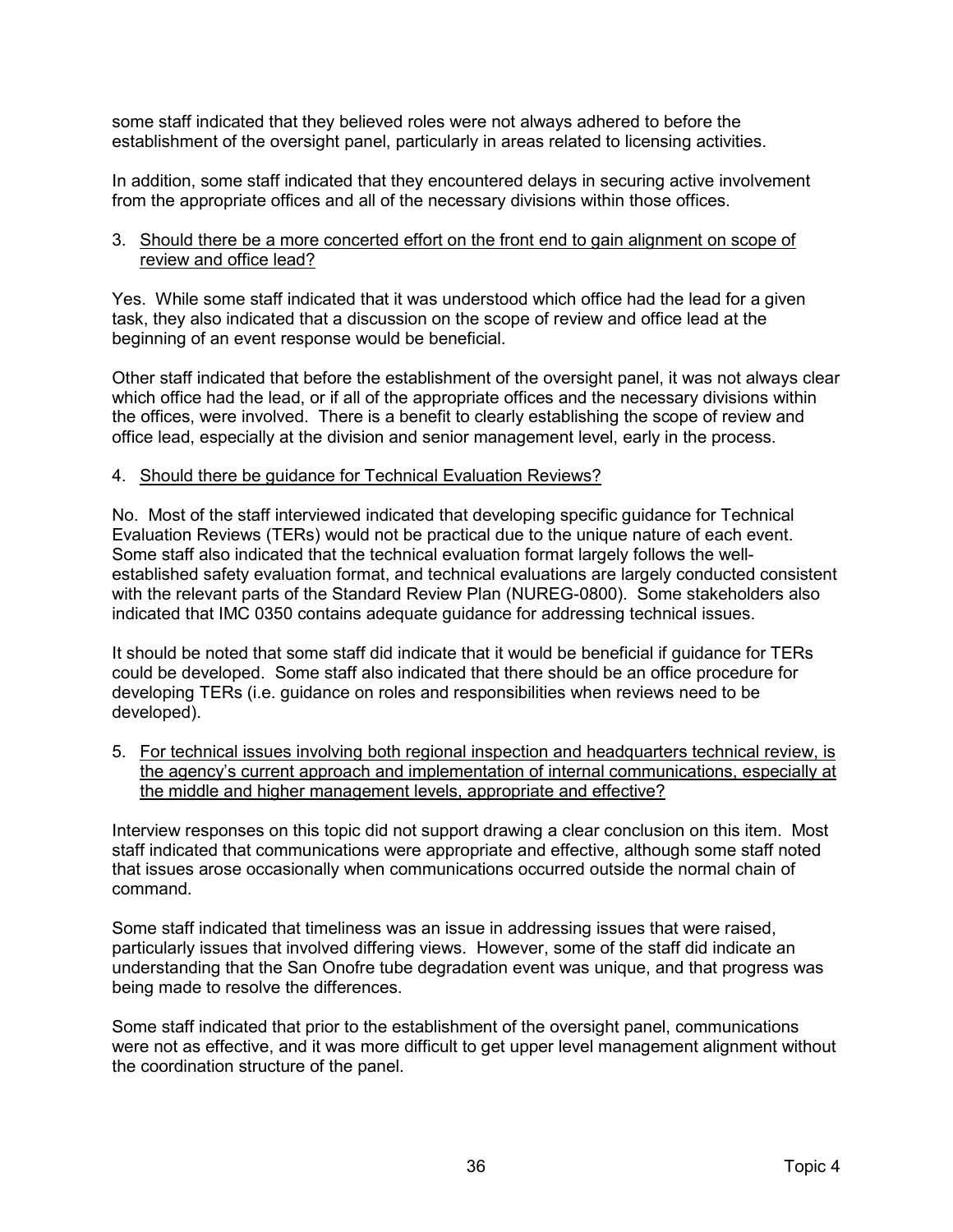6. During the SONGS followup, special projects organizations were established in NRR and Region IV, as well as a multiple-office oversight panel. One of the goals of the panel was to ensure consistent and clear communication. Were these organizational changes effective and what lessons can be learned for future high-profile and resource-intensive events?

Yes. Some staff indicated that the panel effectively ensured that roles and task leads were understood and improved communications. Some staff also indicated that the panel helped to ensure the appropriate level of management oversight and alignment at upper management levels. As stated in Item 1, staff did indicate that processes could be enhanced by identifying triggers and thresholds that could be considered when determining if a management oversight panel should be established.

Some staff indicated that the panel had a limited impact on communications, either positive or negative, but noted that setting up the panel earlier in the event would provide additional benefit.

7. During events that are high-profile and require involvement by multiple offices, are there lessons to be learned regarding internal communications such as the use of a common SharePoint site, establishment of review schedules, use of periodic group phone calls, use of periodic management briefings, etc.?

No. Most staff indicated that use of the SharePoint site and periodic status meetings helped to ensure that the staff involved were aware of the status of ongoing activities.

8. For technical reviews going on in parallel with investigations by the Office of Investigations (OI), are there lessons to be learned regarding internal coordination and communication?

No. Most staff indicated that there were no communication issues with OI and that any investigations by OI did not interfere with the NRC staff's efforts.

# *Summary*

Many of the staff interviewed indicated that the establishment of an oversight panel during the San Onofre event helped to improve communications, affirm roles and responsibilities, or provide additional management oversight, and that establishing the panel earlier in the process could have been beneficial. In addition, guidance must clearly and cleanly accommodate circumstances like those experienced during the San Onofre event.

# **Actions**

In order to promote effective communications and a clear understanding of roles and responsibilities during potential future events, the following action, which takes into account the various staff perspectives, will be taken:

1. The staff will develop guidance for determining when a management oversight panel should be considered. Examples of thresholds to consider include identification of a new or unique type of event; difficulty in reaching alignment on issues involving multiple offices; establishment of special projects branches; the potential for concurrent licensing and oversight activities; the expectation of an extended shutdown period; or high stakeholder interest. The guidance should also identify management oversight panel responsibilities.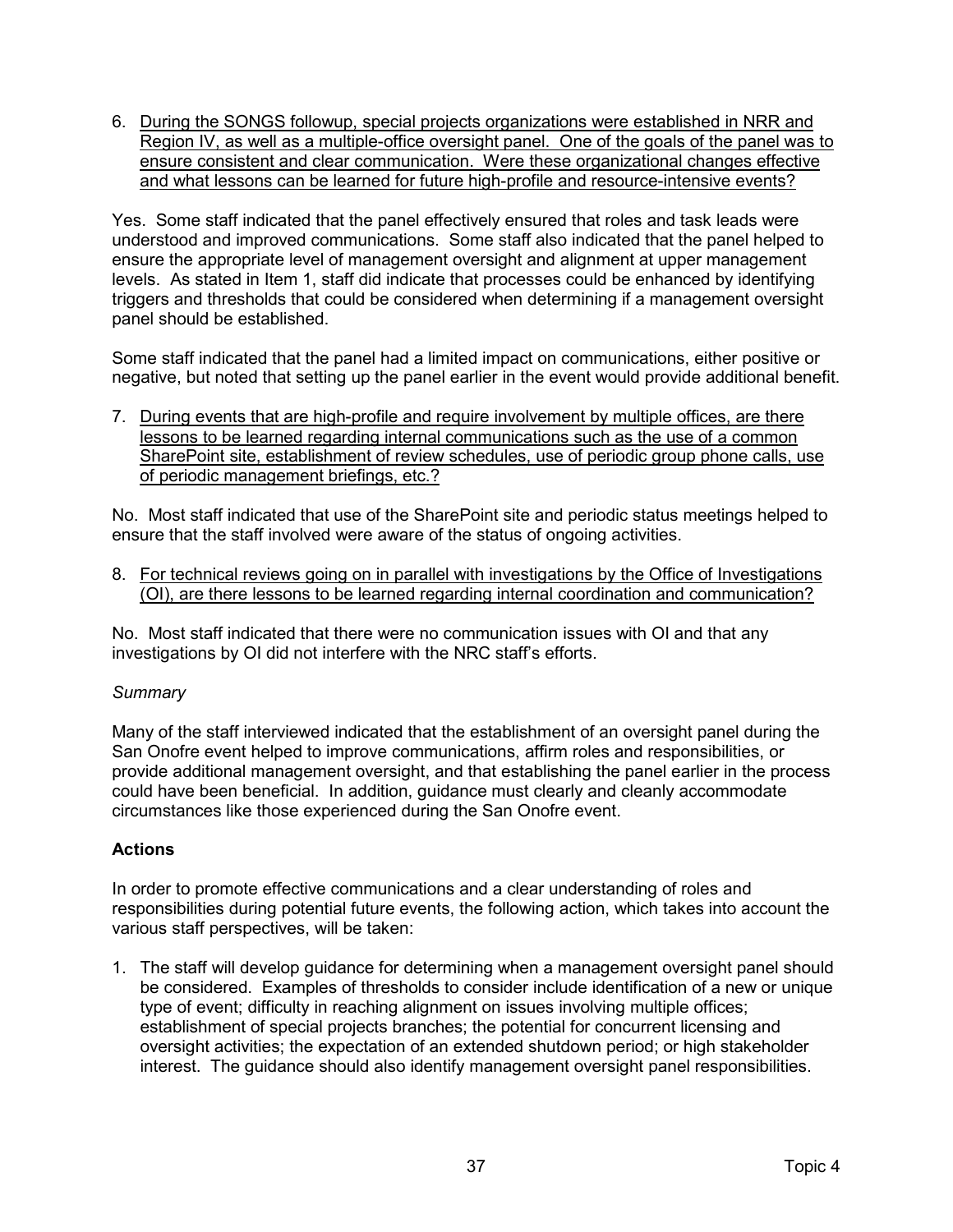# **Topic 5: Communication and External Interactions**

#### **Issue Definition**

The steam generator tube degradation event at San Onofre generated significant external interest from a variety of stakeholders including congressional, State and local elected officials, the licensee, nongovernmental organizations, and members of the public. In responding to this interest, the agency conducted a number of externally focused communication efforts, including sponsoring multiple public meetings, hosting a dedicated Web site, posting to the U.S. Nuclear Regulatory Commission (NRC) Blog,<sup>48</sup> conducting periodic calls between NRC management and the licensee, briefing congressional staff, and responding to a variety of correspondence. To coordinate this effort, the agency formed a group focused on communication activities comprised of staff from the Office of Nuclear Reactor Regulation (NRR), Region IV, the Office of Public Affairs (OPA), and the Office of Congressional Affairs (OCA). The group spent significant staff resources and time implementing various communication activities and keeping information products up-to-date. These types of communication and outreach activities were not part of the NRC's routine oversight process, and available procedures provided limited guidance to staff as they implemented and coordinated these activities.

A number of issues have been raised concerning the agency's communications with external stakeholders during the NRC's response and evaluation of this event. A central theme is the question whether any improvements can be made to agency processes to ensure a more efficient use of agency resources in conducting more effective external outreach during future events.

#### **Approach for Reviewing the Issue**

Because the scope of this review centered on the agency's processes, most of the input reviewed came from NRC staff directly involved with communication activities during the extended shutdown. Interviews and focus groups were held with current NRC staff and managers from multiple offices, including Region IV, NRR, OPA, OCA, the Office of Information Services (OIS), the Office of the Executive Director for Operations (OEDO), and Commission staff. Interviews were also conducted with the former Region IV Regional Administrator, the former Region IV Deputy Regional Administrator, and a former NRC employee who served as one of the facilitators for several of the public meetings. Staff supplemented the insights gained from these interactions by reviewing relevant documents, including communication plans, Blog posts, press releases, the NRC's San Onofre public Web site,<sup>49</sup> and various public meeting documents, including agendas, presentation materials, and feedback forms. Staff also reviewed recordings of several of the NRC's San Onofre public meetings.<sup>50</sup>

The NRC staff reviewing this issue also sought to garner insights into the effectiveness of our communications with key stakeholders. Data collection from external sources focused on the activities that featured direct interactions with these individuals, including public meetings, the NRC Blog, and the NRC's San Onofre public Web site. As part of this effort, an online survey was conducted from August 19–September 22, 2014. The NRC staff sent survey invitations to

<sup>48</sup> NRC Blog postings for San Onofre; http://public-blog.nrc-gateway.gov/tag/san-onofre/

NRC Web site for San Onofre Steam Generator Tube Degradation:

http://www.nrc.gov/info-finder/reactor/songs/tube-degradation.html<br><sup>50</sup> Archived webcasts of public meetings, which can be accessed at http://video.nrc.gov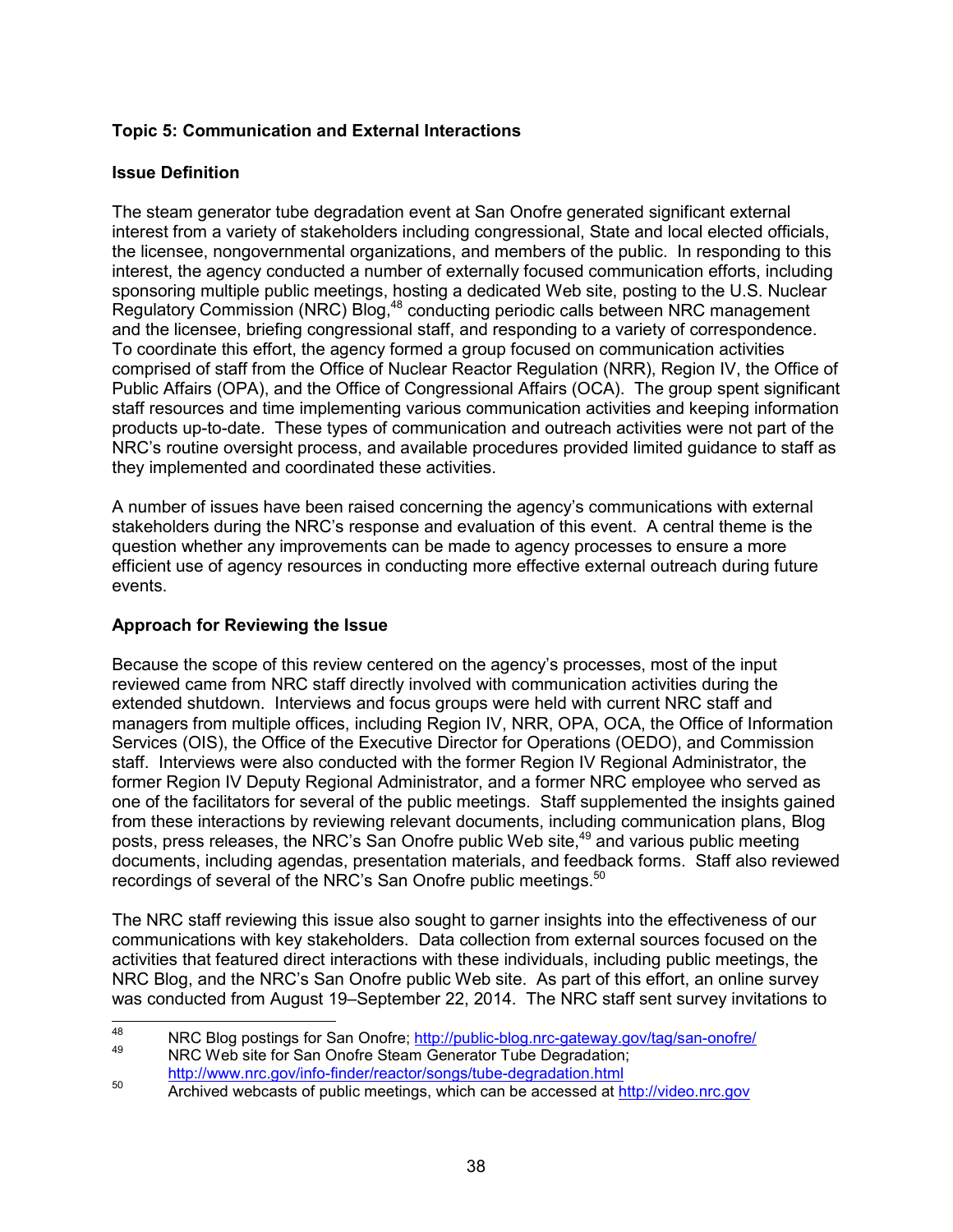approximately 140 individuals who had interactions or communications with the NRC during the extended shutdown for whom staff had contact information, and received 25 responses.<sup>51</sup> The NRC staff also reviewed additional written input beyond the survey responses that four individuals chose to provide. An external contractor who served as the main facilitator for several of the public meetings was also interviewed. Discussions with knowledgeable external stakeholders and interested parties at the October 27, 2014, NRC public meeting<sup>52</sup> on decommissioning were also considered.

# **Conclusions**

The NRC staff consolidated the insights from the information sources discussed above for further analysis and evaluation.

1. With the large interest and turnout during public meetings, have any lessons been learned about format, focus, timing, location, security, and other logistics:

Yes. The agency held a total of eight public meetings during the extended shutdown, four in California and four at NRC headquarters.<sup>53</sup> They included both Category 1 and Category 3 meetings,<sup>54</sup> and the majority provided for remote participation (e.g., teleconference or Webcast). Staff input indicated that the planning and execution of these public meetings, particularly the ones in California, were very challenging and resource intensive. The level of effort needed to achieve a reasonably successful meeting had not been anticipated or budgeted in advance. NRC technical staff was heavily involved with planning these meetings, and this impacted their work on other activities. Many of the tasks, such as locating venues, arranging logistics, and developing communication products, could have been done by other staff so that the technical specialists could focus primarily on technical and inspection related work. In addition, obtaining assistance from individuals with specific meeting planning, coordinating, and logistics expertise could have resulted in an overall reduction in the time and effort expended and eased challenges encountered with some aspects of the arrangements.

Survey results and interactions with stakeholders indicated that most external stakeholders were generally satisfied with staff and facilitator performance, and that the meeting objectives were clear and were achieved. Suggestions for improvement included using venues that are more accessible and provide more suitable settings for federal public meetings, providing better notification of upcoming meetings, increasing the focus on relevant topics, taking measures to provide for equal participation among the different groups and viewpoints, providing more time and opportunities for questions and discussion, and better management of disruptive behaviors from members of the audience.

a. *Format* – Several different formats were used in the San Onofre public meetings. Several staff suggested that for similar situations in the future, the agency should consider

 $51$  SONGS communications external survey results and feedback for specific public meetings can be found under ADAMS Accession No. ML15014A091

 $52$  NRC public meeting notice, October 9, 2014, ADAMS Accession No. ML14282A179

The full list of meetings along with supporting materials can be found at: http://www.nrc.gov/info-<br>finder/reactor/San Onofre/San Onofre2/public-meetings.html

find the method of the Chan Onofreid Chan Onofrez public Participation in NRC Meetings; Policy Statement" (May 28, 2002, 67 FR 36920).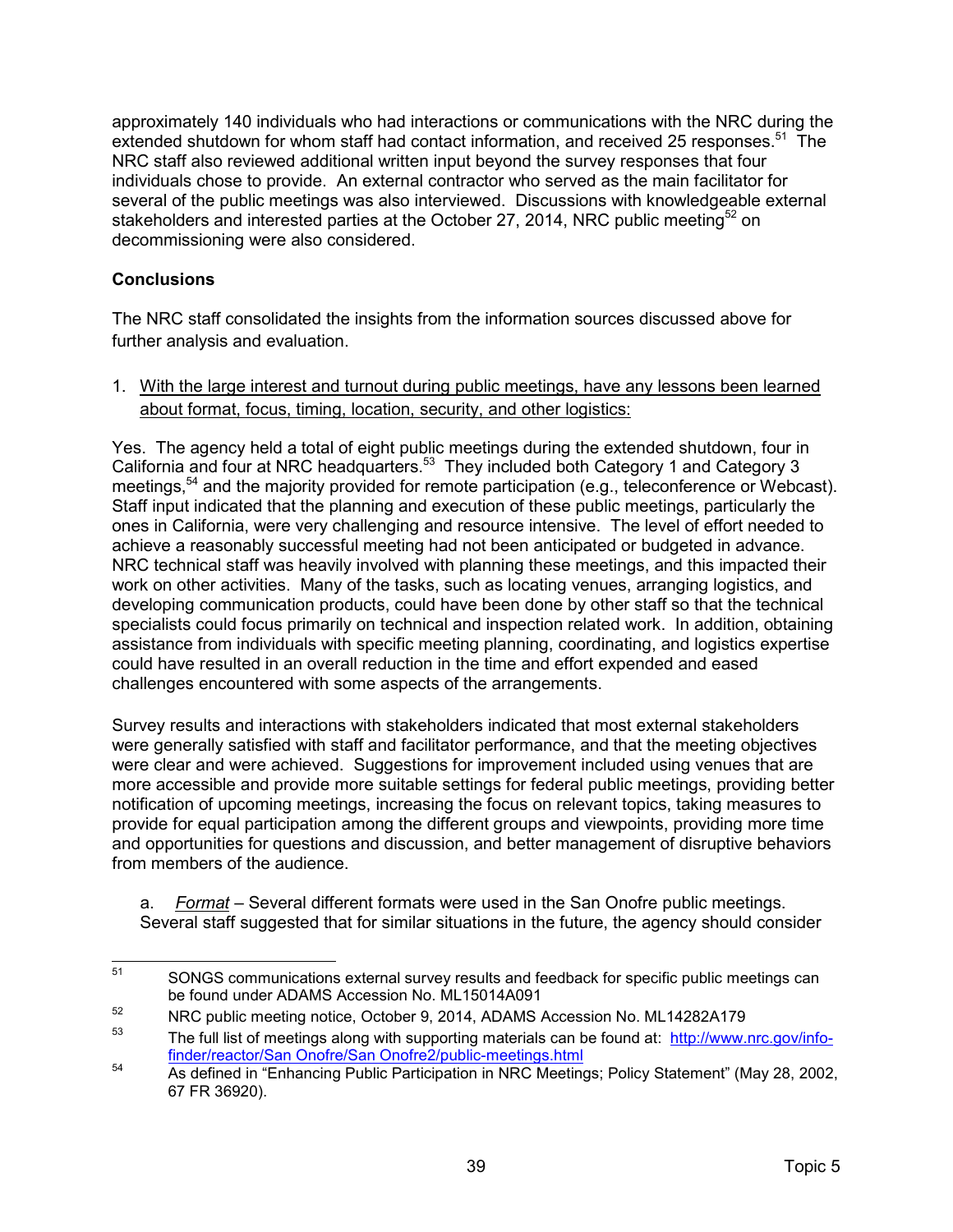holding meetings using an "open house" format with the specific purpose of listening to attendees; NRC staff should not feel the need to always make a formal presentation. Such meetings allow more opportunity for dialogue and for participants to provide their views to the agency while conversing with NRC staff in a more informal setting. This could help reduce the likelihood for contentious interactions that are more likely to occur in large crowds. Such meetings could be done in combination with Category 1 meetings where the staff meets with the licensee to conduct business while the public observes.

Feedback from NRC staff recommended that for future panel discussions, the panel composition should ensure a broad, balanced spectrum of views directly relevant to the topic at hand. In addition, staff recommended bypassing the sometimes lengthy introductory statements and moving directly into a facilitated question and answer session to maximize the amount of time available for attendees to directly hear from the speakers on questions they have. Feedback from meeting attendees indicated that NRC presentations could be more informative for the general public with greater attention to the use of plain language, more graphics to illustrate technical concepts, and fewer acronyms.

Feedback from both NRC staff and survey respondents indicated that the facilitators worked hard to manage the meetings but at times were challenged when the size of the audience grew beyond a few hundred, or when faced with disruptive participants and contentious interactions. For future meetings with large audiences, the feedback from facilitators suggested using comment cards and/or asking people to sign in if they want to make comments. The facilitators could then manage the order of the comments to ensure a wide range of views are covered and the available time is used effectively. The facilitators also felt it was beneficial to conduct outreach in advance of meetings to better understand participants' concerns and interests ahead of time. NRC staff feedback suggested that additional community outreach and relationship building could be helpful.

For the meetings that were held at headquarters, several members of the NRC staff indicated that it may have been better to follow the normal processes for setting up public meetings with the licensee. For the San Onofre meetings, NRC staff tried to keep more distance from the licensee than usual during the planning process, and so did not communicate with the licensee as much as they typically would in developing the agenda. NRC staff felt this led to both sides not being as clear on the focus and expectations for the meetings, which limited the effectiveness of the meetings.

The NRC staff providing feedback recommended that meetings with a technical focus should continue to be held at headquarters to minimize travel costs and maximize technical staff participation. Interested stakeholders can participate remotely. These technical meetings can then be complemented with meetings in the local community, with a focus on community outreach and communication.

b. *Focus & timing* – Feedback from NRC staff and from the survey responses emphasized the need for each meeting to have a clearly defined purpose. In this high profile case, many members of the public viewed the meetings as a type of hearing – they wanted to make statements "on the record," and provide input to the NRC decisionmaking process for determining whether the plant was safe to restart. The intent of these meetings was to provide information on the event and NRC processes, and NRC staff was not in the position to take inputs for the decisionmaking process. Therefore, the NRC staff was challenged in carrying out the intended focus of the meetings. NRC staff responses during interviews indicated that meeting notices and introductory remarks should make it clear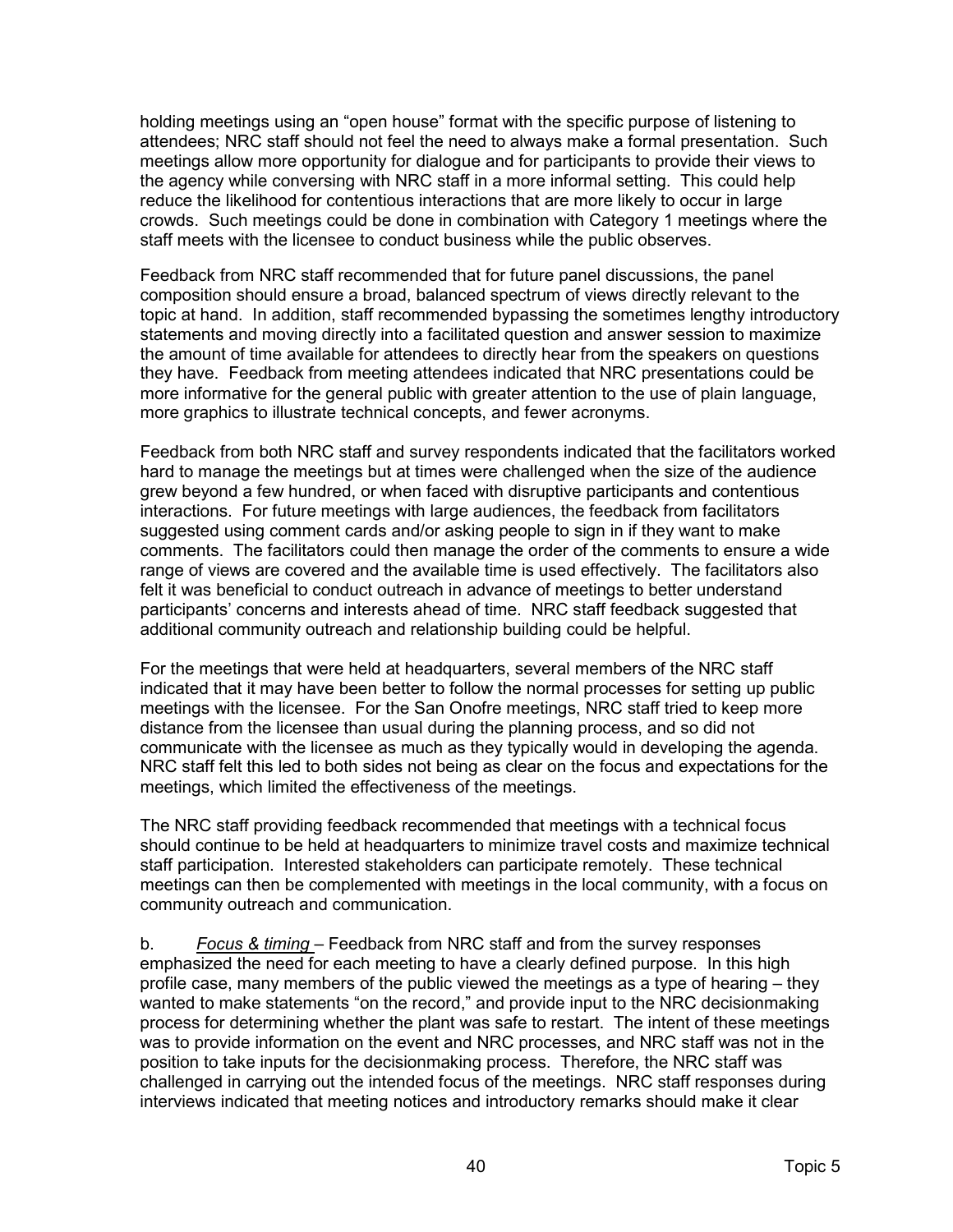when the purpose of the meeting is to focus on providing information on NRC processes and their status and that the agency is not seeking public input for decisionmaking purposes.

Some NRC staff also raised the related issue that there may have been too many public meetings. Holding meetings without a specific need may have actually been detrimental to outreach efforts. NRC staff being interviewed recommended basing the timing and the number of meetings on the availability of key pieces of new information to communicate.

c. *Location, security, & other logistics* - For the California meetings, the NRC staff expended significant effort to locate venues with capacities large enough to accommodate the expected audience. The high interest levels among large numbers of stakeholders presented challenges for coordinating security and finding venues willing to host these meetings.

Much of this effort fell to NRC technical staff, who had limited experience planning meetings and other work demands. A centralized agency resource to assist in coordinating public meeting logistics, particularly for remote locations, would have allowed the process to work more efficiently. In addition, challenges could have been reduced if there had been clearer agency guidance on specific details including: the types of facilities considered acceptable for hosting large meetings; coordination of security when contentious issues are expected in the discussion; facility capabilities required for a successful meeting; contingency measures that should be planned in case of overflow, and other supporting logistical details.

Meeting attendees noted that pre-registration could help staff to gauge whether larger accommodations might be needed. NRC staff involved in organizing meetings noted positive results from early interactions with the Office of Administration to enable security staff coordination with local officials. They also emphasized the need to coordinate with the venue about the potential for large or contentious crowds, and with the licensee about its expectations for crowd size and attendance of its own employees. The facilitators stressed the importance of advanced planning and coordination between themselves and with all the offices that would be involved.

Both NRC staff and survey feedback commended the ability to increase the reach of the meetings through webcasting, but NRC staff feedback noted that the agency could benefit from having a standard process in place for webcasting public meetings to make the process more efficient and less resource intensive.

2. Meetings with small groups of local stakeholders were planned to provide specific, targeted outreach in a more informal setting. Have any lessons been learned from this practice, including lessons about possible programmatic enhancements to encourage future consideration?

Yes. Nonpublic meetings had been planned with small groups of stakeholders including local and State government officials as well as nongovernmental organizations, but SCE announced its intention to decommission the San Onofre units before these meetings occurred. Most NRC staff interviewed had felt hesitant to schedule these meetings initially, particularly with the nongovernmental organizations, feeling that the format, where only certain groups would participate, detracted from the openness and transparency which the agency embraces to bolster public confidence in the regulatory process. The selection process for determining the attendees would pose additional challenges for ensuring fairness and diversity of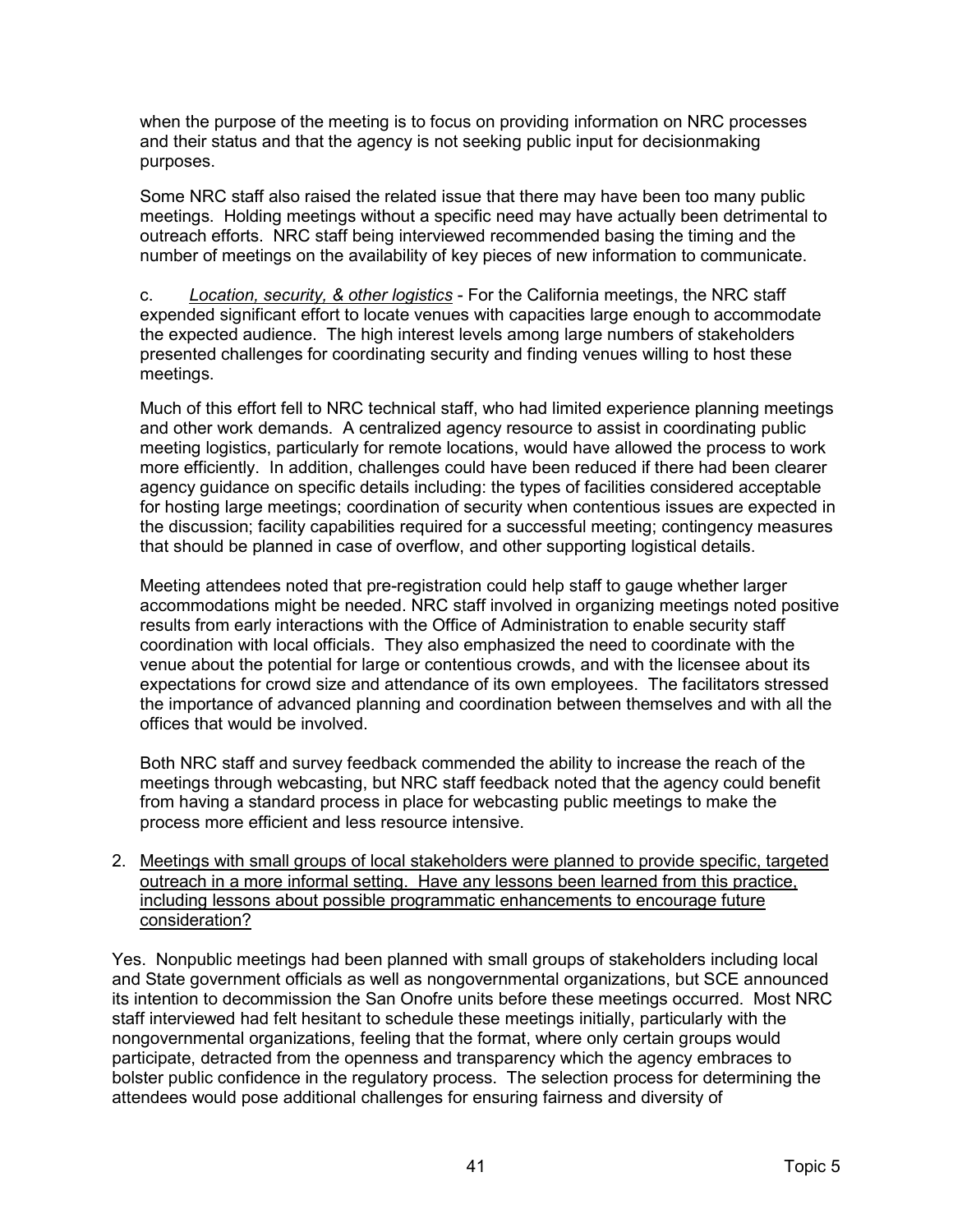representation, though a few NRC staff members interviewed felt that such meetings could allow the agency to better understand various perspectives and allow outside stakeholders to feel that their opinions were heard and respected. Feedback from NRC staff noted that the decision to pursue such meetings in the future should require careful, deliberate consideration of the meeting's purpose and the groups to be invited. It would also require an understanding of the risk that these meetings could create a perception that runs counter to the NRC value of openness, and of the resources needed to ensure that the meeting objectives are met.

There was strong support for continuing government-to-government meetings with local and State governments.

3. The staff used the NRC Blog several times during the review of the licensee's restart readiness plan. Have any lessons been learned? Was this communication tool effective?

Yes. The NRC Blog proved to be an effective and valuable tool for posting updates and information in real time to which staff could direct interested parties. The posts related to San Onofre received a significant number of comments. NRC staff involved in posting to the Blog emphasized the need for NRC technical staff to coordinate closely with OPA to ensure the content is both accurate and presented appropriately in plain language so that it was understandable to the general public.

The downside to the public interest expressed in the Blog comments was the challenge to the NRC staff in responding to these comments, an effort that could be time-consuming and distract from the staff's technical assessment of the event. NRC staff noted that the majority of the comments were negative and often made by the same small group of people. While there were some instances where the moderator was able to provide additional information or correct inaccuracies in the comments, some of the Blog comments were not a useful source of dialogue on the topic, even while the postings themselves provided a useful format for sharing information. NRC staff responsible for maintaining the Blog did note that the presence of negative comments on the Blog added to its credibility and to the perception of the NRC as a transparent organization. Survey respondents who were familiar with it also indicated that the Blog had generally been a useful source of information.

4. The staff dedicated significant resources to updating the internal Communication Plan and external San Onofre website. Was this use of resources effective, was the information used, and have any lessons been learned for high-profile events going forward? Have any lessons been learned with respect to publicly posting technical information, including making sure it is accurate and determining if it could be misunderstood?

Yes. In general both NRC staff and survey respondents found the external Web site useful as a repository for background documents. However, ensuring that information was provided in a plain language format and in a timely manner presented time and resource challenges as this work was performed by technical staff involved in the review of the San Onofre event. The resulting product, though useful, could have made better use of plain language to be more easily understood by the general public.

The communication plans were a useful resource for communicating with external groups. Successful communication plans required close collaboration between the technical groups and staff involved in external outreach. The time and resources required to maintain the communication plan up-to-date need to be considered. In addition, although updated versions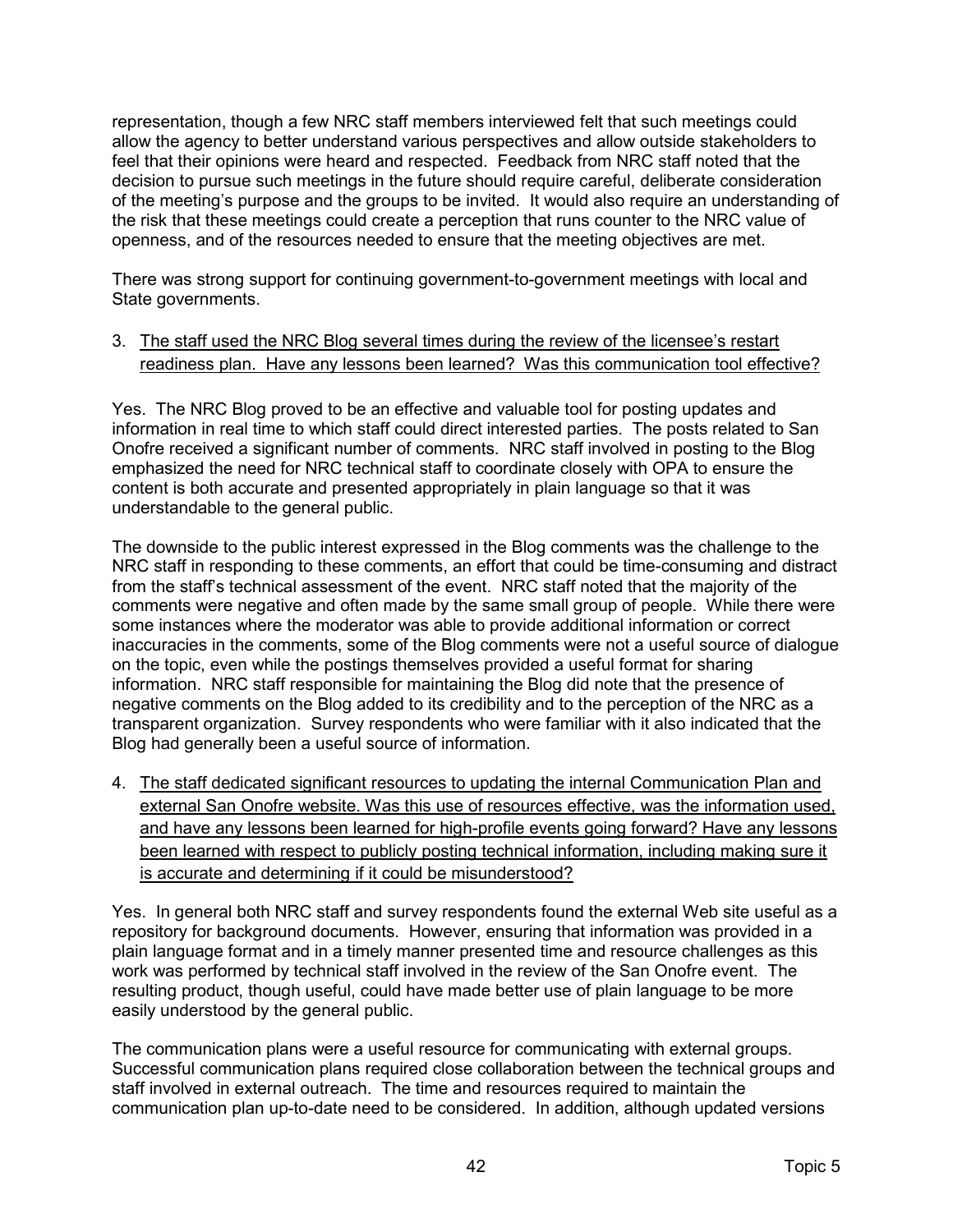of the plan were regularly posted to the agency's active communications plan Web site, not everyone who needed access to the plan knew how to locate it. Future frustration could be avoided if there is better awareness agencywide about where current communication plans are maintained and available.

5. The staff received significant external correspondence, multiple Freedom of Information Act requests, and numerous congressional requests during the staff review. Have any lessons been learned from how these were processed and how the staff responded, and are there ways to enable a more efficient and effective staff response to these activities? For example, is better coordination needed when processing e-mails to ensure that lead and support office guidance is clear, including coordination between allegation coordinators, to minimize duplication of work?

Yes. Response to Freedom of Information Act (FOIA) requests proved time-consuming for technical and project management staff. Suggestions for improving the FOIA response process focused on reducing the amount of redundant material provided, especially from e-mail chains, and flagging material that would be potentially subject to a FOIA request as it was produced to reduce the time spent conducting searches. Assigning a FOIA coordinator early in the process, and following a desktop guidance document produced substantial time savings over the course of the event.

For congressional correspondence, the Office of Congressional Affairs found that holding weekly calls for interested congressional staffers and being able to direct them to the updated Web site reduced the number of incoming congressional requests for information. NRC staff from several offices indicated that designating a single person in the Office of the Executive Director for Operations to track all congressional correspondence related to the issue was very useful.

6. The licensee arranged multiple weekly calls at different levels of management. Although this helped to keep NRC management informed, it also led to inconsistent messages and occasional confusion; have lessons been learned in this area?

Yes. The multiple weekly calls that the licensee arranged with different levels of NRC staff and managers presented challenges for communicating a clear and consistent message. Topic 4 discussed that the best way to maintain a consistent message was to ensure that roles and responsibilities were clearly delineated early in the process. Based on NRC staff feedback, the issue of unnecessary, redundant weekly phone calls could be addressed as well by ensuring that a single point of contact maintains responsibility for coordinating the calls with the licensee.

7. Often, both the Commission and NRC staff were engaged in communication with external stakeholders. Can efficiencies be gained by coordinating communication efforts on highprofile events using both Commission and staff communication experts to achieve a unified agency message?

Yes. Overall feedback from staff pointed to the importance of effective coordination between staff and the Commission. NRC staff interviewed for this report felt that Commission communication was most effective when staff provided the Commission with background information, context, and additional insights related to the issue. As discussed in Topic 4, the roles and responsibilities for these types of interactions are adequately defined in agency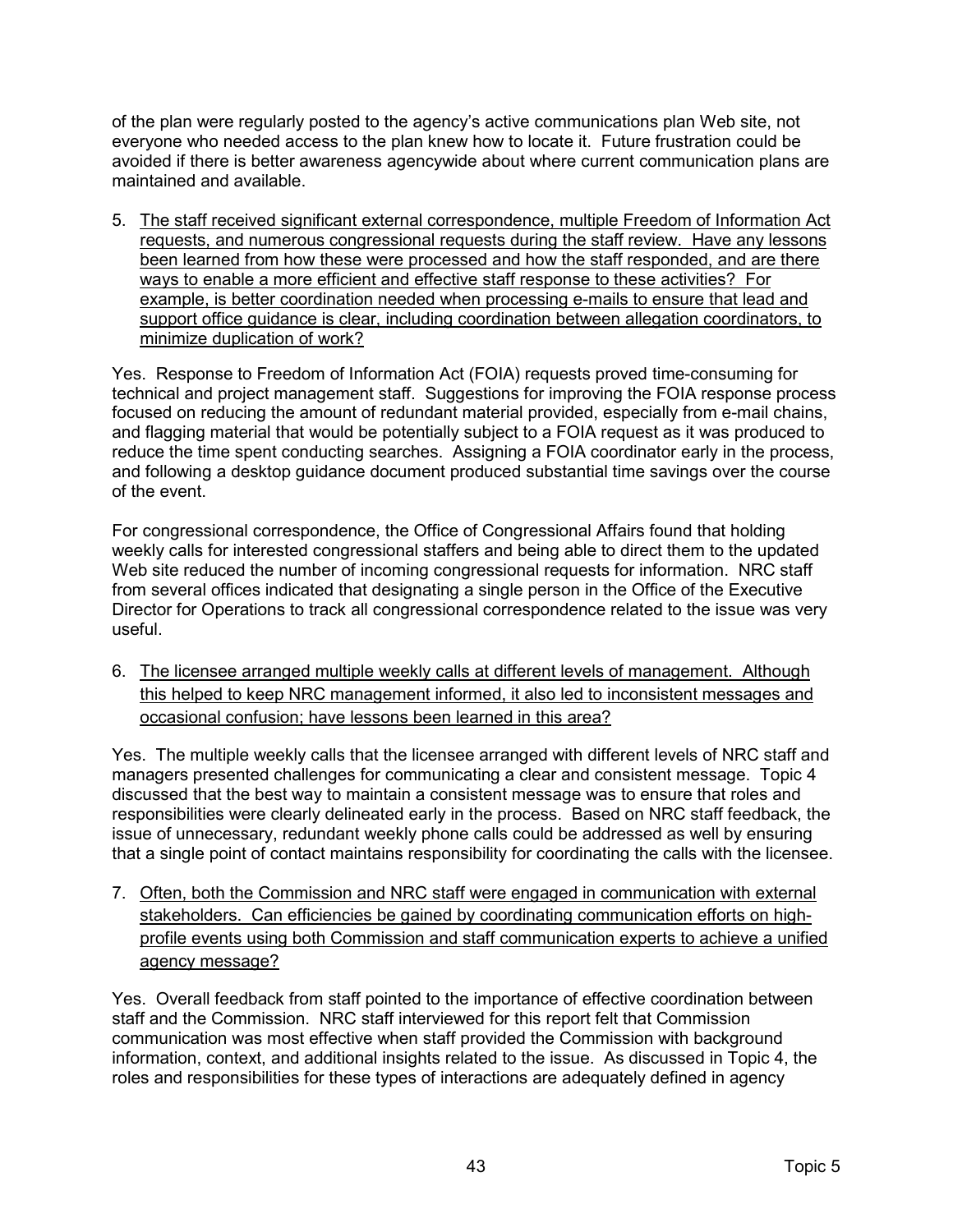procedures, and the most successful interactions occurred when these procedures were closely followed.

In addition, staff indicated that a more coordinated effort to engage in proactive communications, in a greater variety of formats, could have been beneficial. For future situations, staff encouraged the consideration of outreach methods beyond the traditional public meeting, including Webinars and meeting with media officials. Several staff provided positive feedback on the Regional Administrator offering and holding advanced discussions with selected reporters before one of the large public meetings. This resulted in news coverage that more accurately conveyed the context around the issues and the agency's message. More efforts such as this in anticipation of significant developments or emerging issues may have helped the agency better communicate key messages in a manner that anticipated and addressed areas of potential concern. Such efforts would have provided interested parties with a more complete understanding of the context surrounding any developments with San Onofre as they occurred. A greater emphasis on proactive and coordinated communications, through more varied formats, would have also reinforced the agency's commitment to transparency and might have reduced the number of external requests for information.

#### *Summary*

NRC Staff Input: The central takeaway from the evaluation of staff feedback was that communications efforts related to the steam generator tube degradation event at San Onofre consumed significant resources, especially from the technical staff, that exceeded what had been anticipated or budgeted. NRC technical staff had to perform most of the communications activities as collateral tasks, which often took them away from performing technical work. In addition, efficiencies could have been gained and more effective communication products could have been developed if individuals with specific communications expertise were used to assist in the efforts. Additional resources to aid with external messaging and meeting logistics, that could be flexed as needed to meet the demands of unique situations such as that experienced at San Onofre, would allow technical expertise to remain focused on the technical issues under consideration. They may also allow for more efficient and effective communication and outreach efforts.

Survey Feedback: In addition to the specific feedback described above related to public meetings, the Blog, and the public Web site, the majority of those who responded to the survey responded positively to questions about the overall amount of information provided by the NRC and the overall quality of that information during the extended shutdown. The survey also showed generally positive results for the quality, availability, and usefulness of additional communications activities, other than those specifically listed on the survey, including interactions with NRC staff. Some of the survey respondents expressed concerns about NRC communications; that there was too little opportunity for interactive communications, and that the timeliness for providing information could be improved.

One additional aspect of communications is the use of generic communications to ensure wide dissemination of information. When a generic communication is issued, over 7,000 stakeholders receive the final document by e-mail, and all generic communications (less any security related information) are available on the NRC public Web site. The NRC staff communications related to the San Onofre steam generator tube degradation event will continue with generic communications resulting from the assessment contained in two of the topics in this report.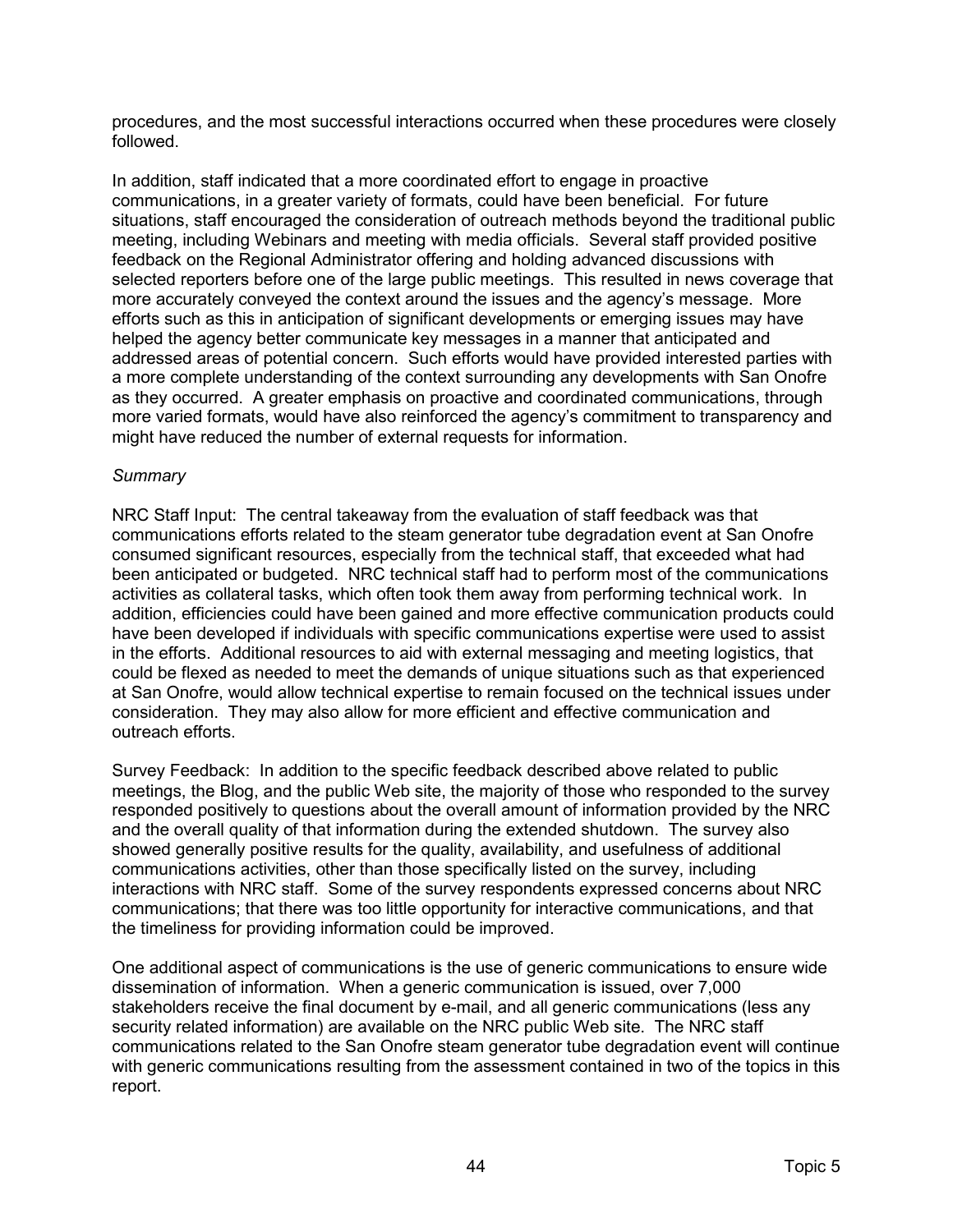# **Actions**

Since the time of this tasking, a number of communication and outreach-related efforts have been started in various NRC offices, some independent of the San Onofre lessons learned tasking and some related. In developing these actions, an effort was made to coordinate with and leverage activities already underway to maximize efficiency and avoid duplication.

1. Develop additional communication resources:

The agency could benefit from making communication resources available to assist technical staff when the need arises. NRC staff need to be aware of the resources available, and should be encouraged to seek out assistance when events or situations emerge that may be of high public interest. This will allow the staff to be more flexible and adaptive in leveraging available communications expertise, tailoring communication and outreach strategies from the beginning, and making adjustments as the situation develops. It will also allow technical staff to focus their time on the actual technical assessment of the event and necessary followup activities.

- The Office of the Executive Director for Operations (OEDO) will develop options for leveraging agency capabilities already available to assist in outreach and communication efforts when needed, and on a more proactive basis when possible, and using more varied formats when appropriate. This participation would be provided on a collateral basis, so careful consideration will be given to the potential level of need, the availability and flexibility of resources, and any additional training and developmental activities that might be needed.
- OEDO developed and awarded an enterprise-wide contract that can be tapped as needed for assistance with public meeting facilitation, planning, and outreach efforts. This contract can be used by any office throughout the agency on an as-needed basis and would supplement the agency's current In-House Meeting Facilitator and Advisor Program.
- 2. The staff feedback and survey results have been considered as part of the revisions to IMC 0351 that are also discussed under Topic 7 in this report. In particular, a Reactor Oversight Process (ROP) Feedback Form has been submitted proposing to add details to the procedure regarding the process for conducting small group meetings, maintaining the NRC Blog, and coordinating NRC calls with the licensee, as well as adding guidance on the availability of communications resources when the circumstances warrant more significant communication and outreach efforts.
- 3. Work with previously established "Enhancing Public Meetings" Task Group:

The insights related to public meetings that have been collected during this evaluation, such as format considerations, logistical arrangements, use of facilitators, areas of further guidance needed, and challenges experienced, have been incorporated into the topics under consideration by the "Enhancing Public Meetings" Task Group. The Task Group's initial report was completed on January 29, 2015. 55

<sup>55</sup> NRC Staff Memorandum, "Enhancing NRC Public Meetings Task Group Report," January 29, 2015, ADAMS Accession No. ML15029A460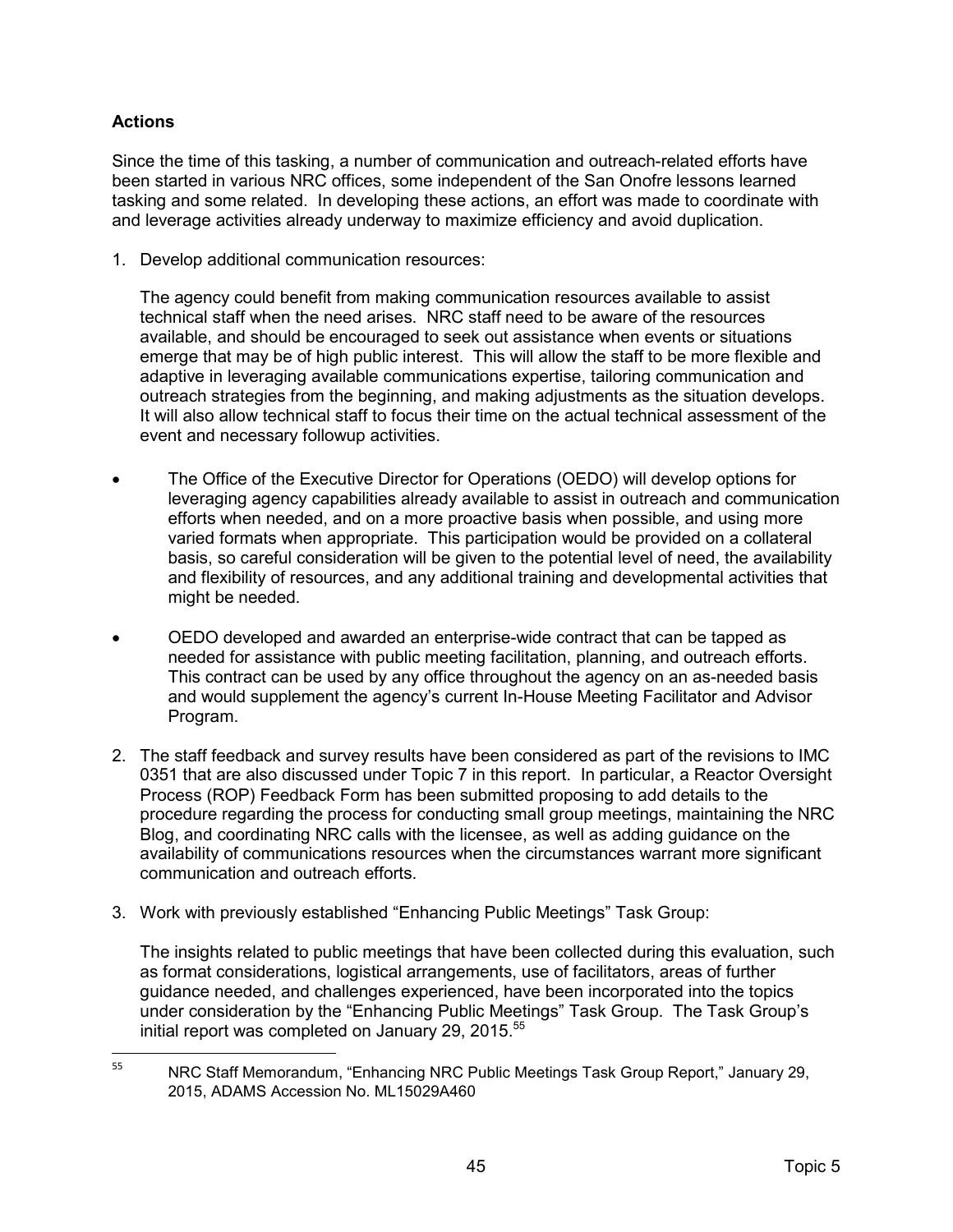- 4. OEDO communications staff will work with OIS to explore options for improving visibility of the Intranet Web page where current communication plans are stored. OEDO staff will also identify other opportunities for communicating its availability and encouraging its use, such as through the Communications Council, NRC Reporter, announcements, etc.
- 5. Improve FOIA response effectiveness:

FOIA staff in the Office of Information Services (OIS) have worked with requestors to narrow the scope of their requests to provide more specifically targeted information, reducing time spent by both NRC staff and requestors on the collection and review of unwanted information. OIS is also implementing new procedures for handling large requests. Improvements include holding an initial meeting to ensure all staff responding to a request are targeting the same information, and establishing working relationships among FOIA counterparts in the different offices and FOIA specialists in OIS.

In addition, the agency established a working group in July 2013 to develop recommendations based on recent experiences for promoting consistency in the treatment of sensitive information that is subject to FOIA requests. The working group identified a number of findings and recommendations in its initial report.<sup>56</sup> A subset of the recommendations has been endorsed for implementation over time as resources allow.

<sup>56</sup> NRC Staff Memorandum, "Report and Recommendations of the Sensitive Information Control Working Group," October 3, 2014, ADAMS Accession No. ML14268A313 (non-public)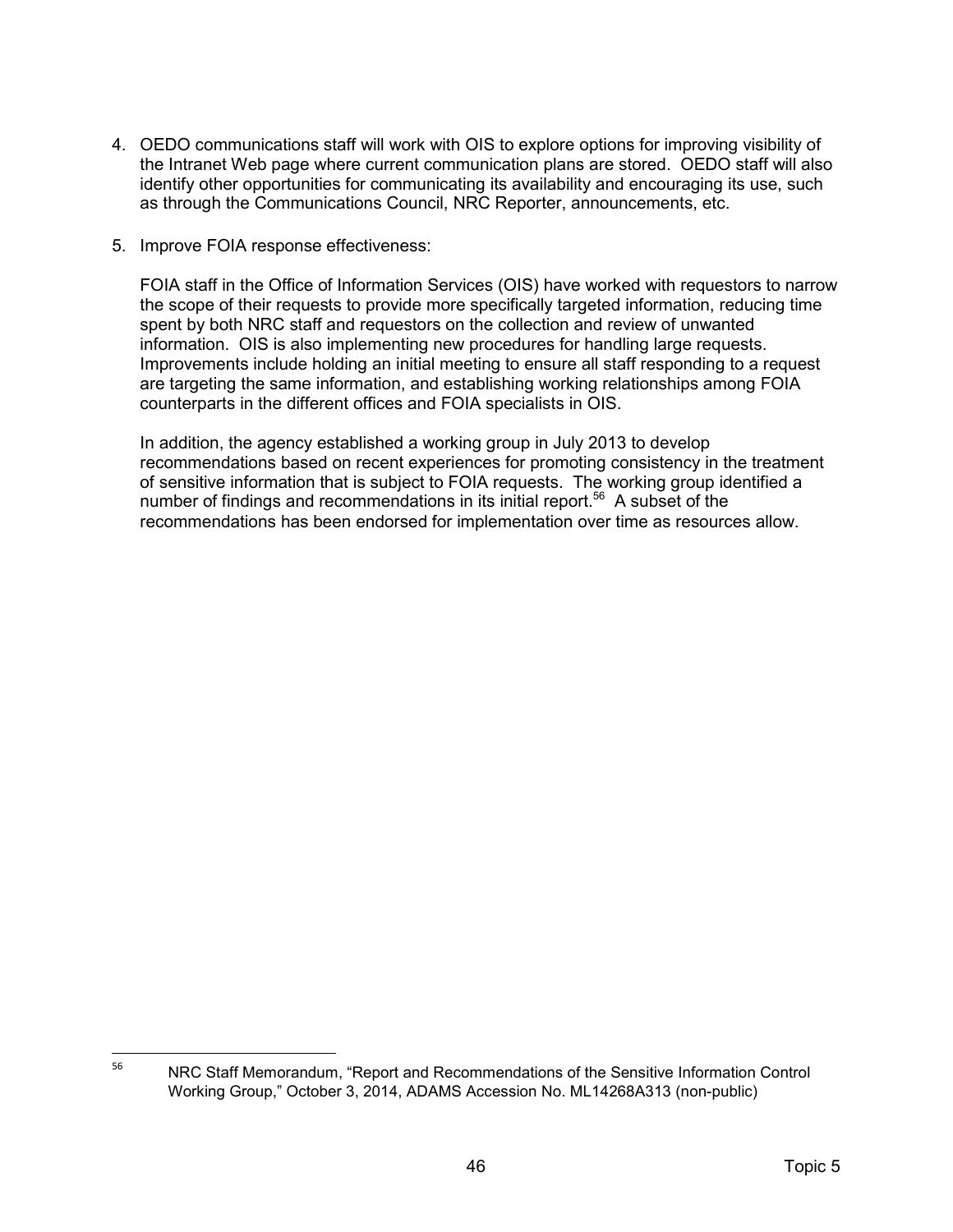# **Topic 6: Separation of Functions Communication Challenges**

### **Issue Definition**

Separation of functions refers to the restrictions that apply to communications between agency employees acting in an adjudicatory role and agency employees acting in an adversarial role in the same proceeding. In general, agency decisionmakers are prohibited from off-the-record communications with staff engaged in a litigating or investigatory role.<sup>57</sup> In June 2012, the nongovernmental organization Friends of the Earth submitted a hearing request relating to the San Onofre steam generator tube degradation event, triggering the separation of functions restrictions. At the same time, there was significant external interest from a variety of stakeholders, including State and local elected officials, nongovernmental organizations, and public citizens. The purpose of this review was to examine whether the separation of functions requirements resulted in any communication challenges for the Commission in effectively engaging with external stakeholders.

#### **Approach for Reviewing the Issue**

The team preparing this report interviewed U.S. Nuclear Regulatory Commission (NRC) staff members from Region IV and headquarters involved in briefings of the Commission on matters pertaining to San Onofre during the time when the adjudication was pending. The NRC staff also interviewed one Commissioner and several Commission staff members who had familiarity with internal and external communications during the San Onofre proceeding.

#### **Conclusions**

1. Were there instances in which the separation of functions requirements created communication challenges between the staff and Commission?

Yes. Interviews revealed communication challenges, both from the perspective of the Commission and from the staff, in applying a common understanding of the restrictions imposed by separation of functions when sharing information relating to the San Onofre adjudicatory proceeding. Specifically, interviewees recalled communication challenges with respect to:

- The potential implications on staff oversight activities during the adjudicatory process because of uncertainty in the regulatory community as to the hearing implications associated with the issuance of CALs;
- Providing briefings on technical issues relating to the San Onofre steam generators in sufficient detail to allow the Commission to respond to various stakeholders;

 $57$  The separation of functions restrictions are set forth in 10 CFR 2.348. Section 2.348(a) provides that covered employees may only advise Commissioners with respect to the disputed issues except as (1) witness or counsel, (2) through written communication served on all parties and on the record, (3) through oral communication made with reasonable prior notice to all parties and with reasonable opportunity to respond. Section 2.348(b) provides that this prohibition does not apply to communications from or to any adjudicatory employee on certain matters, including (1) status of the proceeding, and (2) generic issues not associated with resolution of the proceeding.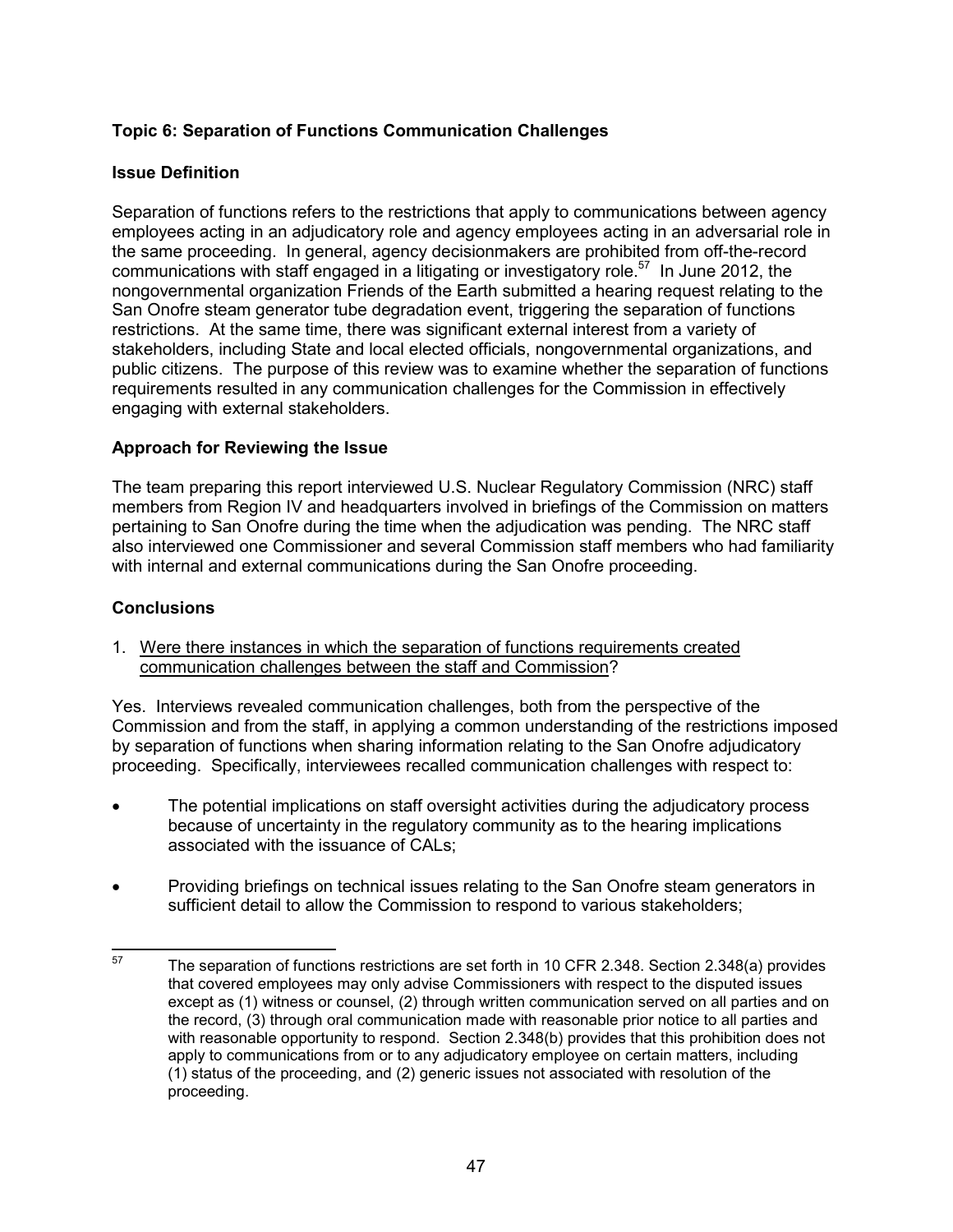• Keeping the Commission abreast of significant developments in the staff's oversight activities, such as the status of the NRC staff's restart decision, in real time.

Because separation of functions restrictions do not typically create significant communication issues, the challenges identified during the San Onofre event appear to be the result of heightened public interest, which may have exacerbated communication challenges that normally are not an issue in other matters subject to adjudication. Because of heightened public interest, Commissioners were frequently asked questions in all types of settings that required an understanding of the underlying technical issues. At times, however, interviewees indicated that staff briefings and written products for Commissioners were, in their view, vague because of the staff's concern that more detailed information might violate separation of functions restrictions.

In addition, timely communication of significant developments was particularly important because Commissioners were continually questioned about, and expected to have detailed knowledge of, the staff's activities relating to San Onofre. On occasion, Commissioners were not aware of significant developments, such as the status of the staff's restart decision, until after it became public.

2. Is additional guidance to staff needed to help ensure common understanding of what information can and cannot be discussed with the Commission during adjudicatory processes?

Yes. Guidance on separations of functions is ordinarily provided by the Office of the General Counsel (OGC) orally, on an *ad hoc* basis, which allows OGC to tailor advice to the specific facts of the adjudication. While NRC staff who provided oral and written briefing materials to the Commission generally considered this approach effective, many interviewees believed that supplemental written guidance would also be beneficial.

OGC advice on separation of functions was provided orally to adjudicatory staff after the San Onofre hearing request was filed. For Commission briefings, staff was accompanied by OGC. In addition, OGC reviewed all written materials provided to the Commission. By all accounts, OGC was very effective at preventing improper communications. On the other hand, from the Commission's perspective, some of the technical information initially provided to the Commission was general and vague due to an overly cautious approach to separation of functions restrictions. Over time, the Commission perception was that the staff became more forthcoming as they became more comfortable with providing technical information under the separation of functions restrictions and relied on OGC to prevent potential violations.

Written guidance may give NRC staff a better understanding of and comfort with the restrictions, and therefore greater assurance in providing technical information when briefing the Commission in the future. Written guidance would also ensure that guidance is applied consistently, and that lessons learned are retained for future reference. Developing guidance would also offer an opportunity for OGC to consider whether the communication challenges identified during the San Onofre proceeding warrant any changes to the guidance for matters of higher public interest than has historically been provided.

# **Actions**

1. OGC will develop written guidance on the separation of functions restrictions for staff providing information to the Commission on matters that are subject to adjudicatory hearings.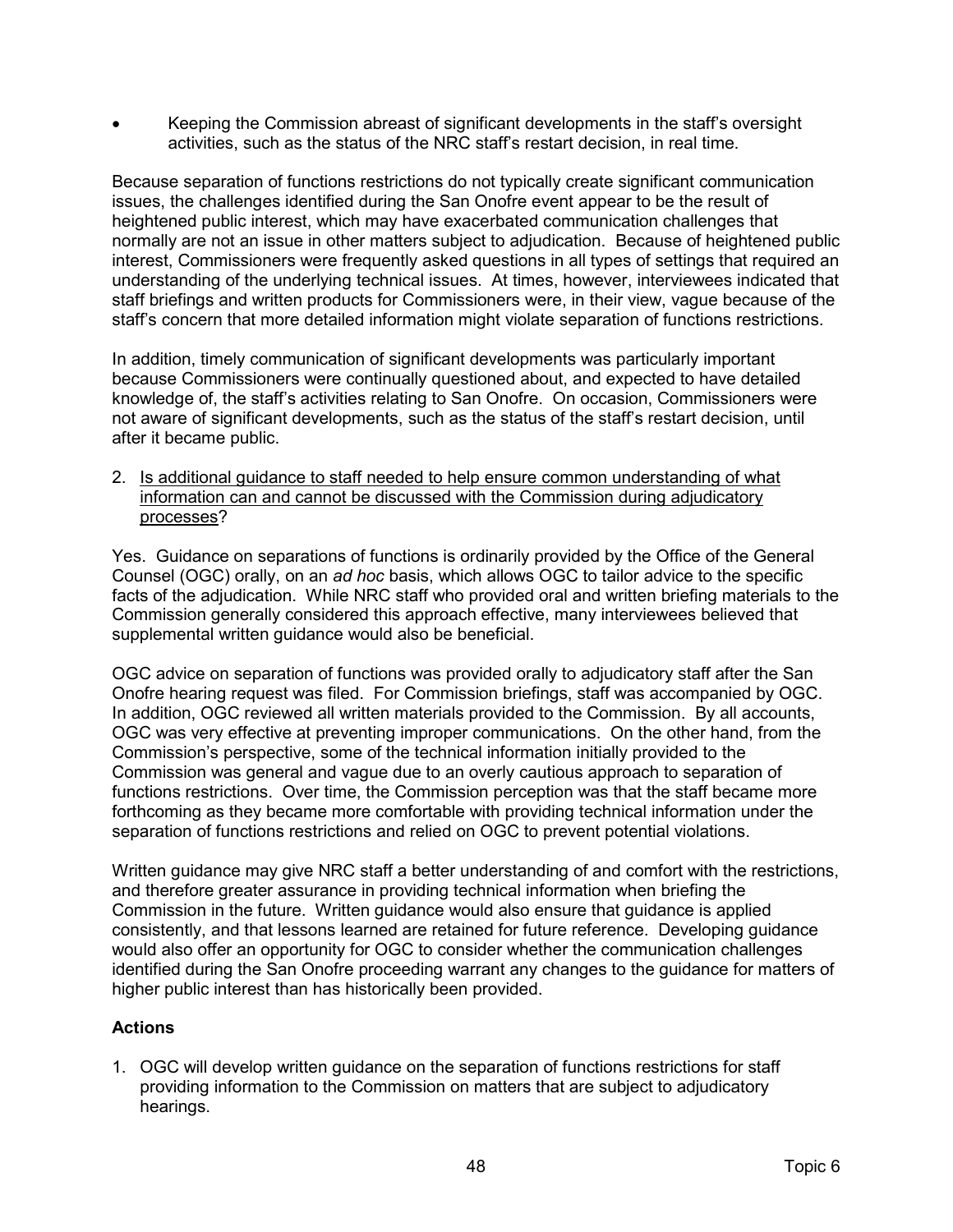# **Topic 7: Implementation of Inspection Manual Chapter 0351**

# **Issue Definition**

The purpose of Inspection Manual Chapter (IMC)  $0351^{58}$  is to: (1) establish guidance for Reactor Oversight Process (ROP) implementation at plants in an extended shutdown condition for reasons other than significant performance problems; and (2) ensure that the NRC communicates unified and consistent oversight activities and actions in a clear and predictable manner to the licensee, public, and other stakeholders. Following the discovery of the steam generator tube degradation at San Onofre, Region IV, with concurrence from the Office of Nuclear Reactor Regulation (NRR), placed San Onofre Units 2 and 3 in the IMC 0351 process in September 2012. 59

In January 2013, Region IV, in cooperation with NRR, established an Oversight Panel<sup>60</sup> to assist with the implementation of IMC 0351 objectives. During the implementation of IMC 0351 at San Onofre, the staff identified areas for improvement within IMC 0351. This topic was included within the scope of the lessons learned effort to ensure these enhancements, and any others that are more clearly recognized in hindsight, are incorporated in the manual chapter to facilitate any future applications of the process.

# **Approach for Reviewing the Issue**

The NRC staff preparing this report reviewed the following documents:

- IMC 0351, "Implementation of the Reactor Oversight Process at Reactor Facilities in an Extended Shutdown Condition for Reasons other than Significant Performance Problems," April 5, 2011 (ADAMS Accession No. ML102770448)
- IMC 0350, "Oversight of Reactor Facilities in a Shutdown Condition due to Significant Performance and/or Operational Concerns," December 15, 2006 (ADAMS Accession No. ML063400076)
- IMC 0305, "Operating Reactor Assessment Program," November 20, 2014 (ADAMS Accession No. ML13178A032)
- San Onofre mid-cycle and annual assessment letters, September 4, 2012, March 4, 2013, and September 2, 2013 (ADAMS Accession Nos. ML12248A446, ML13063A574, and ML13246A435)

<sup>&</sup>lt;sup>58</sup> IMC 0351, "Implementation of The Reactor Oversight Process at Reactor Facilities in an Extended Shutdown Condition for Reasons Other Than Significant Performance Problems," April 5, 2011, ADAMS Accession No. ML102770448

<sup>&</sup>lt;sup>59</sup> NRC staff memorandum, "NRC Oversight of San Onofre Nuclear Generating Station (SONGS) Units 2 and 3 during Extended Shutdown," September 4, 2012, ADAMS Accession No. ML12242A518

<sup>&</sup>lt;sup>60</sup> San Onofre Nuclear Generating Station Oversight Panel Charter, January 17, 2013, ADAMS Accession No. ML13017A346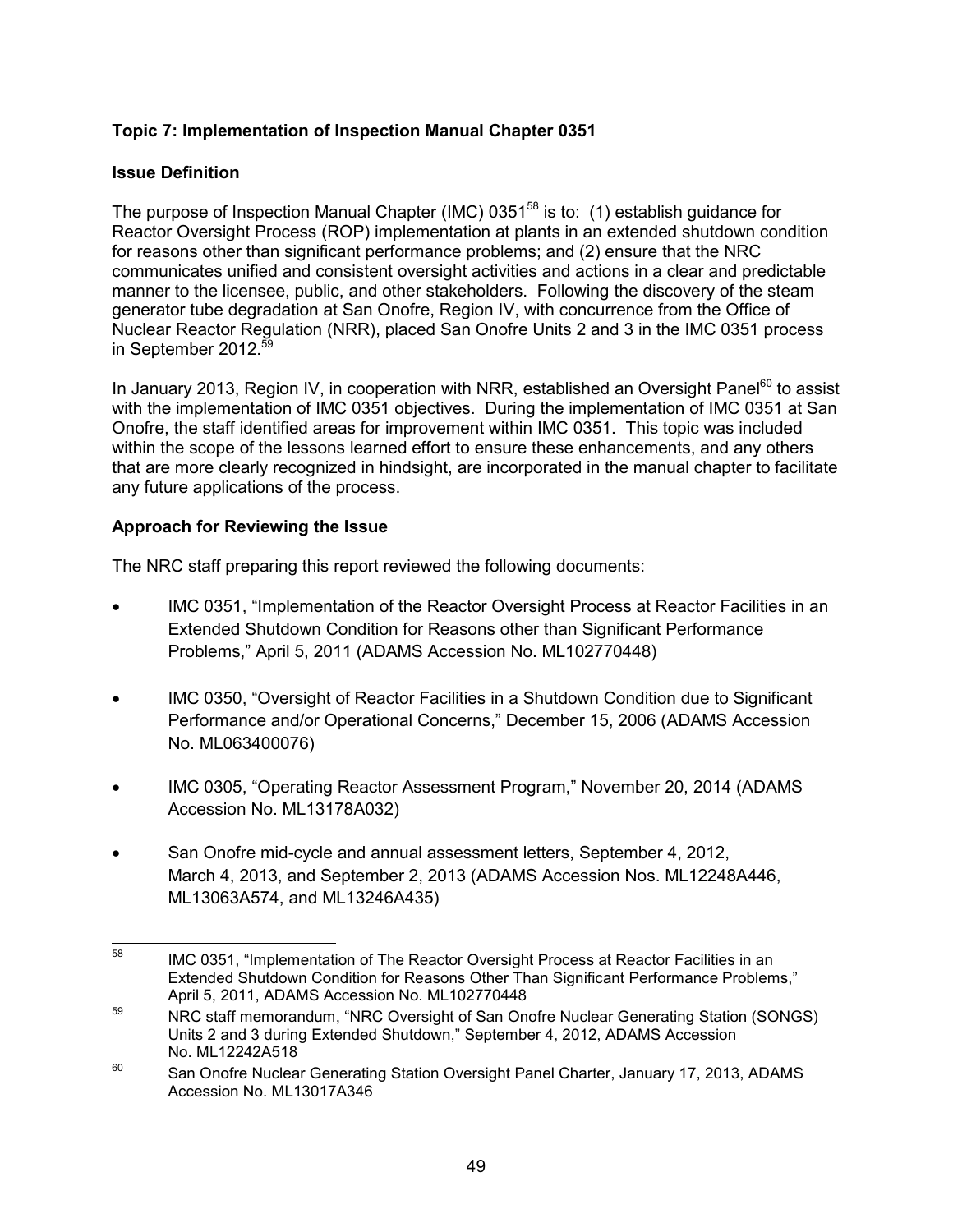- San Onofre augmented inspection team inspection report (IR) 2012-007, July 18, 2012 (ADAMS Accession No. ML12188A748)
- San Onofre Augmented Inspection Team Follow-Up IR 2012-010, November 9, 2012 (ADAMS Accession No. ML12318A342)
- Memorandum, "NRC Oversight of San Onofre Nuclear Generating Station Units 2 and 3 during Extended Shutdown," September 4, 2012 (ADAMS Accession No. ML12242A518)
- San Onofre Oversight Panel Charter, January 17, 2013 (ADAMS Accession No. ML13017A346)
- San Onofre Oversight Panel Closure, September 30, 2013 (ADAMS Accession No. ML13273A389)

The staff also engaged with a variety of internal and external stakeholders to understand the different perspectives involved in the implementation of IMC 0351 at San Onofre. This included numerous staff from the NRC's Region IV office and NRR, as well as external stakeholders during regularly scheduled public meetings of the ROP working group.

#### **Conclusions**

1. Were any lessons learned from implementation of IMC 0351 at San Onofre that could enhance future use of this manual chapter?

Yes. During its assessment of the implementation of IMC 0351 at San Onofre, the staff identified a number of enhancements that should be made to the manual chapter to improve its efficiency and effectiveness.

- Discussions with staff members in the NRC's Region IV office and NRR identified an improvement to the manual chapter to clarify the appropriate situations for the use of IMC 0351, as opposed to IMC 0350.
	- $\circ$  Changes recommended during staff interviews conducted in support of Topic 4 of this report are also included in this proposed change to IMC 0351.
	- $\circ$  The staff will change the numbering of IMC 0351 to help prevent confusion created by the similar numbering to IMC 0350, which can give the false impression that these very different processes are similar.
- During the implementation of IMC 0351 at San Onofre, an oversight panel was formed to help coordinate oversight activities and facilitate internal and external communication. As discussed in Topic 4, those involved in the event followup felt that establishing the panel earlier in the process could have reduced some of the communication challenges that staff faced initially. The action from Topic 4 to add guidance containing triggers or thresholds for considering the establishment of an oversight panel will also be considered during the IMC 0351 revision process, in addition to the actions taken as a result of the evaluation for this topic.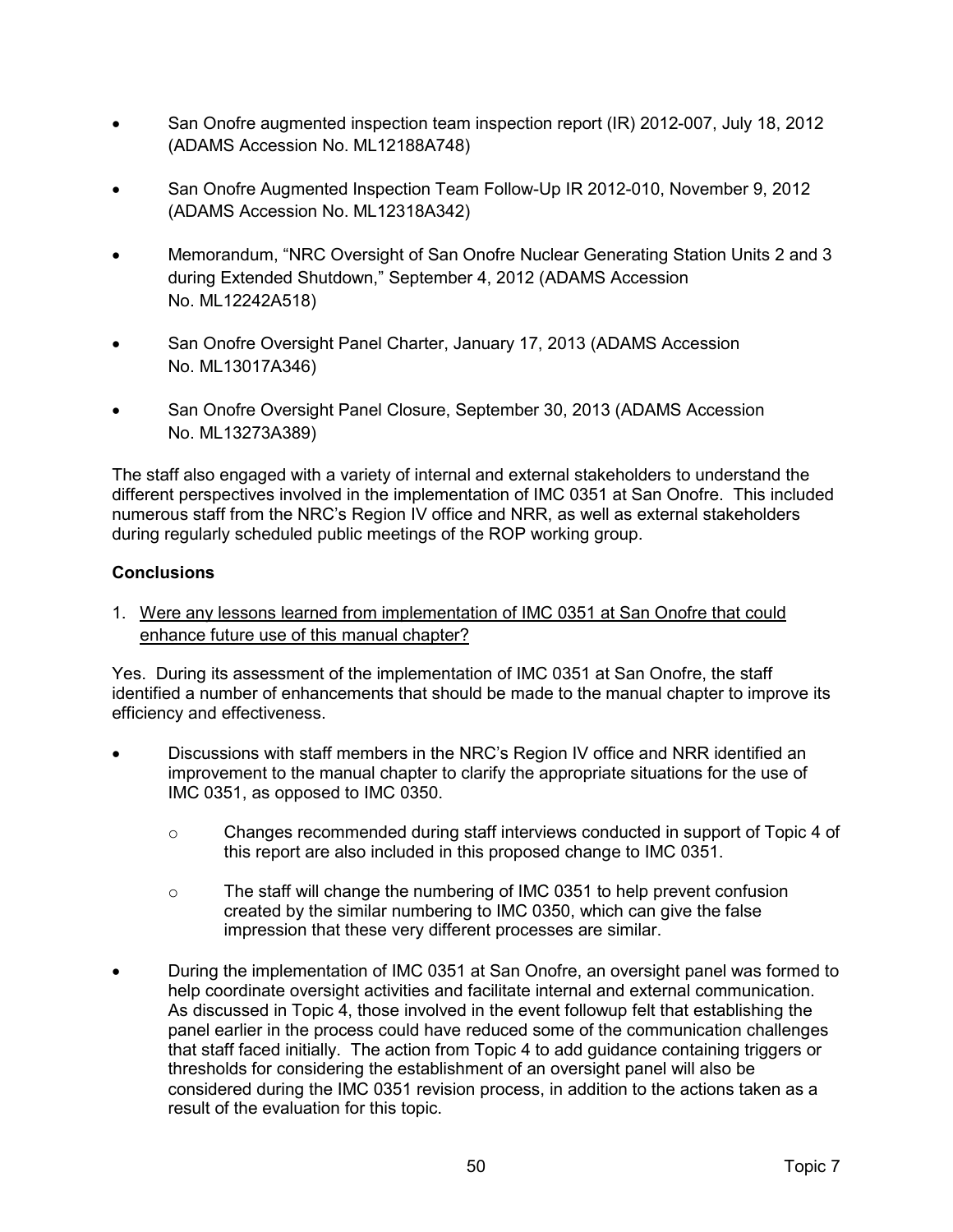- Changes proposed following the evaluation of data as discussed in Topic 5 of this report, including guidelines for considering small group meetings, use of the NRC Blog, and coordinating communications with the licensee will be included among the changes considered for IMC 0351, in addition to the changes discussed in this topic.
- Many of the ROP performance indicators require a certain number of hours of critical reactor operation to be valid. This can cause confusion when a plant has been shutdown for an extended period of time. IMC 0351 provides limited guidance in this area. Prior to the event at San Onofre, the expectation was that the validity of performance indicators during extended shutdowns would be determined on a case-bycase basis. The NRC staff is currently engaging with industry and the Nuclear Energy Institute (NEI) to revise NEI 99-02, "Regulatory Assessment Performance Indictor Guideline,<sup>"61</sup> to include generic guidance for determining the validity of existing ROP Performance Indictor data for plants that are shut down for extended periods of time. Once the NRC-approved revisions to NEI 99-02 are complete, the NRC staff plans on capturing the revisions in IMC 0351.
- Discussions with NRC staff members in Region IV and NRR identified an improvement to the manual chapter to clarify when the application of IMC 0351 should be concluded.
- The NRC staff will clarify the process for documenting implementation of the manual chapter, to include providing template letter(s) and example inspection plan(s).

#### **Actions**

- 1. The NRC has established processes for routinely updating its IMCs to incorporate feedback and lessons learned. To ensure proper tracking and closeout of these items, the staff has submitted an ROP Feedback Form. In addition to the changes proposed in Topics 4 and 5 of this report, the feedback form also captures the following changes for improving the implementation of IMC 0351:
- Clarify the appropriate situations for the use of IMC 0351 as opposed to IMC 0350.
- Update the reference to NEI 99-02, "Regulatory Assessment Performance Indicator Guideline," to provide generic guidance for determining the validity of ROP performance indicators for plants in an extended shutdown.
- Clarify when application of IMC 0351 should be concluded.
- Clarify the process for documenting implementation of the manual chapter to include providing template letter(s) and example inspection plan(s).

 $61$  NEI 99-02, Revision 7, "Regulatory Assessment Performance Indicator Guideline," October 1, 2013, ADAMS Accession No. ML13261A116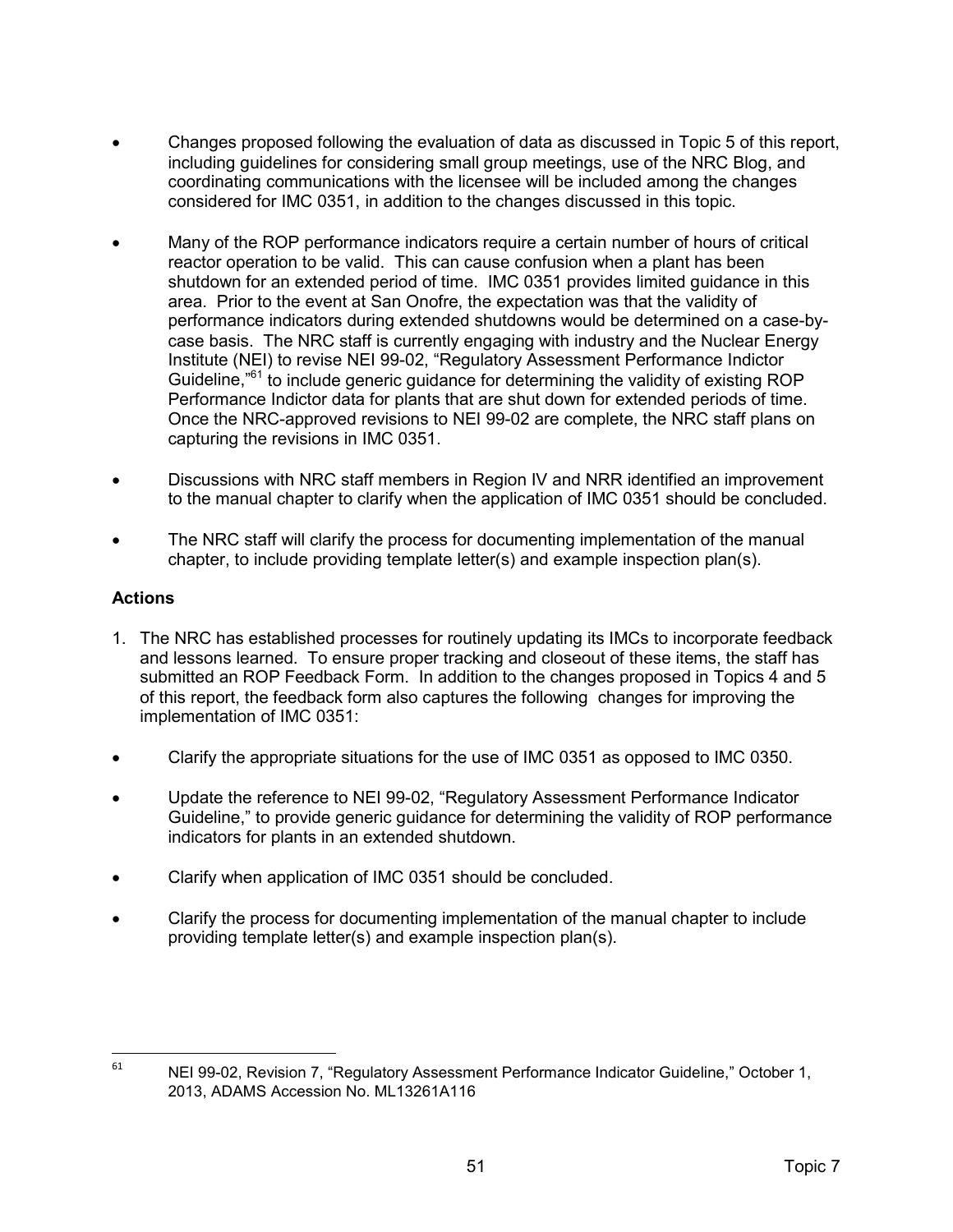#### **Topic 8: Vendor Inspection**

#### **Issue Definition**

At the time of the San Onofre steam generator modifications, the U.S. Nuclear Regulatory Commission (NRC) vendor inspection staff was operating under the vendor inspection program (VIP) that emerged following a 2003 review<sup>62</sup> of the vendor oversight process. That review had concluded that expansion of NRC nuclear component supplier oversight for currently operating reactors was not necessary. The basis for this determination was that the NRC could continue to rely on the licensee programs established to meet the regulatory requirements for quality assurance contained in Appendix B to Title 10 of the *Code of Federal Regulations* (10 CFR) Part 50, "Quality Assurance Criteria for Nuclear Power Plants and Fuel Reprocessing Plants," including requirements for design control, post-modification testing, and vendor oversight. Additional industry oversight of vendor activities occurs during audits by the Nuclear Procurement Issues Committee (NUPIC), which ensures adequate quality of vendor-supplied components. As part of its oversight role, NRC staff observes NUPIC audit activities at least twice a year. For major plant modifications (MPMs) such as replacement reactor vessel heads and steam generators, decisions on NRC staff oversight of fabrication, manufacturing, and testing at the vendor's facility have been handled on a case-by-case basis. Major plant modifications routinely have activities occurring at both the licensee site and the contracted supplier's (vendor) facility. Topic 8 is focused on NRC oversight related to the vendor facility.

The San Onofre replacement steam generators (RSGs) were designed in the 2004-2005 timeframe by Mitsubishi Heavy Industries (MHI) with design input and oversight by Southern California Edison (SCE). Fabrication was completed from 2006-2009. SCE maintained oversight of the vendor activities through the fabrication, shipping, and delivery phases. The NRC did not conduct any vendor oversight inspections of the San Onofre/MHI design scoping or fabrication during this timeframe. In general, inspections of suppliers associated with the operating reactor plants were limited to reactive inspections.

A vendor oversight working group (VOWG) was established to identify and respond to the lessons learned following issuance of the first 10 CFR Part 52 Combined Operating Licenses (COLs) in 2012 and following the San Onofre steam generator tube degradation event. The charter<sup>63</sup> for the working group directed the VOWG to provide recommendations to the appropriate managers in the Office of New Reactors<sup>64</sup> (NRO) on potential enhancements to the NRC's vendor oversight process. In addition, the charter included consideration of the following questions from the San Onofre lessons learned tasking memo:<sup>65</sup> (1) did the San Onofre steam generator tube degradation event expose any new or unique vendor lessons that the NRC's VIP

 <sup>62</sup> NRC Review, "Vendor Inspections for Component Suppliers," October 17, 2003, ADAMS Accession No. ML032750012

<sup>&</sup>lt;sup>63</sup> NRC Vendor Oversight Working Group Charter, "Review of the Vendor Oversight Program in Response to the Part 52 and San Onofre Steam Generator Tube Degradation Event Lessons Learned," May 22, 2014, ADAMS Accession No. ML14128A267

 $64$  NRO now leads and performs routine and reactive vendor and quality assurance implementation inspections for new and operating reactors under the Vendor Inspection Center of Expertise.

 $165$  NRC Memorandum, "Review of Lessons Learned from the San Onofre Steam Generator Tube Degradation Event," March 20, 2014, ADAMS Accession No. ML14028A028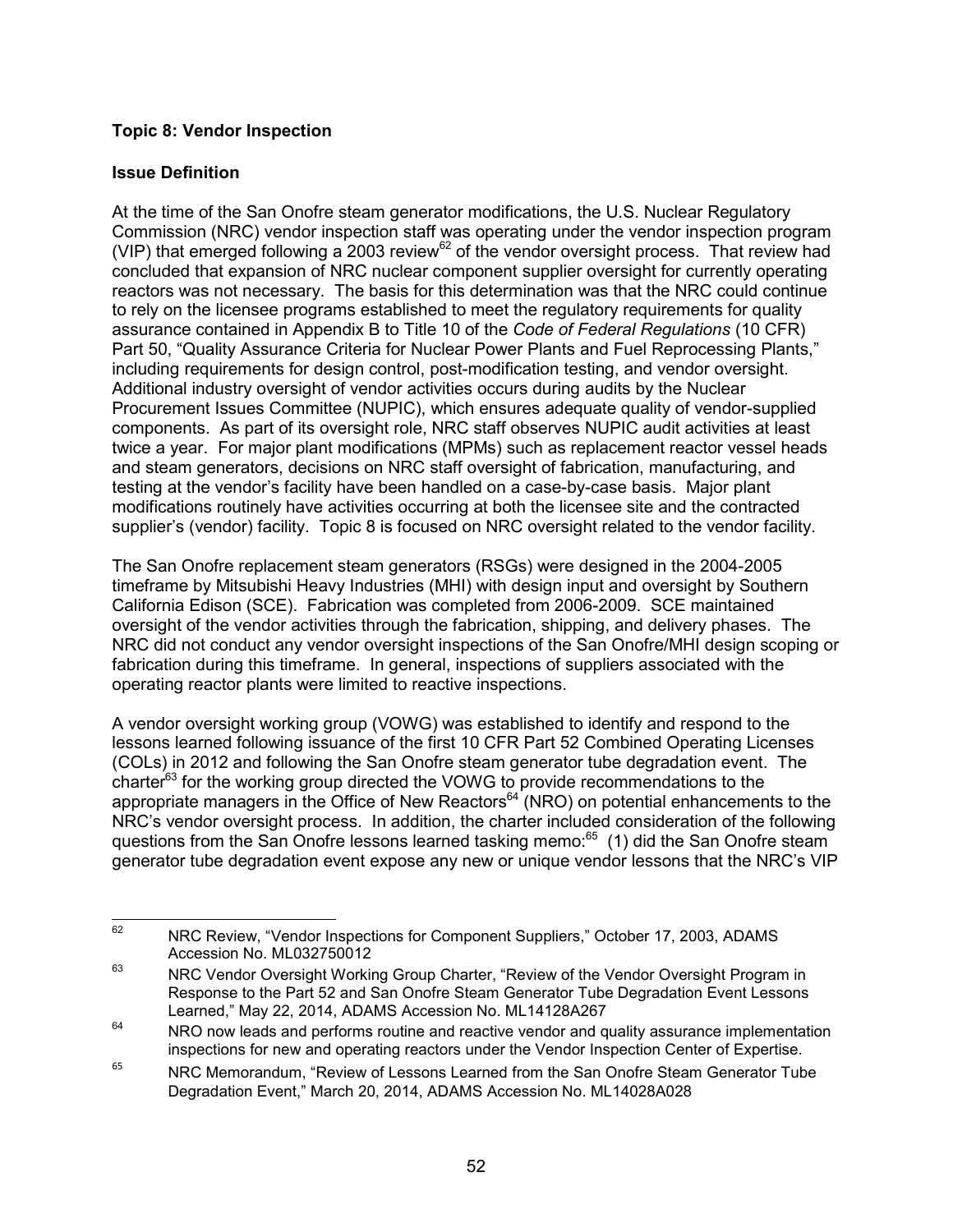should take into account; and (2) should the NRC's VIP should be more focused on the design aspects of major plant modifications (MPMs).

# **Approach for Reviewing the Issue**

The VOWG, which consisted of NRC staff from the Region II and Region IV offices, the Office of Nuclear Reactor Regulation (NRR) and NRO, reviewed the issues raised relating to the San Onofre steam generator tube degradation event. The VOWG conducted a review of the VIP to provide recommendations on potential vendor oversight enhancements. The VOWG reviewed existing policy and practices for the NRC oversight of suppliers providing items and services to new plants under construction and the current fleet of operating reactors. During its review, the VOWG interviewed or held discussions with several NRC staff. The following documents were also reviewed:

- Post-COL Part 52 Working Group Charter (ADAMS Accession No. ML13066A739), Report (ADAMS Accession No. ML13196A403) and Status of Actions (ADAMS Accession No. ML13357A259)
- VOWG charter (ADAMS Accession No. ML14128A267) and report (ADAMS Accession No. ML14232A314)
- Review of VIP for Component Suppliers (ADAMS Accession No. ML032750012)

#### **Conclusions**

1. Did the San Onofre steam generator degradation event expose any new or unique vendor lessons that the NRC's VIP should take into account?

Yes. The San Onofre steam generator degradation event did expose vendor lessons that the NRC's VIP should incorporate. Routine vendor inspection of the replacement steam generator fabrication and design aspects had been conducted on a case by case basis since 2003. Based on the industry's successful replacement of steam generators at numerous sites under the existing regulatory framework, NRC vendor inspection engagement was not warranted at San Onofre. Enhancements to the NRC VIP reflecting lessons learned from the San Onofre steam generator tube degradation event are proposed.

The VOWG identified<sup>66</sup> two attributes of large component design and manufacture that were factors in the San Onofre event and that should be considered when selecting vendors for inspection. These attributes are not new or unique, and neither of the attributes individually led to the design issues that resulted in the steam generator tube degradation at San Onofre. Taken together though, they contributed to the licensee and the vendor failing to identify and correct weaknesses in the design before the degradation occurred. These attributes will be considered in the selection of a vendor for inspection, $67$  and will weigh in the determination of an NRC vendor inspection priority. The attributes identified were:

<sup>&</sup>lt;sup>66</sup> VOWG report, October 28, 2014, ADAMS Accession No. ML14232A314

The selection of vendors for inspection is based on several factors such as (1) significance to safety of the equipment or service being provided, (2) frequency and significance to safety of problems identified with vendor-supplied materials, equipment, or services, (3) performance history of a vendor, allegations, Part 21 reports, etc. More detailed information on process for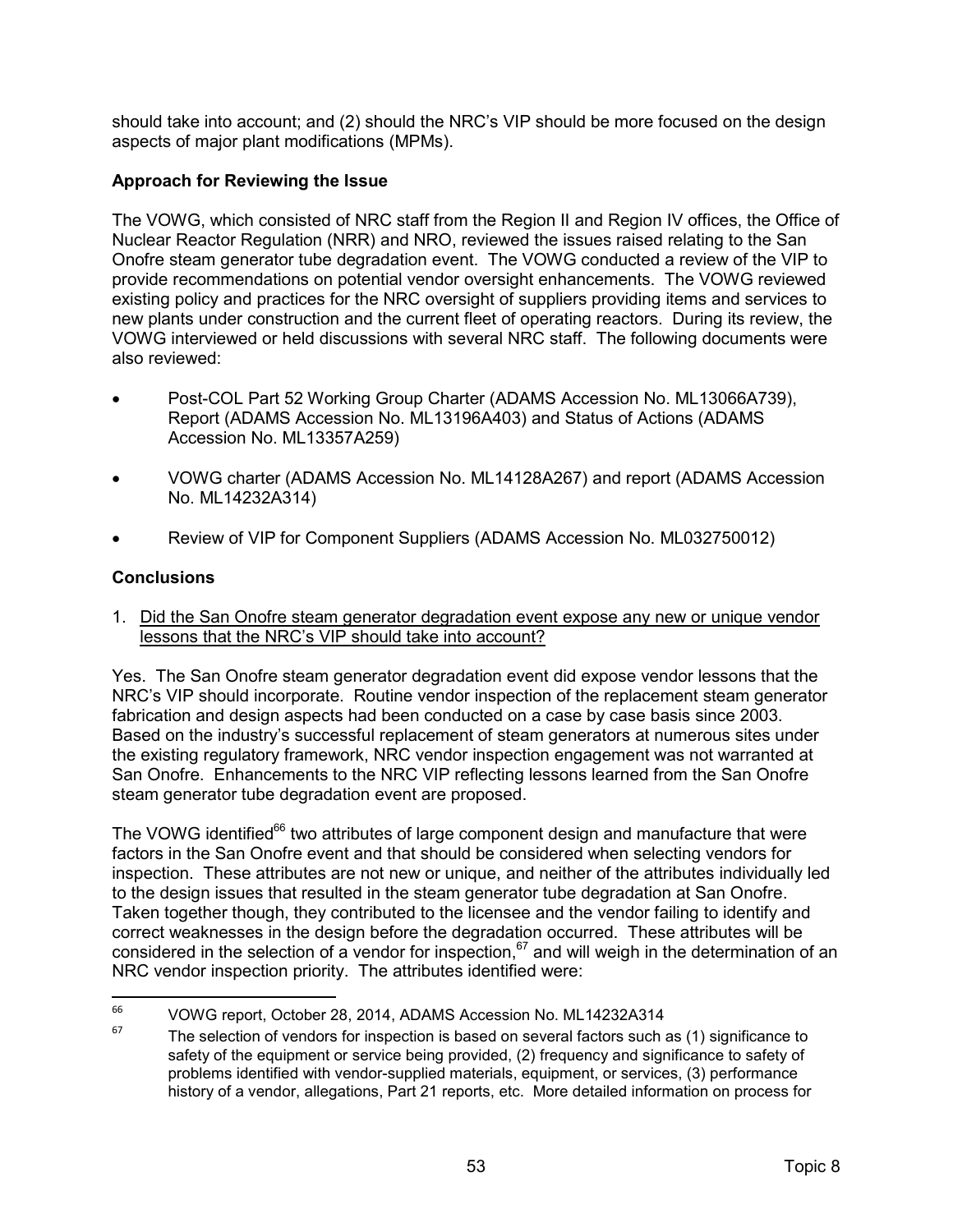- The vendor used proprietary design software that had not been accepted as an industry standard or approved by a regulatory body.
- The analytic methods used to develop and evaluate the design lacked both rigorous acceptance criteria; and generally accepted best practices, such as the application of safety factors.

#### 2. Should the NRC's VIP be more focused on the design aspects of major plant modifications?

Yes. The VIP verifies that new reactor applicants and existing nuclear power plant licensees are fulfilling their regulatory obligations with respect to providing effective oversight of the supply chain. The VIP has evolved since it started in the 1980s; in the mid-1990s, most NRC vendor inspections were reactive, "special" inspections of operating nuclear power plant vendors following discovery of demonstrated problems. These inspections were performed primarily based on operating experience, an incident, or an allegation concern. While the NRC expanded the VIP in 2007 in preparation for construction and procurement activities for new reactors, vendor inspections for operating reactors remained primarily reactive in nature, related to specific issues or circumstances.

Design-related aspects of vendor issues of the magnitude identified at San Onofre are infrequent. Performing pilot inspections at selected phases of the fabrication, manufacturing, or testing process for major plant modifications (e.g., steam generator replacement, reactor vessel head replacement) could inform a decision as to whether the NRC should place more focus on design-related aspects during the conduct of vendor inspections.

A key action would be the development of screening criteria and identification of guidelines that would establish a threshold to determine if a licensee's plant change would be considered a major plant modification. This action would be led by NRR and the Regions.

A second action would be the development of screening criteria and evaluation guidance that would establish a threshold to determine if a licensee's major plant modification would be considered an appropriate subject for NRC vendor inspection at the vendor facilities. This action would be led by NRR and the Regions, with support from NRO.

Once screening criteria and evaluation guidance have been established, the vendor inspection staff will perform pilot inspections at vendor facilities conducting fabrication, manufacturing, and testing activities in support of major plant modifications at a site, when requested by the Regions or NRR.

These pilot inspections would include a limited scope assessment using selected portions of Inspection Procedure (IP) 37805, "Engineering Design Verification Inspections,"68 to assess the implementation of selected design-related aspects by the vendor responsible for fabrication, manufacturing, and testing.

selecting vendors for inspection can be found in Appendix B, "Strategy for Vendor Selection," of the "Vendor Inspection Program Plan," Revision 10, dated November 2014, ADAMS Accession No. ML14329B345.

<sup>68</sup> Inspection Procedure 37805, "Engineering Design Verification Inspections," April 25, 2011, ADAMS Accession No. ML110871858

 $\overline{a}$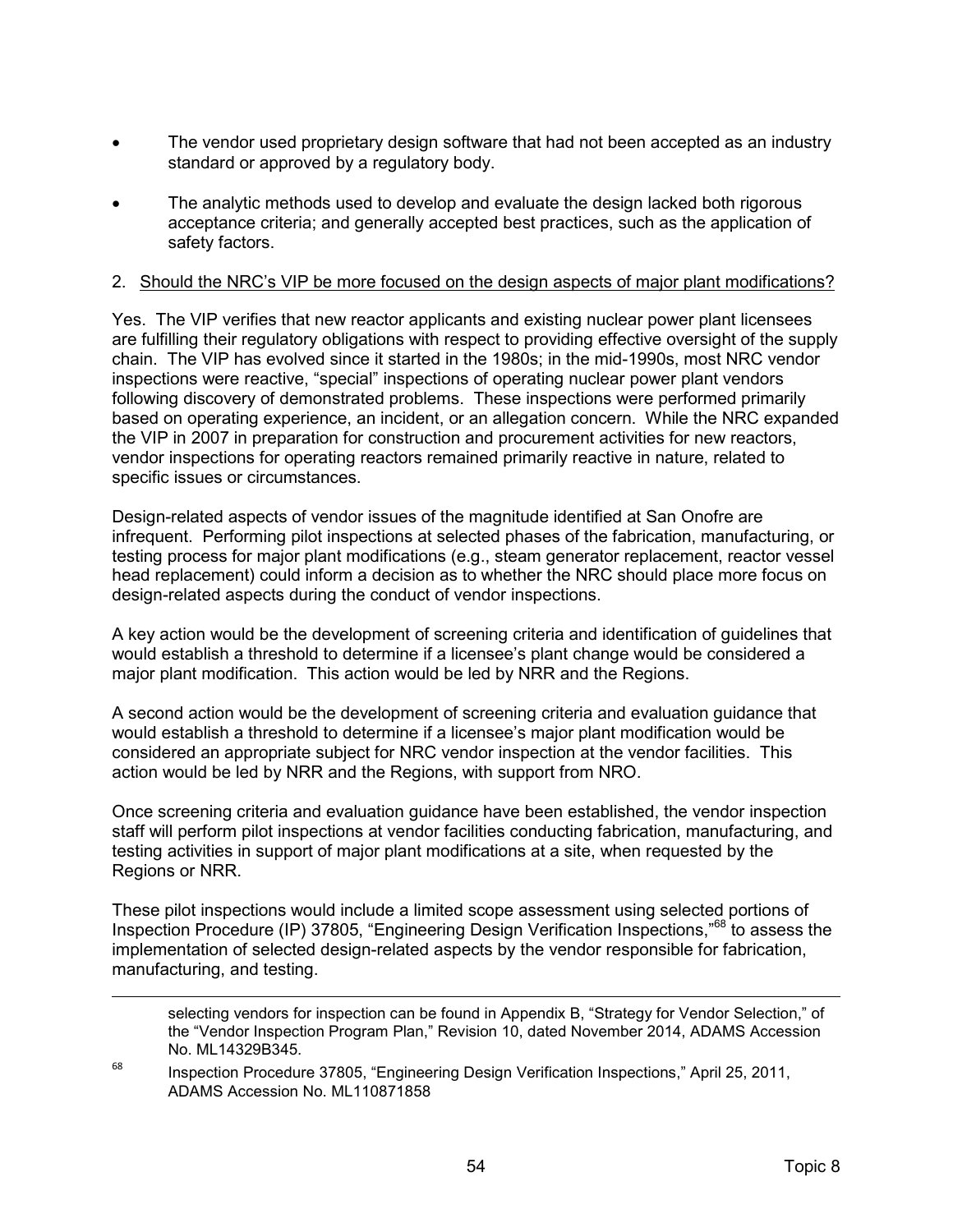Results of inspections conducted will provide additional information in order to determine if such vendor inspections may be warranted on a recurring basis. These pilot inspections could be incorporated within the current vendor inspection resource estimates.

#### **Actions**

Based on its review, the VOWG is pursuing the following two actions related to vendor oversight involving enhancements to the existing VIP reflecting lessons learned from the San Onofre steam generator tube degradation event:

- 1. The staff will perform pilot design-aspect inspections at vendor facilities during the fabrication process for safety-related major plant modifications. The staff will evaluate the results from the inspections to determine if such inspection activities are warranted on a continuing basis. The initial inspections should use existing inspection procedures, such as IP 37805, "Engineering Design Verification Inspections." If the decision is made to continue, the existing procedures may need to be modified, or new procedures may need to be developed using lessons learned from the pilot design-aspect vendor inspections.
- 2. In support of the above action, the staff will develop and pilot screening and evaluation processes to determine if a plant change is a major plant modification, and whether such a modification should be subject to a vendor inspection. In coordination with NRR, the Regions, and NRO, and taking into account industry input and comments:
- The staff will develop identification guidelines and screening criteria to determine when a plant change can be considered to be a major modification. (NRR and Regions)
- The staff will develop evaluation/screening criteria to determine whether a major plant modification should be subject to a vendor inspection. (NRR, Regions, and NRO support)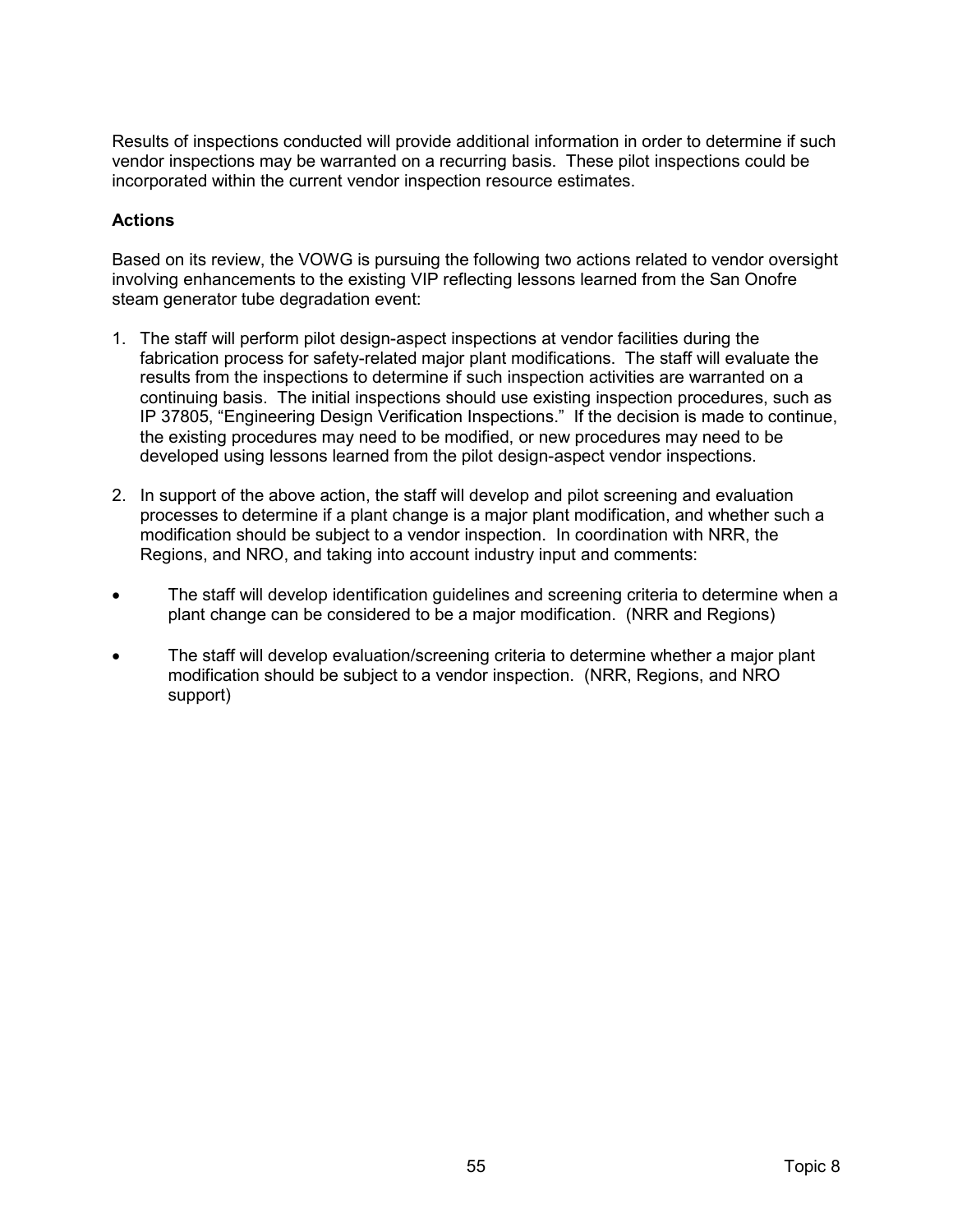#### **Appendix A: Summary of Actions**

#### **Topic 1: 10 CFR 50.59 Process**

- 1. The staff is developing a RIS to inform licensees of a potentially misleading statement in the NRC-endorsed 10 CFR 50.59 guidance contained in NEI 96-07, Revision 1. Staff will develop a second RIS to highlight important aspects of the 10 CFR 50.59 guidance related to shortcomings identified in the 10 CFR 50.59 screening and evaluation process for the replacement steam generators at San Onofre. The NRC staff is also revising RG 1.187 to add an exception to the NRC's endorsement of NEI 96-07, Revision 1, related to the potentially misleading statement.
- 2. The staff is conducting workshops with NRC regional and headquarters employees to enhance their understanding of the 10 CFR 50.59 process, and will develop formal initial and continuing training on the 10 CFR 50.59 process. The staff is also considering an update to the inspection procedures governing inspectors' performance of 10 CFR 50.59 inspections, as well as inspections related to steam generator replacements and other major plant modifications to appropriately focus inspection reviews.
- 3. The staff will review and revise, as necessary, internal procedures providing guidance and direction for licensing PMs to clarify the scope, depth, frequency, and timeliness requirements for licensing PM reviews of documented 10 CFR 50.59 evaluation summaries included in licensee submittals pursuant to 10 CFR 50.71(e) and 10 CFR 50.59(d)(2).

#### **Topic 2: Confirmatory Action Letter as a Regulatory Tool**

- 4. The NRC staff submitted Enforcement Manual Feedback Form 208 to the NRC's Office of Enforcement, capturing the following enhancements to the Enforcement Manual:
	- Clarify that CALs, or actions to close a CAL, are not license amendments and should not be treated as such. An action that constitutes a license amendment will be handled separately under the license amendment request process.
	- Add guidance for originators of CALs to coordinate and consult with regional counsel or OGC, as needed.
	- Add guidance for originators of CALs to coordinate and consult with the Office of Enforcement, as needed, as OE is the centralized control point to oversee and implement the CAL process.
	- Clarify that input is needed from any office(s) involved in the review of information necessary to close the action items in a CAL. For some complex technical issues, it may be appropriate for the staff to document its review in the form of a Technical Evaluation Report or other equivalent document. This report should be included as part of an inspection report.
- 5. The staff will issue a RIS to all stakeholders regarding the NRC's application of the Enforcement Manual as it relates to the continued use of the CAL process.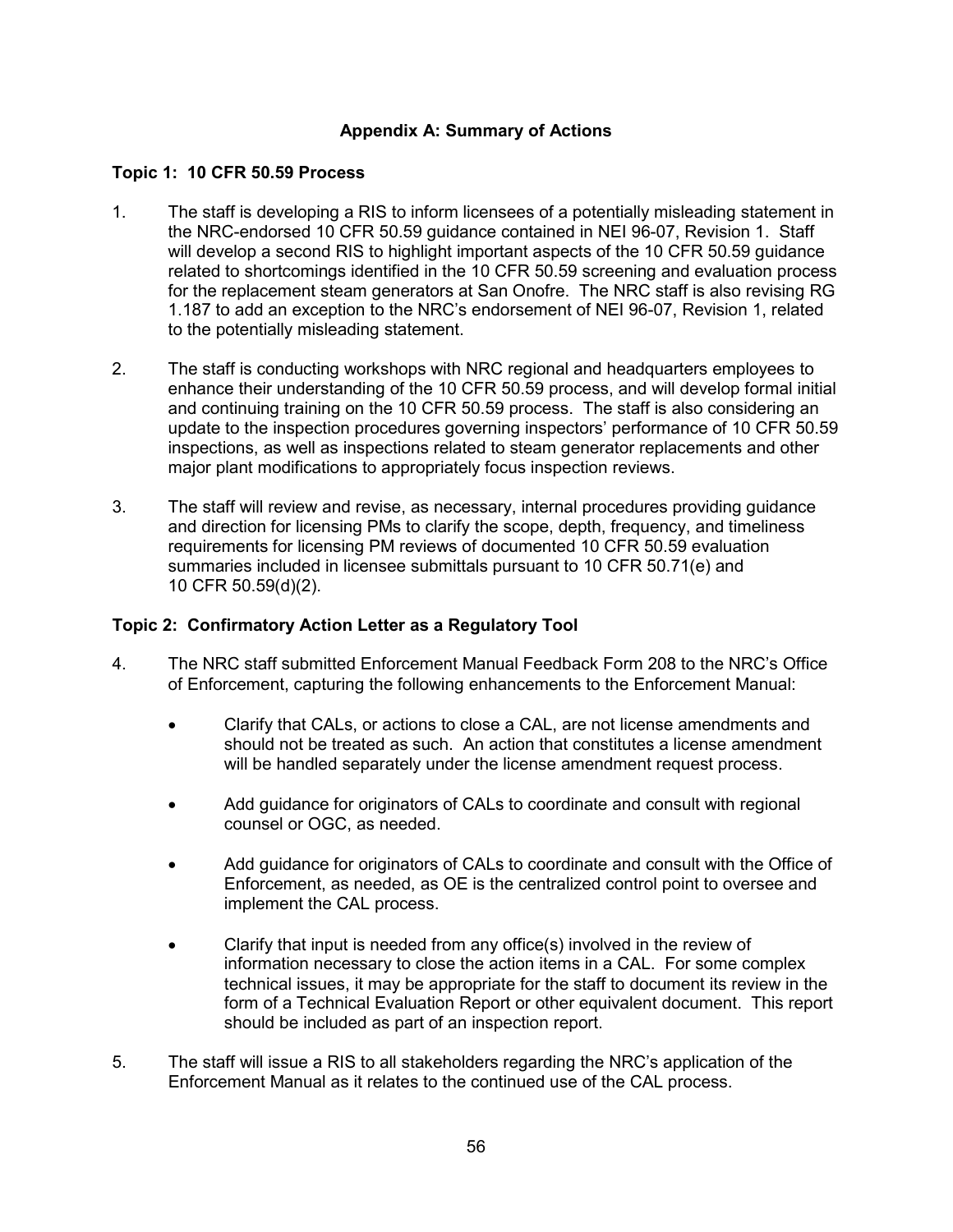#### **Topic 3: Steam Generator Technical Review**

- 6. The staff is developing general guidance to assist licensees, as well as the NRC licensing and inspection staff, in determining whether steam generators necessitate a detailed review. These reviews may be performed as part of a construction permit or operating license application, design certification or combined license application, a steam generator modification or replacement, or a request for licensing action related to steam generators that may be operated under different operating conditions, such as for a power uprate.
	- The staff will develop quidance to assist staff performing the review to determine whether the action is bounded by successfully operated projects, or if a detailed NRC evaluation is required.
	- The staff will develop guidance for staff performing a detailed review of steam generator design characteristics or modifications.
	- The staff will revise the relevant inspection procedures, in coordination with regional offices and the NRR Division of Inspection and Regional Support, to incorporate elements of the guidance into the inspection program, to assist NRC oversight of steam generator modifications or changing operating conditions that do not involve licensing actions.
- 7. The staff is continuing to engage the industry on standards and guidance for the design and fabrication of steam generators to eliminate the potential for fluid-elastic instability in the future.

#### **Topic 4: Organization/Roles and Responsibilities**

8. The staff will develop guidance for determining when a management oversight panel should be considered. Examples of thresholds to consider include identification of a new or unique type of event; difficulty in reaching alignment on issues involving multiple offices; establishment of special projects branches; the potential for concurrent licensing and oversight activities; the expectation of an extended shutdown period; or high stakeholder interest. The guidance should also identify management oversight panel responsibilities.

#### **Topic 5: Communication and External Interactions**

9. Develop additional communication resources:

The agency could benefit from making communication resources available to assist technical staff when the need arises. NRC staff need to be aware of the resources available, and should be encouraged to seek out assistance when events or situations emerge that may be of high public interest. This will allow the staff to be more flexible and adaptive in leveraging available communications expertise, tailoring communication and outreach strategies from the beginning, and making adjustments as the situation develops. It will also allow technical staff to focus their time on the actual technical assessment of the event and necessary followup activities.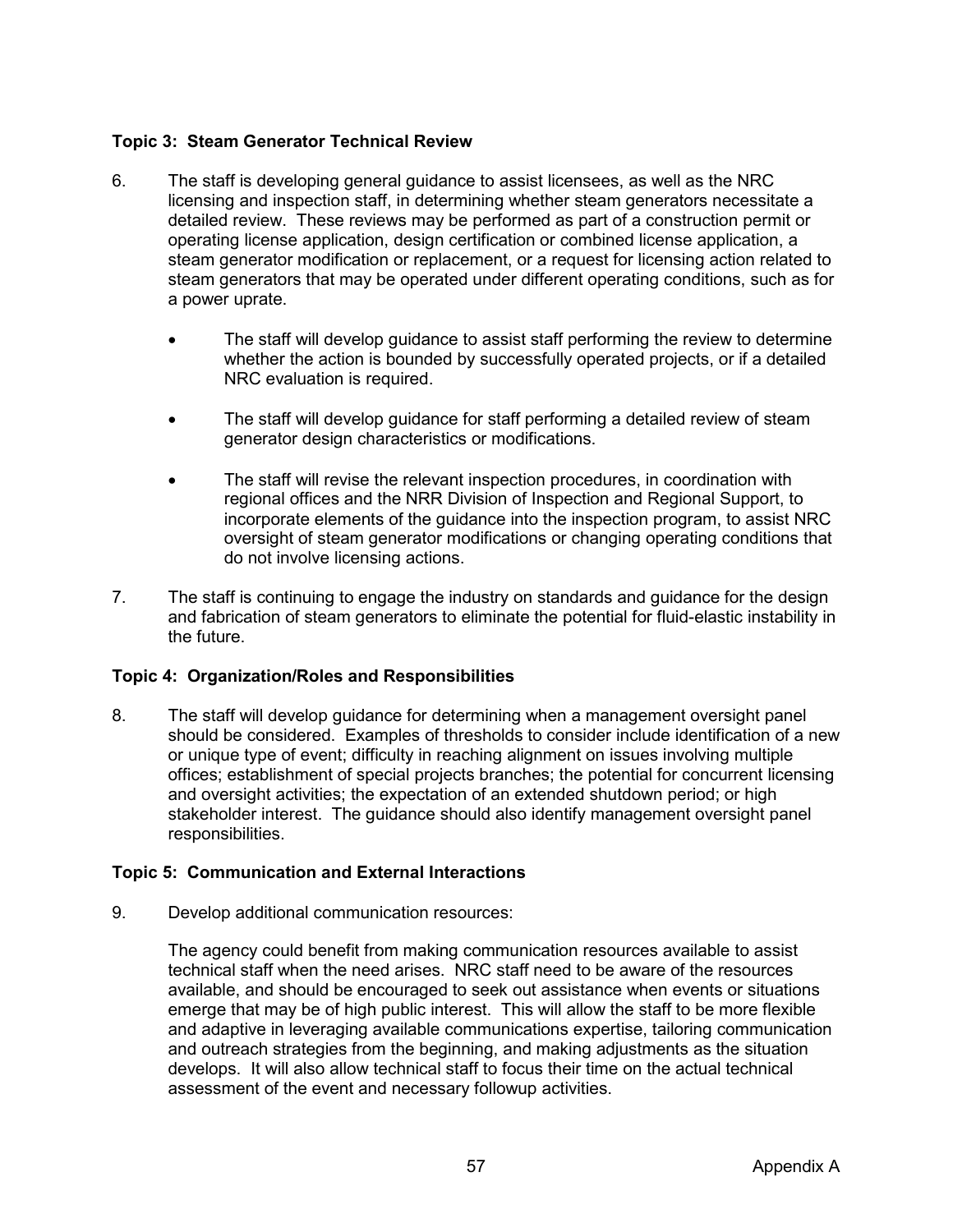- The Office of the Executive Director for Operations (OEDO) will develop options for leveraging agency capabilities already available to assist in outreach and communication efforts when needed, and on a more proactive basis when possible, and using more varied formats when appropriate. This participation would be provided on a collateral basis, so careful consideration will be given to the potential level of need, the availability and flexibility of resources, and any additional training and developmental activities that might be needed.
- OEDO developed and awarded an enterprise-wide contract that can be tapped as needed for assistance with public meeting facilitation, planning, and outreach efforts. This contract can be used by any office throughout the agency on an asneeded basis and would supplement the agency's current In-House Meeting Facilitator and Advisor Program.
- 10. The staff feedback and survey results have been considered as part of the revisions to IMC 0351 that are also discussed under Topic 7 in this report. In particular, a Reactor Oversight Process (ROP) Feedback Form has been submitted proposing to add details to the procedure regarding the process for conducting small group meetings, maintaining the NRC Blog, and coordinating NRC calls with the licensee, as well as adding guidance on the availability of communications resources when the circumstances warrant more significant communication and outreach efforts.
- 11. Work with previously established "Enhancing Public Meetings" Task Group:

The insights related to public meetings that have been collected during this evaluation, such as format considerations, logistical arrangements, use of facilitators, areas of further guidance needed, and challenges experienced, have been incorporated into the topics under consideration by the "Enhancing Public Meetings" Task Group. The Task Group's initial report was completed on January 29, 2015.

- 12. OEDO communications staff will work with OIS to explore options for improving visibility of the Intranet Web page where current communication plans are stored. OEDO staff will also identify other opportunities for communicating its availability and encouraging its use, such as through the Communications Council, NRC Reporter, announcements, etc.
- 13. Improve FOIA response effectiveness:

FOIA staff in the Office of Information Services (OIS) have worked with requestors to narrow the scope of their requests to provide more specifically targeted information, reducing time spent by both NRC staff and requestors on the collection and review of unwanted information. OIS is also implementing new procedures for handling large requests. Improvements include holding an initial meeting to ensure all staff responding to a request are targeting the same information, and establishing working relationships among FOIA counterparts in the different offices and FOIA specialists in OIS.

In addition, the agency established a working group in July 2013 to develop recommendations based on recent experiences for promoting consistency in the treatment of sensitive information that is subject to FOIA requests. The working group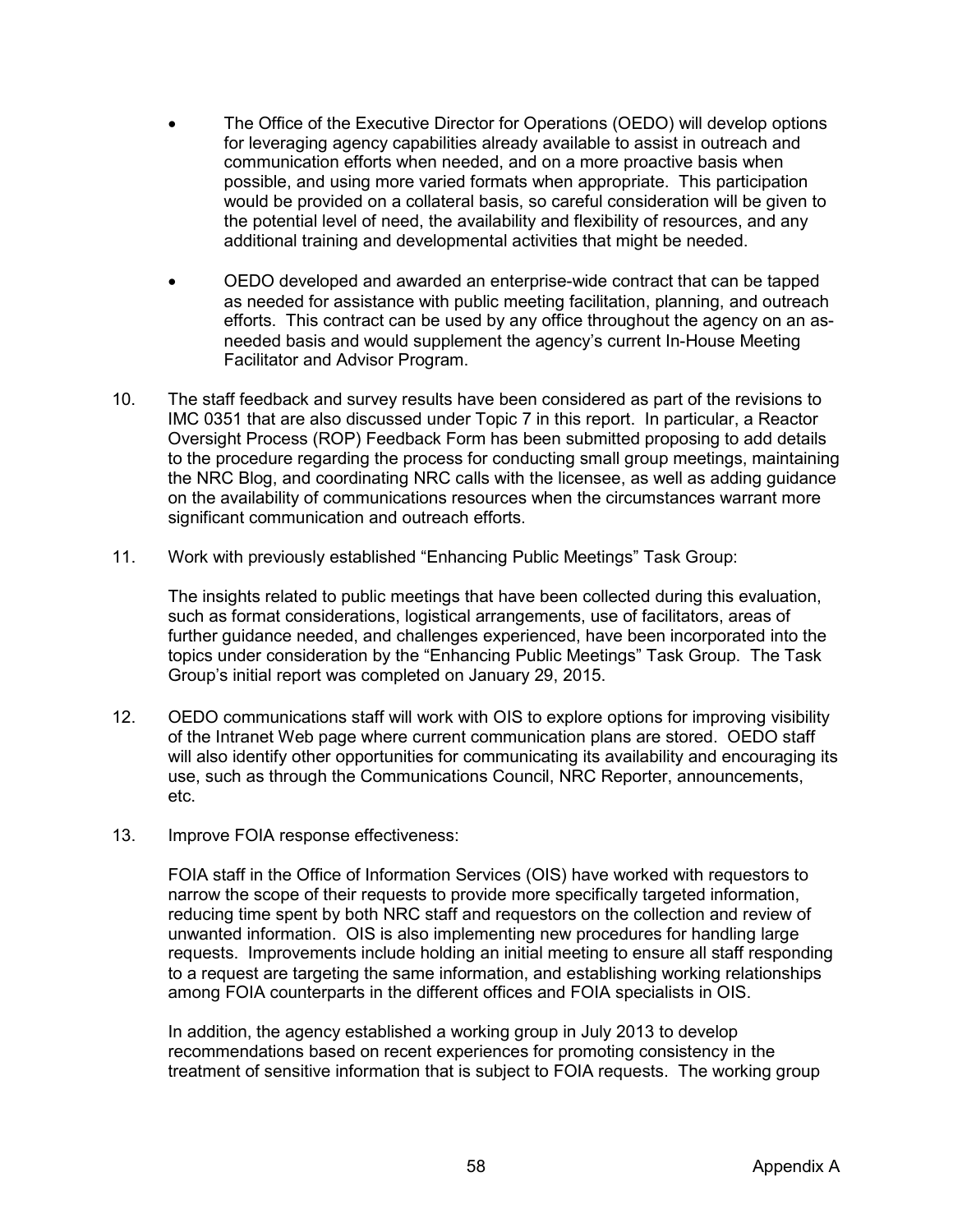identified a number of findings and recommendations in its initial report. A subset of the recommendations has been endorsed for implementation over time as resources allow.

#### **Topic 6: Commission Separation of Function Communication Challenges**

14. OGC will develop written guidance on the separation of functions restrictions for staff providing information to the Commission on matters that are subject to adjudicatory hearings.

#### **Topic 7: Implementation of Inspection Manual Chapter 0351**

- 15. The NRC has established processes for routinely updating its IMCs to incorporate feedback and lessons learned. To ensure proper tracking and closeout of these items, the staff has submitted an ROP Feedback Form. In addition to the changes proposed in Topics 4 and 5 of this report, the feedback form also captures the following changes for improving the implementation of IMC 0351:
	- Clarify the appropriate situations for the use of IMC 0351 as opposed to IMC 0350.
	- Update the reference to NEI 99-02, "Regulatory Assessment Performance Indicator Guideline," to provide generic guidance for determining the validity of ROP performance indicators for plants in an extended shutdown.
	- Clarify when application of IMC 0351 should be concluded.
	- Clarify the process for documenting implementation of the manual chapter to include providing template letter(s) and example inspection plan(s).

#### **Topic 8: Vendor Oversight**

- 16. The staff will perform pilot design-aspect inspections at vendor facilities during the fabrication process for safety-related major plant modifications. The staff will evaluate the results from the inspections to determine if such inspection activities are warranted on a continuing basis. The initial inspections should use existing inspection procedures, such as IP 37805, "Engineering Design Verification Inspections." If the decision is made to continue, the existing procedures may need to be modified, or new procedures may need to be developed using lessons learned from the pilot design-aspect vendor inspections.
- 17. In support of the above action, the staff will develop and pilot screening and evaluation processes to determine if a plant change is a major plant modification, and whether such a modification should be subject to a vendor inspection. In coordination with NRR, the Regions, and NRO, and taking into account industry input and comments:
	- The staff will develop identification guidelines and screening criteria to determine when a plant change can be considered to be a major modification. (NRR and Regions)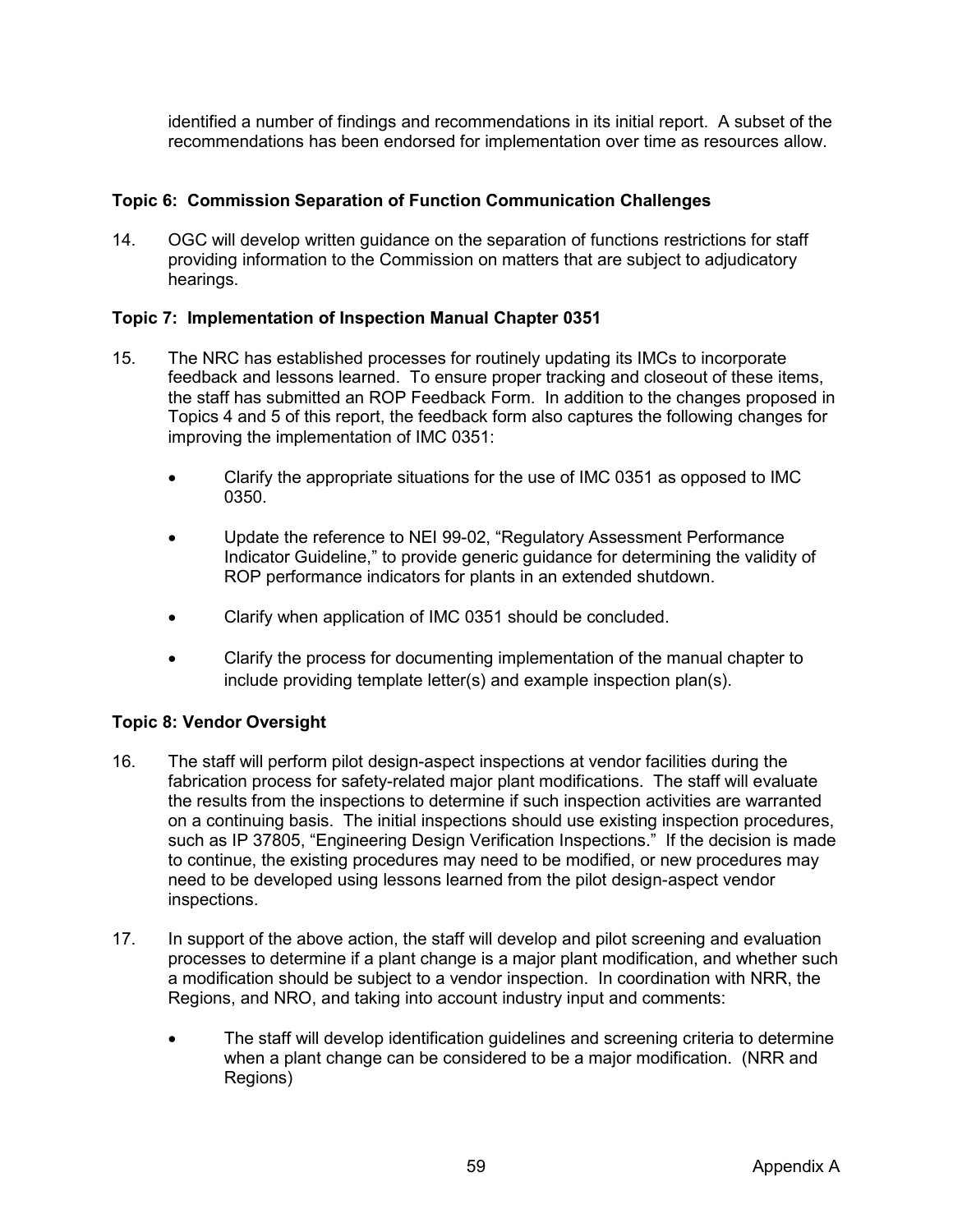• The staff will develop evaluation/screening criteria to determine whether a major plant modification should be subject to a vendor inspection. (NRR, Regions, and NRO support).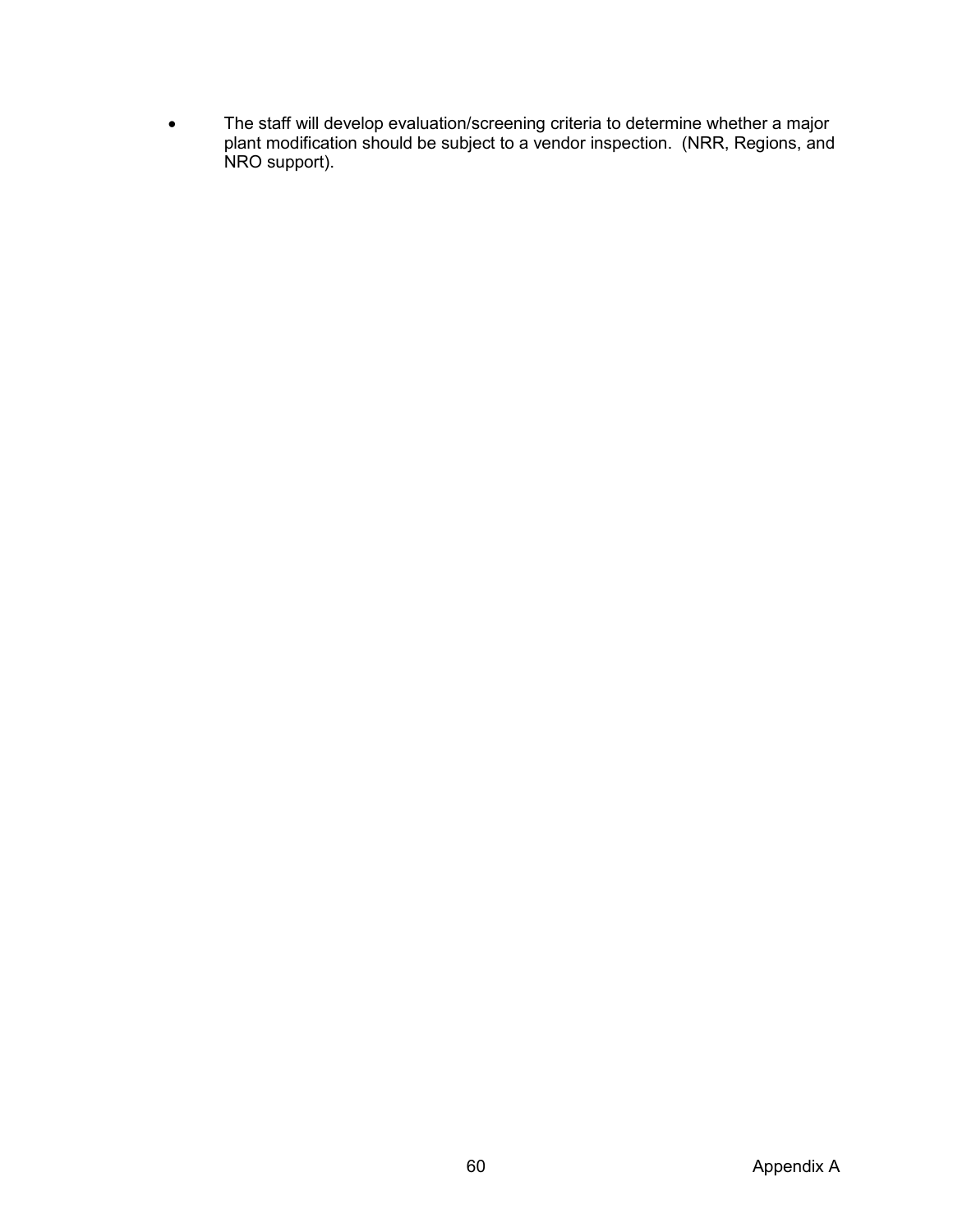#### **Appendix B: Tasking Memo Topics**

#### **Topic 1: 10 CFR 50.59 Process**

- 1. Does the 10 CFR 50.59 [Title 10 of the *Code of Federal Regulations* (10 CFR) 50.59, "Changes, Tests and Experiments"] rule continue to be adequate for major or complex component replacements?
- 2. Does the agency need to provide additional 10 CFR 50.59 guidance and information to:
	- a) licensees for large or complex component replacements
	- b) inspectors for their review of 10 CFR 50.59 evaluations of large or complex component replacements
	- c) project managers for their review of 10 CFR 50.59 evaluations
- 3. Does the agency need to clarify the commonly used phrase "like-for-like replacement" with respect to 10 CFR 50.59?

#### **Topic 2: Confirmatory Action Letter as a Regulatory Tool**

- 1. Did the staff's actions in response to the event at San Onofre Nuclear Generating Station (SONGS) call into question the appropriateness of the use of confirmatory action letters (CALs) as a regulatory tool?
- 2. Are changes needed to strengthen CAL guidance or implementation (e.g., when CALs are appropriate or not appropriate)?
- 3. Is additional formal communication needed to licensees from the U.S. Nuclear Regulatory Commission (NRC) regarding future use of CALs?

#### **Topic 3: Steam Generator Technical Review**

- 1. Does the agency need to provide additional Standard Review Plan guidance for steam generator designs for new reactors, steam generator replacements, or steam generator modifications?
- 2. Does the agency's steam generator program handle new steam generator degradation mechanisms effectively; if not, what modifications are needed?
- 3. In light of the new steam generator degradation mechanism, fluid elastic instability, does the steam generator program effectively account for this phenomenon going forward?
- 4. Does the agency or industry need additional standards or criteria for new steam generator designs or steam generator replacements?
- 5. Should enhancements to the agency's steam generator inspection procedures be made to address experience gained at SONGS?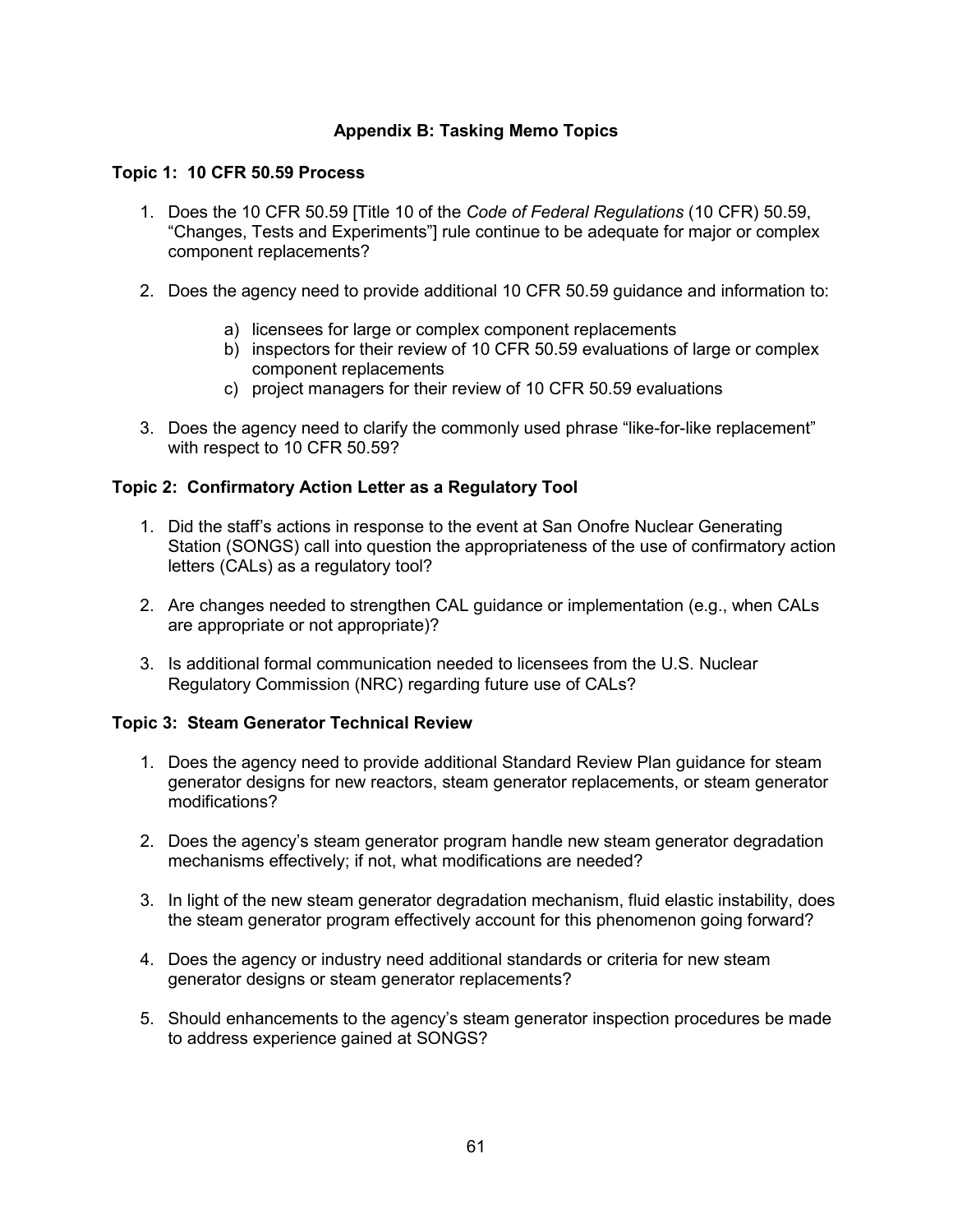#### **Topic 4: Organization/Roles and Responsibilities**

- 1. Did the existing licensing and oversight processes help the staff respond with the appropriate priority to key events in the timeline (e.g., the Unit 3 steam generator tube leak, the Units 2 and 3 steam generator tube inspection results, and restart proposals for Unit 2 before the CAL and in response to the CAL)?
- 2. For technical issues involving both regional inspection and headquarters technical review, does the agency have appropriate guidance to determine the roles and responsibilities of each office and how the decisionmaking process should work?
- 3. Should there be a more concerted effort on the front end to gain alignment on scope of review and office lead?
- 4. Should there be guidance for technical evaluation reviews?
- 5. For technical issues involving both regional inspection and headquarters technical review, is the agency's current approach and implementation of internal communications, especially at the middle and higher management levels, appropriate and effective?
- 6. During the SONGS followup, special projects organizations were established in the Office of Nuclear Reactor Regulation (NRR) and Region IV, as well as a multiple-office oversight panel. One of the goals of the panel was to ensure consistent and clear communication. Were these organizational changes effective and what lessons can be learned for future high-profile and resource-intensive events?
- 7. During events that are high-profile and require involvement by multiple offices, are there lessons to be learned regarding internal communications such as the use of a common SharePoint site, establishment of review schedules, use of periodic group phone calls, use of periodic management briefings, etc.?
- 8. For technical reviews going on in parallel with investigations by the Office of Investigations (OI), are there lessons to be learned regarding internal coordination and communication?

#### **Topic 5: Communication and External Interactions**

- 1. With the large interest and turnout during public meetings, have any lessons been learned about:
	- a) format
	- b) focus
	- c) timing
	- d) location
	- e) security
	- f) other logistics
- 2. Meetings with small groups of local stakeholders were planned to provide specific, targeted outreach in a more informal setting. Have any lessons been learned from this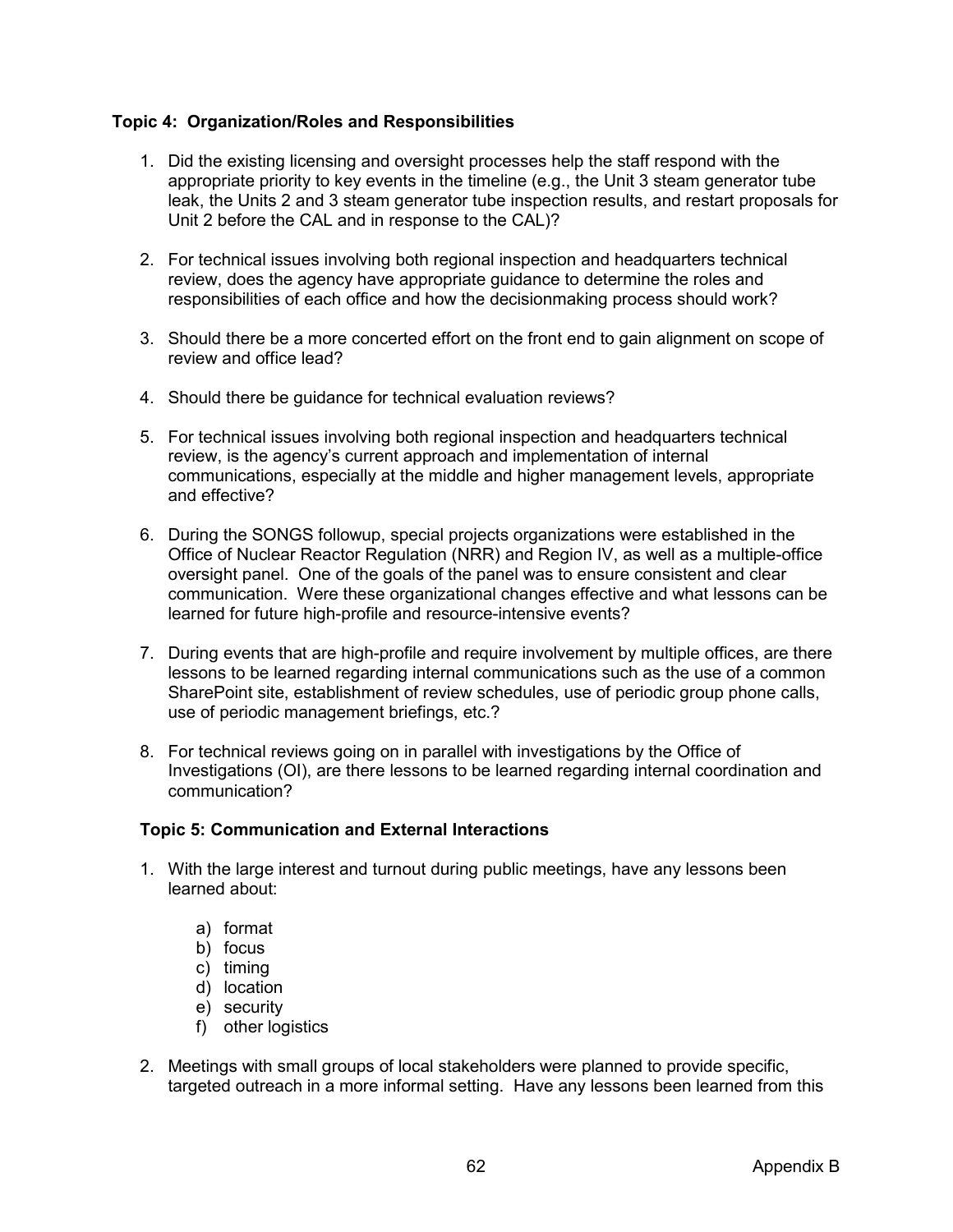practice, including lessons about possible programmatic enhancements to encourage future consideration?

- 3. The staff used the NRC Blog several times during the review of the licensee's restart readiness plan. Have any lessons been learned? Was this communication tool effective?
- 4. The staff dedicated significant resources to updating the internal communication plan and external SONGS Web site. Was this use of resources effective, was the information used, and have any lessons been learned for high-profile events going forward? Have any lessons been learned with respect to publicly posting technical information, including making sure it is accurate and determining if it could be misunderstood?
- 5. The staff received significant external correspondence, multiple Freedom of Information Act requests, and numerous congressional requests during the staff review. Have any lessons been learned from how these were processed and how the staff responded, and are there ways to enable a more efficient and effective staff response to these activities? For example, is better coordination needed when processing e-mails to ensure that lead and support office guidance is clear, including coordination between allegation coordinators, to minimize duplication of work?
- 6. The licensee arranged multiple weekly calls at different levels of management. Although this helped to keep NRC management informed, it also led to inconsistent messages and occasional confusion; have lessons been learned in this area?
- 7. Often, both the Commission and NRC staff were engaged in communication with external stakeholders. Can efficiencies be gained by coordinating communication efforts on high-profile events using both Commission and staff communication experts to achieve a unified agency message?

#### **Topic 6: Commission Separation of Function Communication Challenges**

- 1. Were there instances in which the separation of functions created communication challenges between the staff and Commission?
- 2. Is additional guidance to staff needed to help ensure common understanding of what information can and cannot be discussed with the Commission during adjudicatory processes?

#### **Topic 7: Inspection Manual Chapter (IMC) 0351**

1. Were any lessons learned from implementation of IMC 0351 at SONGS that could enhance future use of this manual chapter?

#### **Topic 8: Vendor Inspection**

- 1. Did the SONGS steam generator degradation event expose any new or unique vendor lessons that the NRC's Vendor Inspection Program should take into account?
- 2. Should the NRC's Vendor Inspection Program be more focused on the design aspects of major plant modifications?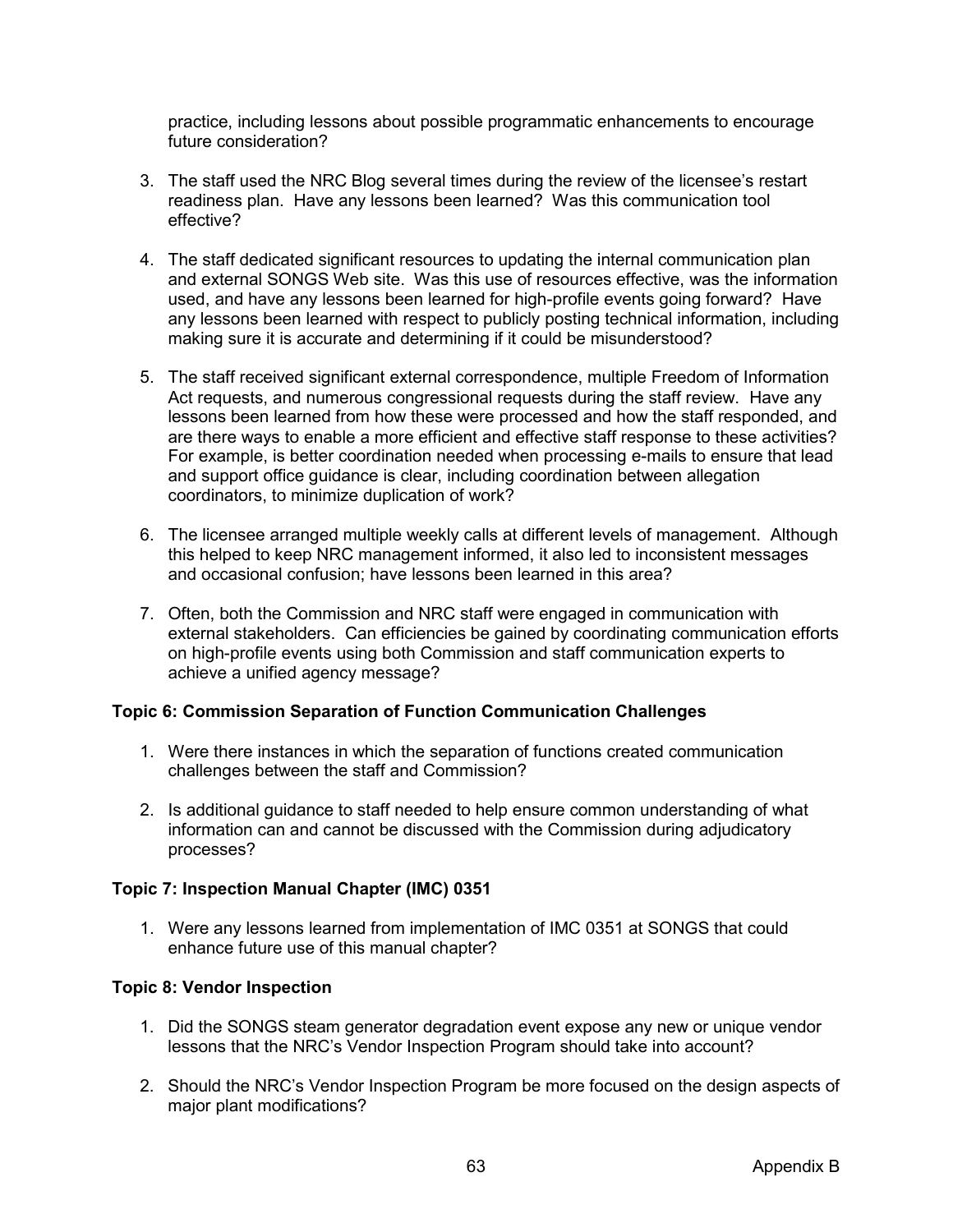#### **Appendix C: References**

U.S. Nuclear Regulatory Commission (NRC) Inspection Reports (IRs) for San Onofre (05000361 & 05000362)

- Integrated IR 2009-004, November 5, 2009, Agencywide Documents Access and Management System (ADAMS) Accession No. ML093100051
- San Onofre Steam Generator Replacement IR 2010-009, May 10, 2011, ADAMS Accession No. ML111300448
- Augmented Inspection Team (AIT) IR 2012-007, June 18, 2012, ADAMS Accession No. ML12188A748
- AIT Follow-Up IR 2012-010, November 9, 2012, ADAMS Accession No. ML12318A342
- Confirmatory Action Letter Response IR 2012-009, September 20, 2013, ADAMS Accession No. ML13263A271
- Final Significance Determination and Notice of Violation Regarding IR 2012-009, December 23, 2013, ADAMS Accession No. ML13357A058
- NRC Inspection Report 99901030/2013-201 and Notice of Nonconformance for Mitsubishi Heavy Industries, September 20, 2013, ADAMS Accession No. ML13261A189

Licensee Event Report (LERs):

- LER 05000362/2012-001, "Unit 3 Manual Reactor Trip due to Steam Generator Tube Leak," March 29, 2012, ADAMS Accession No. ML12090A153
- LER 05000362/2012-002, "Unit 3 Steam Generator Tube Degradation Indicated by Failed In-Situ Pressure Testing," May 10, 2012, ADAMS Accession No. ML12136A065

NRC Inspection Procedures (IPs)

- IP 71111.08, "Inservice Inspection Activities," November 23, 2011, ADAMS Accession No. ML11262A023
- IP 71111.17T, "Evaluations of Changes, Tests, and Experiments and Permanent Plant Modifications," March 5, 2013, ADAMS Accession No. ML101340791
- IP 71111.18, "Plant Modifications," December 21, 2010, ADAMS Accession No. ML101320542
- IP 71111.21, "Component Design Bases Inspection," November 29, 2013, ADAMS Accession No. ML13331B444
- IP 50001, "Steam Generator Replacement Inspection," November 8, 2011, ADAMS Accession No. MI 11206B197
- IP 37805, "Engineering Design Verification Inspections," April 25, 2011, ADAMS Accession No. ML110871858

Inspection Manual Chapters (IMCs):

IMC 0350, "Oversight of Reactor Facilities in a Shutdown Condition Due to Significant Performance and/or Operational Concerns," December 15, 2006, ADAMS Accession No. ML063400076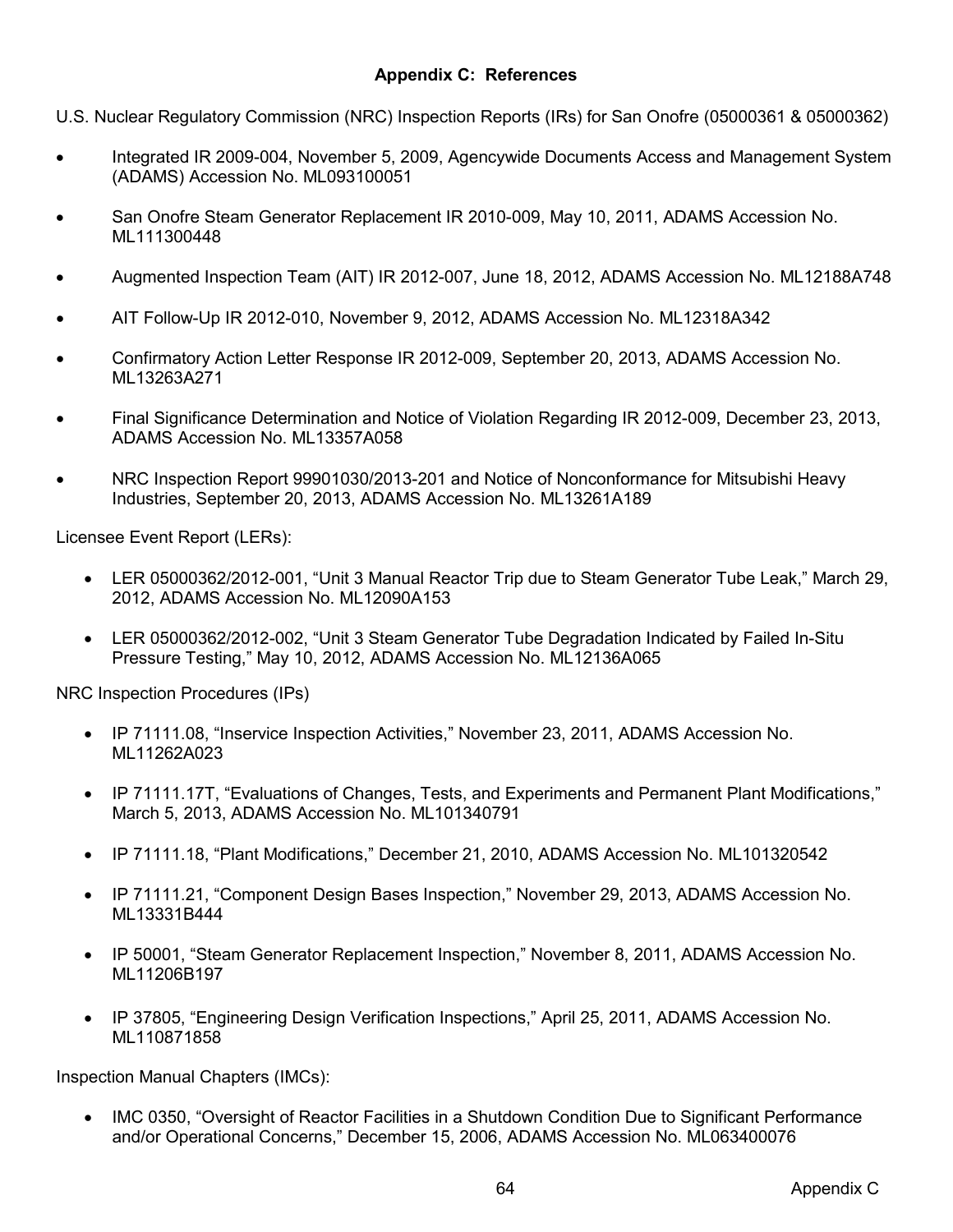- IMC 0351, "Implementation of The Reactor Oversight Process at Reactor Facilities in an Extended Shutdown Condition for Reasons Other Than Significant Performance Problems," April 5, 2011, ADAMS Accession No. ML102770448
- IMC 0305, "Operating Reactor Assessment Program, October 18, 2013, ADAMS Accession No. ML13178A032

Regulatory Guides (RGs):

- RG 1.20, "Comprehensive Vibration Assessment Program for Reactor Internals during Preoperational and Initial Startup Testing," March 2007, ADAMS Accession No. ML070260376
- RG 1.187, "Guidance for Implementation of 10 CFR 50.59, Changes, Tests, and Experiments," November 2000, ADAMS Accession No. ML003759710

Nuclear Energy Institute (NEI) 96-07, Revision 1, "Guidelines for 10 CFR 50.59 Implementation," November 17, 2000, ADAMS Accession No. ML003771157

NRC Annual Assessment Letters for San Onofre 2012-2013:

- 2012 Mid-Cycle Assessment Letter IR 05000361/2012-006 and IR 05000362/2012-006, September 4, 2012, ADAMS Accession No. ML12248A446
- 2012 Annual Assessment Letter IR 05000361/2013-801 and IR 05000362/2013-801, March 4, 2013, ADAMS Accession No. ML13063A574
- 2013 Mid-Cycle Assessment Letter, Termination of Reactor Oversight Process, and Commencement of Decommissioning Inspection Program, IR 05000361/2013-006 and IR 05000362/2013-006, September 3, 2013, ADAMS Accession No. ML13246A435

NRC Staff White Paper, "10 CFR 50.59; the Process, Application to Substantial Modifications to Licensee Facilities, and NRC Staff Assessment of Licensee Implementation," ADAMS Accession No. ML13066A266

NRC Staff Memorandum, "Reactor Oversight Process Enhancement Project—Baseline Inspection Program," April 4, 2014, ADAMS Accession No. ML14017A338

San Onofre Confirmatory Action Letter (CAL) 4-12-001, March 27, 2012, ADAMS Accession No. ML12087A323

Southern California Edison CAL Response, "Actions to Address Steam Generator Tube Degradation," October 12, 2012, ADAMS Accession No. ML122850320

San Onofre Unit 2 License Amendment Application No. 263, April 5, 2013, ADAMS Accession No. ML13098A043

San Onofre Unit 2 License Amendment Request, Supplement 1, April 9, 2013, ADAMS Accession No. ML13100A021

*Federal Register* Notices:

- 78 FR 22576, "Application and Amendment to Facility Operating License Involving Proposed No Significant Hazards Consideration Determination; San Onofre Nuclear Generating Station Unit 2," April 16, 2013
- 64 FR 53582, "Changes, Tests, and Experiments (Final Rule)," October 4, 1999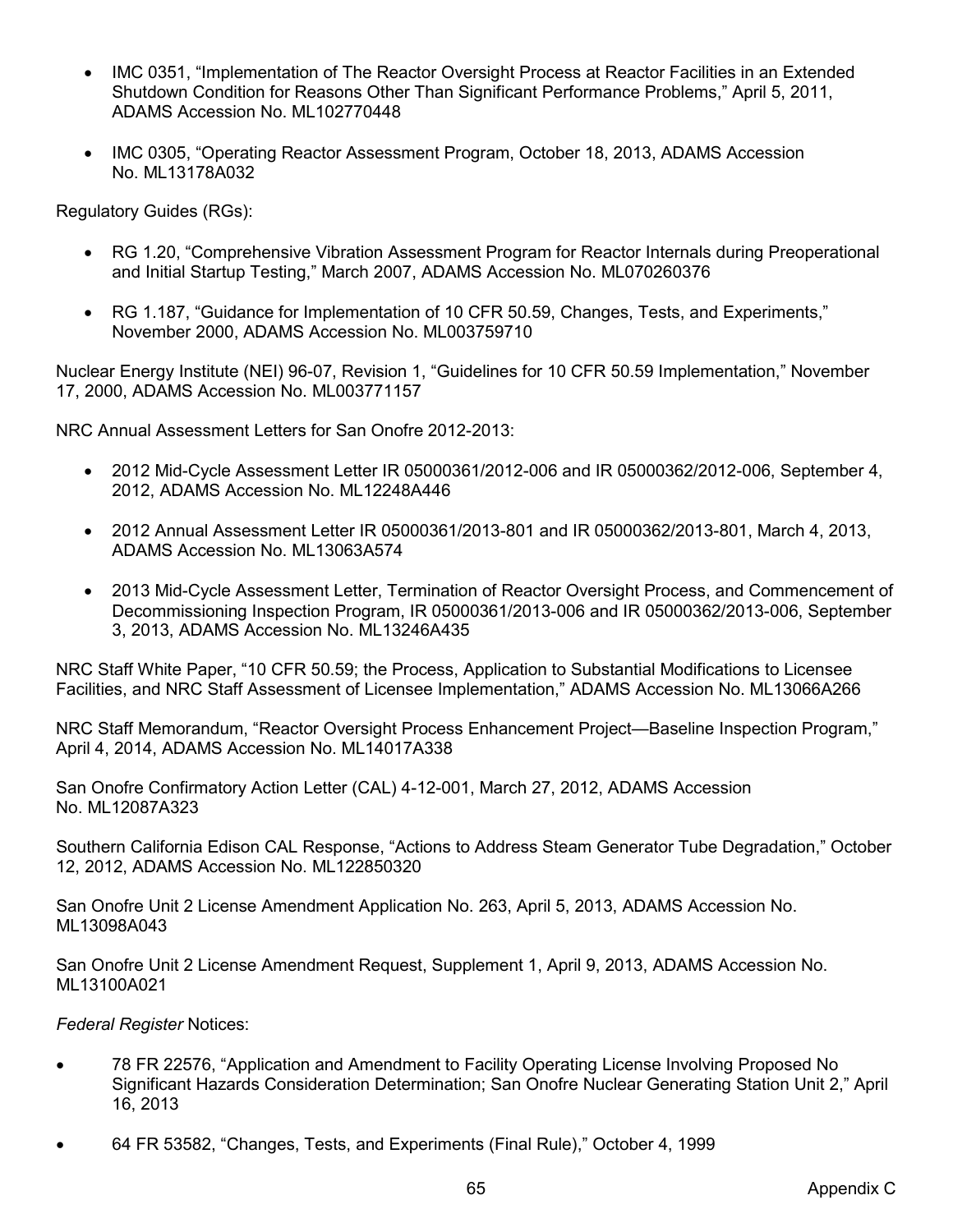Atomic Safety and Licensing Board Order for Southern California Edison Co. (San Onofre Nuclear Generating Station, Units 2 and 3), LBP-13-07, 77 NRC 307 (2013), ADAMS Accession No. ML13133A323

Commission Order for Southern California Edison Co. (San Onofre Nuclear Generating Station Units 2 and 3), CLI-13-09, 78 NRC 551 (2013), ADAMS Accession No. ML13339A952

Commission Order for Florida Power & Light Co. (St. Lucie Plant, Unit 2), CLI-14-11, 77 NRC (Dec. 19, 2014), ADAMS Accession No. ML14353A114

Office of the Inspector General (OIG) Event Inquiry OIG-13-006, "NRC Oversight of Licensee's Use of 10 CFR 50.59 Process to Replace SONG'S Steam Generators," October 7, 2014, ADAMS Accession No. ML14276A478

OIG Audit Report OIG-12-A-09, "Audit of NRC's Use of Confirmatory Action Letters," February 10, 2012, ADAMS Accession No. ML120410534

NRC Staff Memorandum for Transition to Inspection Manual Chapter 0351, "NRC Oversight of San Onofre Nuclear Generating Station (SONGS) Units 2 and 3 during Extended Shutdown," September 4, 2012, ADAMS Accession No. ML12242A518

NRC Enforcement Manual, ADAMS Accession No. ML102630150

Steam Generator Management Program Administrative Procedures, Revision 1, Electric Power Research Institute Report No. 1011274, December 2004

San Onofre Nuclear Generating Station, Unit 2 & 3 Replacement Steam Generators, Root Cause Analysis Report for Tube Wear Identified in the Unit 2 and 3 Steam Generators of San Onofre Nuclear Generation Station, February 25, 2013, ADAMS Accession No. ML13057A013

Mitsubishi Heavy Industries (MHI) Document L5-04GA564 - Tube Wear of Unit-3 RSG, Technical Evaluation Report, October 1, 2012, ADAMS Accession No. ML12285A265

San Onofre Nuclear Generating Station, Units 2 & 3, Replacement Steam Generators, Supplemental Technical Evaluation Report, February 25, 2013, ADAMS Accession No. ML13057A014

Appendix B: SONGS U2C17 - Steam Generator Operational Assessment for Tube-to-Tube Wear, AREVA Document No. 51-9187230-000(NP), October 2, 2012, ADAMS Accession No. ML12285A268

NRC Standard Review Plan, NUREG-0800, March 2007, ADAMS Accession No. ML070810350

ASME Boiler Pressure Vessel Code, Section III, Division 1, Non-Mandatory Appendix N, American Society of Mechanical Engineers, New York, NY<sup>69</sup>

Thulukkanam, Kuppan, 2013, Heat Exchanger Design Handbook (2nd Edition), Taylor & Francis

Management Directive (MD) 8.3, "NRC Incident Investigation Program," June 25, 2014, ADAMS Accession No. ML13175A294

NRC Blog Postings for San Onofre; http://public-blog.nrc-gateway.gov/tag/san-onofre/

NRC Web Site for San Onofre Steam Generator Tube Degradation; http://www.nrc.gov/infofinder/reactor/songs/tube-degradation.html

<sup>69</sup> Copies may be purchased from the American Society of Mechanical Engineers, Three Park Avenue, New York, NY10016-5990; phone (212) 591-8500; fax (212) 591-8501; www.asme.org.